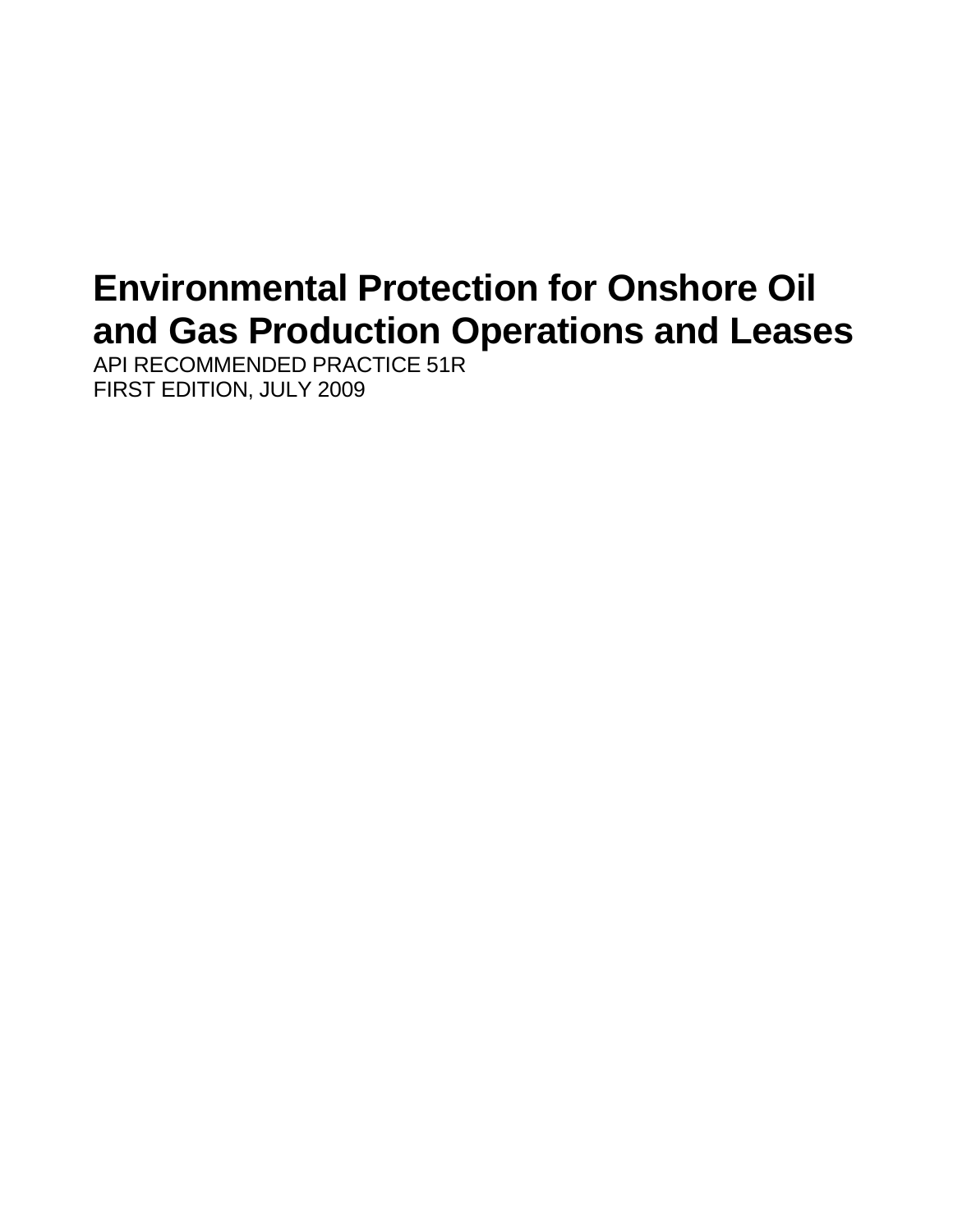# **Environmental Protection for Onshore Oil and Gas Production Operations and Leases**

**Upstream Segment**

API RECOMMENDED PRACTICE 51R FIRST EDITION, JULY 2009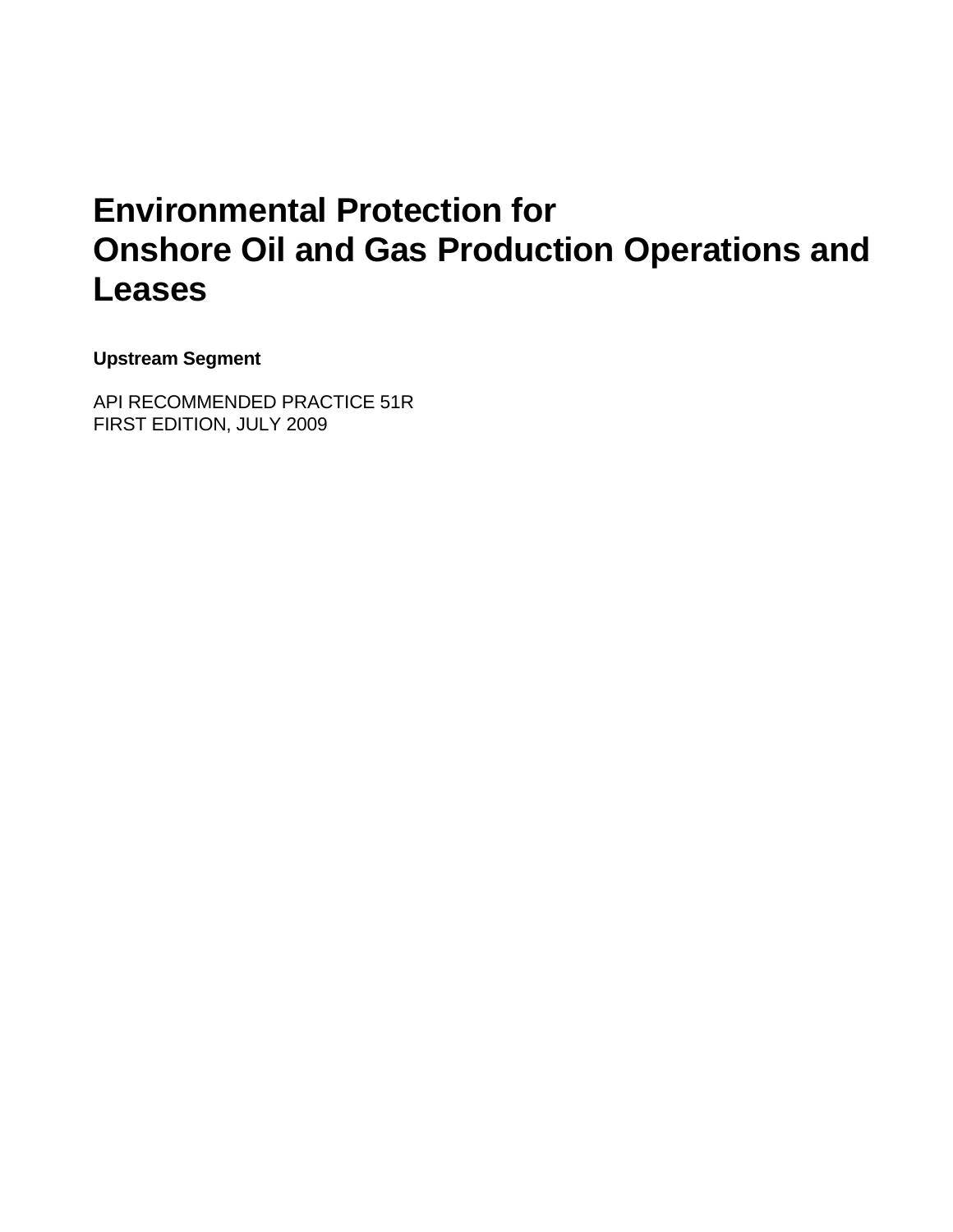## Environmental Protection for Onshore Oil and Gas Production Operations and Leases

## **1 Scope**

This standard provides environmentally sound practices for domestic onshore oil and gas production operations. It is intended to be applicable to contractors as well as operators. Facilities within the scope of this document include all production facilities, including produced water handling facilities. Offshore and arctic areas are beyond the scope of this document. Operational coverage begins with the design and construction of access roads and well locations, and includes reclamation, abandonment, and restoration operations. Gas compression for transmission purposes or production operations, such as gas lift, pressure maintenance, or enhanced oil recovery (EOR) is included; however, gas processing for liquids recovery is not addressed. Annex A provides guidance for a company to consider as a "good neighbor."

## **2 References**

## **2.1 Normative References**

This recommended practice (RP) includes by reference, either in total or in part, the following standards and publications. Users should investigate use of the appropriate portion of the most recent editions of the publications listed below.

API, *API Environmental Guidance Document: Onshore Solid Waste Management in Exploration and Production Operations*

API, *Guidelines for Commercial Exploration and Production Waste Management Facilities* 

API Bulletin E2, *Bulletin on Management of Naturally Occurring Radioactive Materials (NORM) in Oil and Gas Production*

API Bulletin E3, *Environmental Guidance Document: Well Abandonment and Inactive Well Practices for U.S. Exploration and Production Operations* 

API Specification 7B-11C, *Specification for Internal-Combustion Reciprocating Engines for Oil-Field Service*

API Recommended Practice 7C-11F, *Recommended Practice for Installation, Maintenance, and Operation of Internal-Combustion Engines*

API Recommended Practice 11ER, *Recommended Practice for Guarding of Pumping Units* 

API Bulletin 11K, *Data Sheet for the Design of Air Exchange Coolers*

API Specification 11N, *Specification for Lease Automatic Custody Transfer (LACT) Equipment*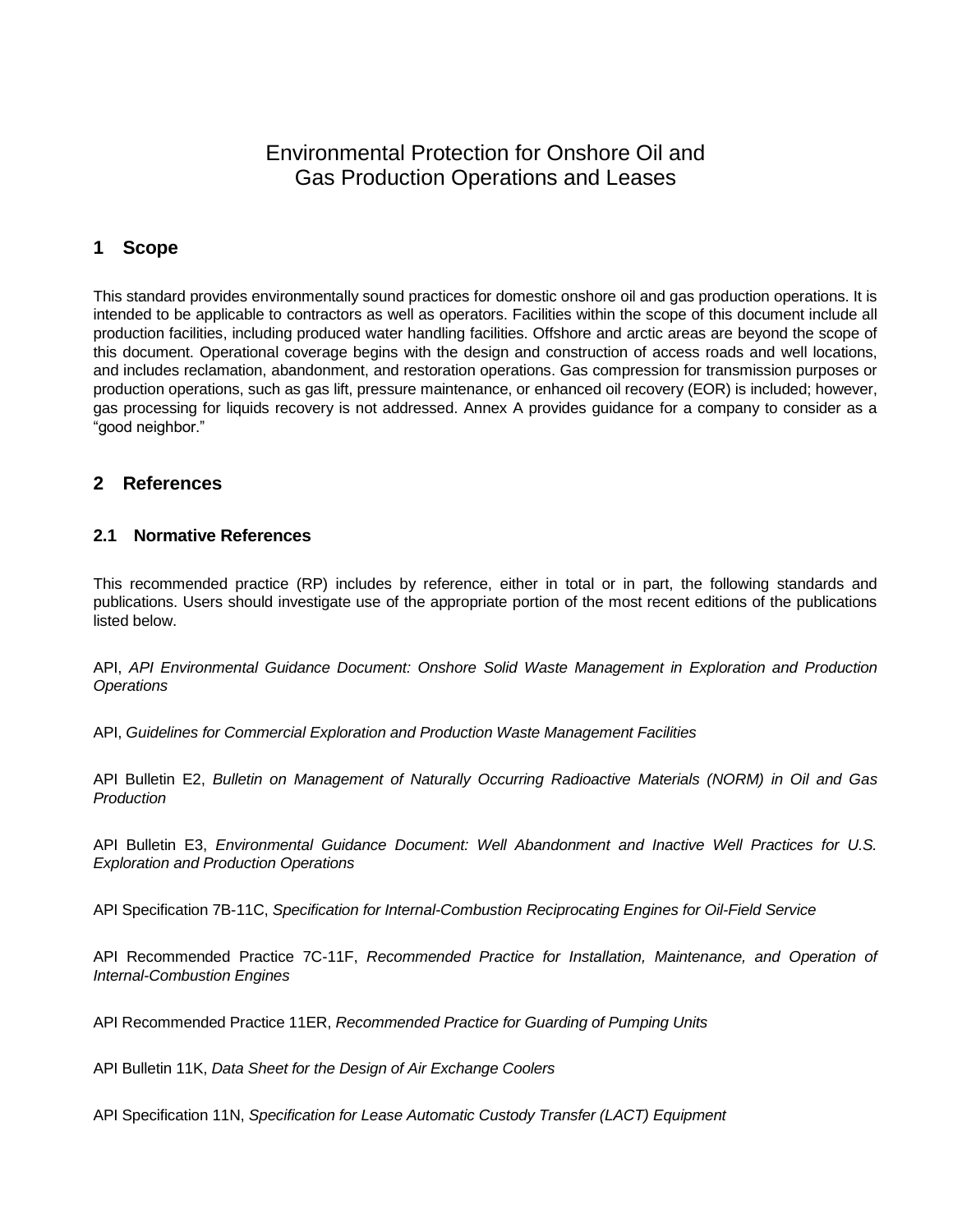API Specification 12B, *Specification for Bolted Tanks for Storage of Production Liquids*

API Specification 12D, *Specification for Field Welded Tanks for Storage of Production Liquids*

API Specification 12F, *Specification for Shop Welded Tanks for Storage of Production Liquids*

API Specification 12J, *Specification for Oil and Gas Separators*

API Specification 12K, *Specification for Indirect Type Oilfield Heaters*

API Specification 12L, *Specification for Vertical and Horizontal Emulsion Treaters*

API Recommended Practice 12N, *Recommended Practice for the Operation, Maintenance and Testing of Firebox Flame Arresters*

API Specification 12P, *Specification for Fiberglass Reinforced Plastic Tanks*

API Recommended Practice 12R1, *Recommended Practice for Setting, Maintenance, Inspection, Operation, and Repair of Tanks in Production Service* 

API Recommended Practice 49, *Recommended Practice for Drilling and Well Servicing Operations Involving Hydrogen Sulfide*

API Recommended Practice 53, *Recommended Practices for Blowout Prevention Equipment Systems for Drilling Wells*

API Recommended Practice 55, *Recommended Practices for Oil and Gas Producing and Gas Processing Plant Operations Involving Hydrogen Sulfide*

API Bulletin 75L, *Guidance Document for the Development of a Safety and Environmental Management System for Onshore Oil and Natural Gas Production Operations and Associated Activities*

API Recommended Practice 2350, *Overfill Protection for Storage Tanks in Petroleum Facilities* 

API Publication 4663, *Remediation of Salt-Affected Soils at Oil and Gas Production Facilities*

NACE RP 0475<sup>1</sup>, Selection of Metallic Materials to be used in All Phases of Water Handling for Injection into Oil-*Bearing Formations*

NACE Standard MR 0175, *Petroleum and Natural Gas Industries—Materials for Use in H2S-containing Environments in Oil and Gas Production—Parts 1, 2 and 3*

 $\overline{a}$ 

NACE International (formerly the National Association of Corrosion Engineers), 1440 South Creek Drive, Houston, Texas 77218-8340, www.nace.org.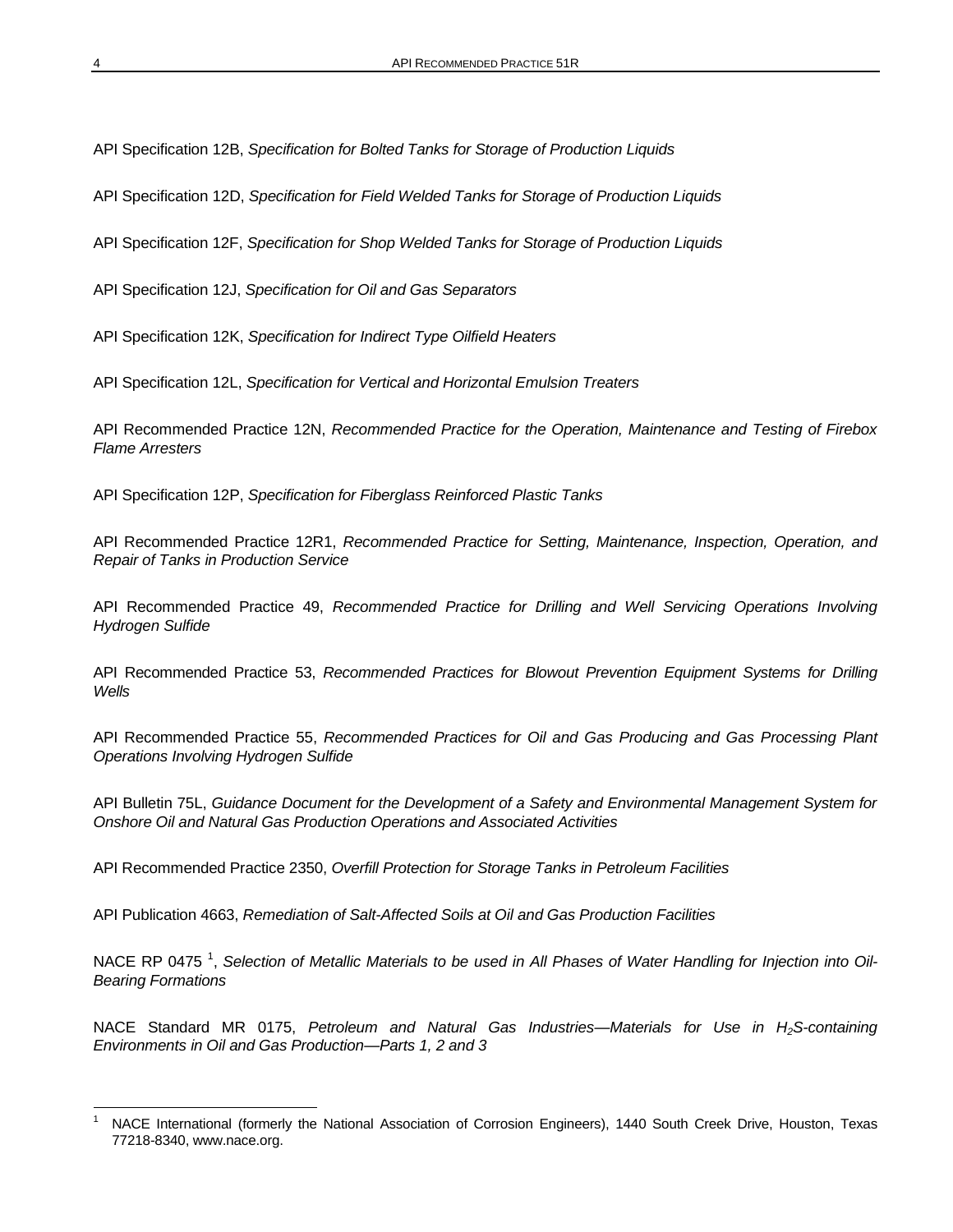## **2.2 References for Operations on Federal Lands**

BLM <sup>2</sup> , *Surface Operating Standards and Guidelines for Oil and Gas Exploration and Development*, (*The Gold Book*), 2007

## **2.3 References for All Onshore Operations**

IOGCC <sup>3</sup> , *Adverse Impact Reduction Handbook*, 2007

## **3 Acronyms and Abbreviations**

| blowout prevention equipment              |
|-------------------------------------------|
| exploration and production                |
| enhanced oil recovery                     |
| emergency shutdown                        |
| internal combustion                       |
| material safety datasheet                 |
| naturally occurring radioactive materials |
| standard operating procedure              |
| underground sources of drinking water     |
|                                           |

## **4 Government Agencies**

## **4.1 General**

Before drilling or construction, and, in some instances, before modification of onshore oil and gas production facilities, it may be necessary to obtain approvals from one or more government agencies. In addition to drilling and building permits, permits may be required because of air emissions, discharges to surface waters or sewer systems, injection activities, stormwater discharges (including during construction activities), impacts to threatened or endangered species or their critical habitat, impacts to wetlands and other environmental impacts, or impacts to other cultural resources. Operators should ensure that all necessary permits have been obtained before commencing operations. Operators should ensure that operations are conducted in accordance with local, state or federal regulatory requirements.

## **4.2 Surface Owners and Users**

The footprint of drilling and production operations for oil and gas projects is variable and dependent upon the operator's equipment and operational needs, and the mutual objectives established by the operator, appropriate regulatory agencies, and the owner of the surface rights. Operators will need to be familiar with land use plans, regulations and ordinances that have been adopted by federal, state, and (in certain cases) local governments. Different land uses may require operators to adjust their approaches during site preparation, construction, development or production to avoid or minimize impacts to existing land uses. The development of surface use plans will allow for more efficient use of the land while balancing protection of important local resources, by minimizing surface disturbance and mitigating those impacts that are unavoidable.

 $\overline{2}$ <sup>2</sup> U.S. Department of the Interior, Bureau of Land Management, 1849 C Street, NW, Room 5665, Washington, DC 20240, www.blm.gov. 3

Interstate Oil and Gas Compact Commission, 900 NE 23rd Street, Oklahoma City, Oklahoma 73105, www.iogcc.state.ok.us/.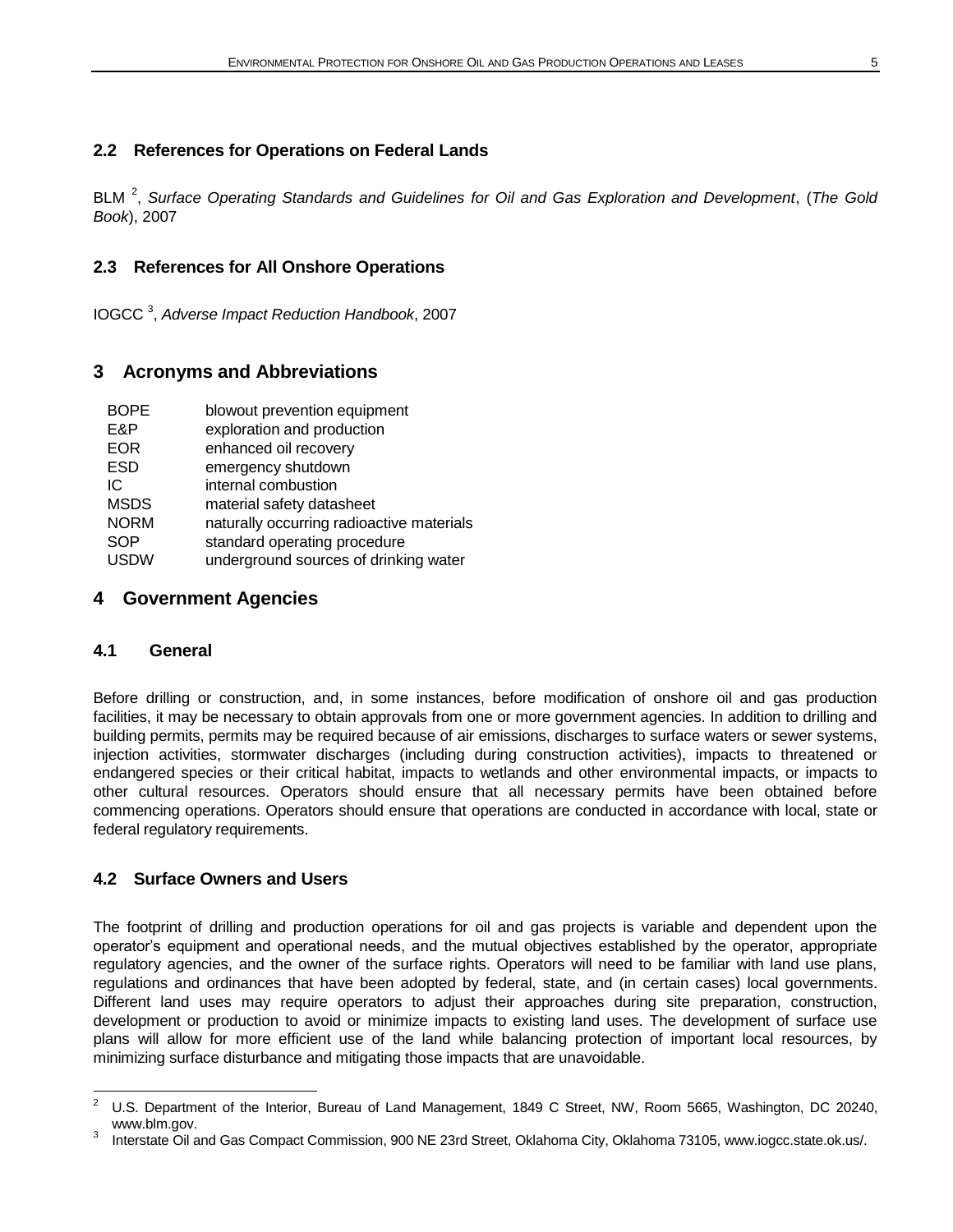Before drilling or construction on lands on which the surface estate is privately held, it is recommended that the operator communicate with land owners or surface users concerning activities planned for the site and measures to be taken for safety, protection of the environment, and for minimization of impacts to surface uses. Additional recommendations may be found in API 75L, Annex B—"Good Neighbor Guidelines." Operators of federal oil and gas leases under private surface ownership are encouraged to consult the BLM publication, *Surface Operating Standards and Guidelines for Oil and Gas Exploration and Development* (*The Gold Book*) for BLM guidance with respect to communication and recommended practices to address concerns of surface owners.

## **5 Lease Roads**

## **5.1 Introduction**

Lease roads are constructed and used to support various exploration and production (E&P) operations. The environmental impact of the construction of a roadway can have long lasting effects well beyond the limits of the right-of-way. Existing roads should be utilized, where feasible, to limit the extent of new road construction, when they meet regulatory standards, transportation and development needs, and safety and environmental objectives. When it is necessary to build new roadways, they should be developed in an environmentally acceptable manner consistent with landowner recommendations.

## **5.2 Planning**

**5.2.1** Road alignment and right-of-way selection is a multidisciplinary process. Goals of the planning effort should include affected resource values and safety, and avoidance of haphazard or unnecessary development of roads and associated utility corridors. The total infrastructure that may later be developed should be considered during the selection process. Government agencies, landowners, tenants, and other users may need to be consulted during the planning process.

**5.2.2** Standards should be established for the road based on its short-term and long-term function considering geography, traffic density, and load expectations.

**5.2.3** Alternative alignments should be developed considering the following parameters as appropriate:

a) topography;

b) hydrology, drainage, and watercourses, whether intermittent or permanent;

- c) engineering properties of soils, erodible soils;
- d) location and amounts of excavation and fill materials;
- e) type and location of materials for road construction;
- f) air, water, and noise pollution;
- g) wetlands and wetland drainage;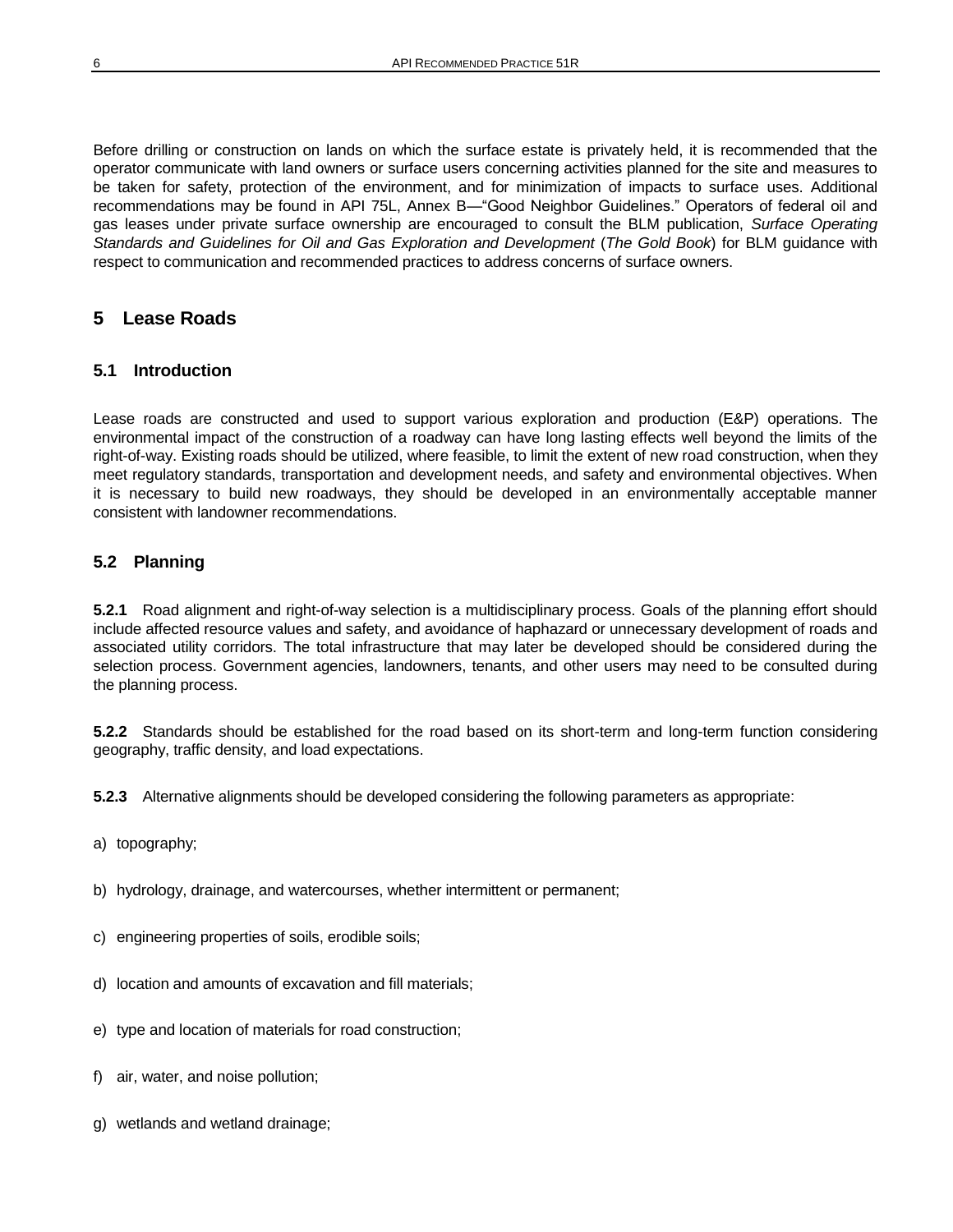- h) consistency with community character and local government needs and plans;
- i) proximity to dwellings or other permanent structures occupied or used by the public;
- j) visual sensitivity;
- k) power lines and pipelines;
- l) other geotechnical factors, particularly in areas of complex terrain, such as landslide areas, subgrade conditions indicating a need for surfacing, potential cut slope problems, and subsurface or surface water problem areas.

**5.2.4** Road alignments and potential environmental impacts should be reviewed. Routes and alignment should be selected to minimize erosion. Environmentally significant areas should be identified and avoided to the maximum extent practical, including:

- a) sensitive wildlife and critical habitats;
- b) areas with endangered and threatened animals and plants;
- c) cultural and historical sites;
- d) federal, state, or local areas of concern;
- e) areas with the potential for flooding or snow drifting;
- f) wetlands.

**5.2.5** When required, mitigation strategies should be developed in the planning process, including:

- a) road operation schedules and/or use of special designs to minimize any adverse impacts in areas with sensitive wildlife and fish habitats, wetlands, existing facilities, crops;
- b) plans to take appropriate action on cultural and historic resources before changes are made;
- c) maintenance of existing traffic patterns on highways and local access roads.

**5.2.6** Interim reclamation plans and final restoration plans should be developed and incorporated into the planning process.

**5.2.7** Stormwater and air (dust) permit requirements should be considered during the planning phase of the roadway.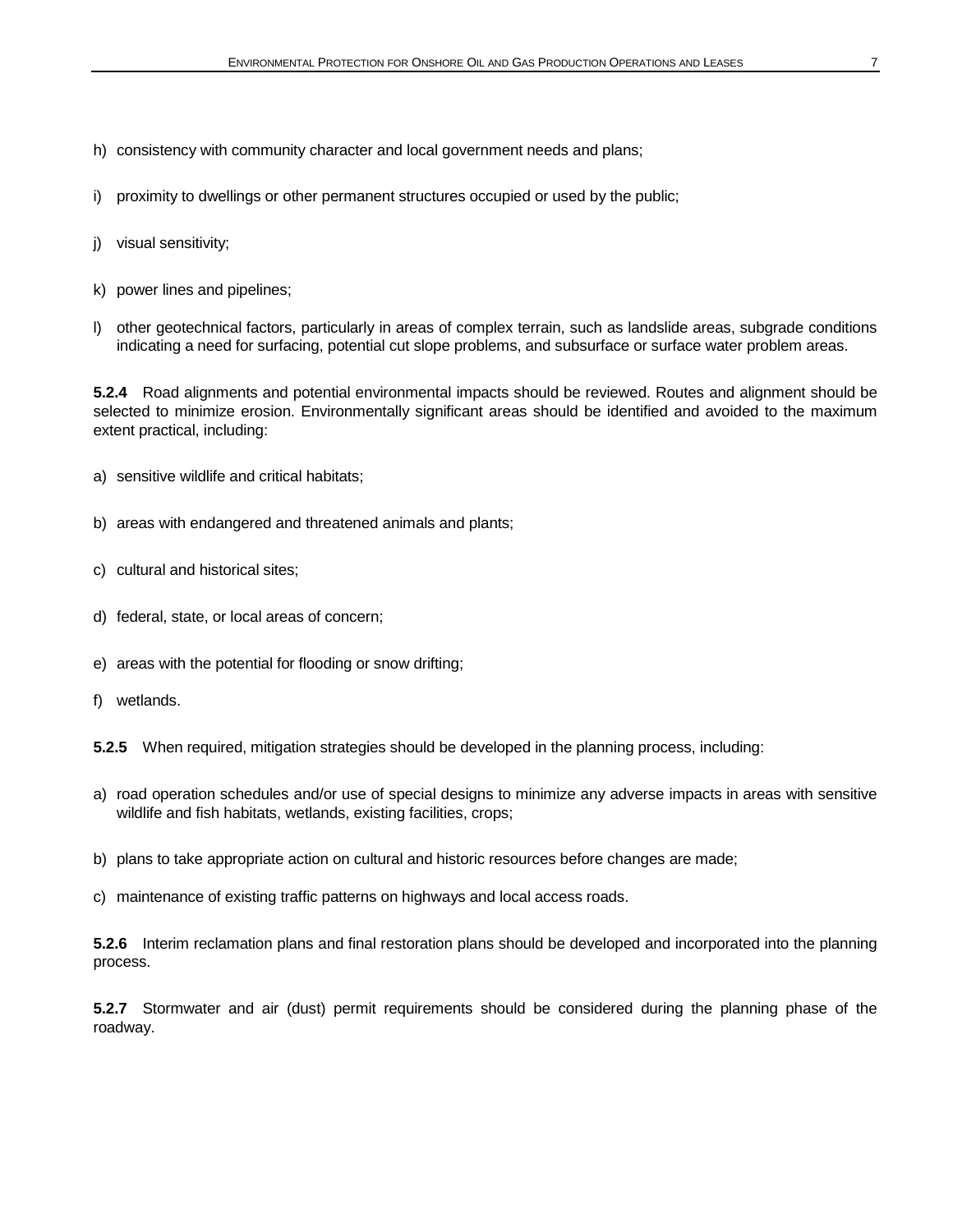## **5.3 Design and Construction**

**5.3.1** The design and construction of a road should be site-specific. Each road will have its own unique terrain, safety, operation, and maintenance requirements. Each area within a route will support a distinct ecology. When site conditions are appropriate, where suitable for the types of drilling or production operations anticipated, and where compatible with safety and operational concerns, primitive roads may be considered for use as a means to reduce resource impacts.

**5.3.2** Design and construction documents, including plans and drawings, should be prepared during the planning and design phases before the construction of the project. Plans will enable proper and timely review of items of environmental concern. They will also be beneficial for later restoration work.

**5.3.3** Construction work should be scheduled and the use of special designs and local construction practices should be considered to minimize or avoid undesirable effects on sensitive wildlife and fish habitats, wetlands, and designated federal, state, or local recreational areas. Seasonal restrictions such as freeze-thaw cycles, potential flooding, and wildlife migration should be considered.

**5.3.4** The operator should confirm that the construction contractor has implemented an environmental and safety program, including the training of construction personnel. This program should include, where applicable, written procedures for a hazard communication program, hazardous material handling, spill reporting, emergency response, stormwater management, special environmental requirements within the project area, and blasting. The contractor should supply material safety datasheets (MSDSs) for all hazardous materials brought on site. Regulatory agencies often require performance bonds when roads are to be constructed in environmentally sensitive areas.

**5.3.5** The operator should hold a preconstruction meeting with the contractor(s) to establish environmental and safety responsibilities along with desired objectives of the project.

**5.3.6** Field inspections and lab analysis of soil samples may be used to assess soil erosion hazards and slope stability. Properties of soils, length and gradient of slopes, and vegetative cover contribute to soil stability. Fitting the profile to topography, locating roads on moderate slopes, providing adequate drainage, and stabilizing slopes decreases surface disturbance and reduces erosion and sedimentation.

**5.3.7** Means and methods for erosion control are numerous and often site-specific. Revegetation with local species, rip-rap, gabions, woven jute, and energy dissipators are effective measures that may be used to reduce erosion.

**5.3.8** The use of geotextiles and geosynthetics should be considered in road planning and construction. These materials offer a variety of applications, aid in stabilizing the road, and minimize the utilization of road bed and surface materials.

**5.3.9** An adequate drainage system should be incorporated into the design and construction of the road. This system should efficiently intercept, collect, remove, and discharge water from roads. A drainage system that is inadequate or blocked will result in excessive erosion, failures, and higher maintenance costs.

**5.3.10** The number of river, stream (including ephemeral streams), lake, and wetland crossings should be minimized, where possible. Bridges, culverts, and other drainage structures should be incorporated to ensure the free flow of water when drainage ways are intersected. Different flood stages should be considered for the design and construction of the crossings.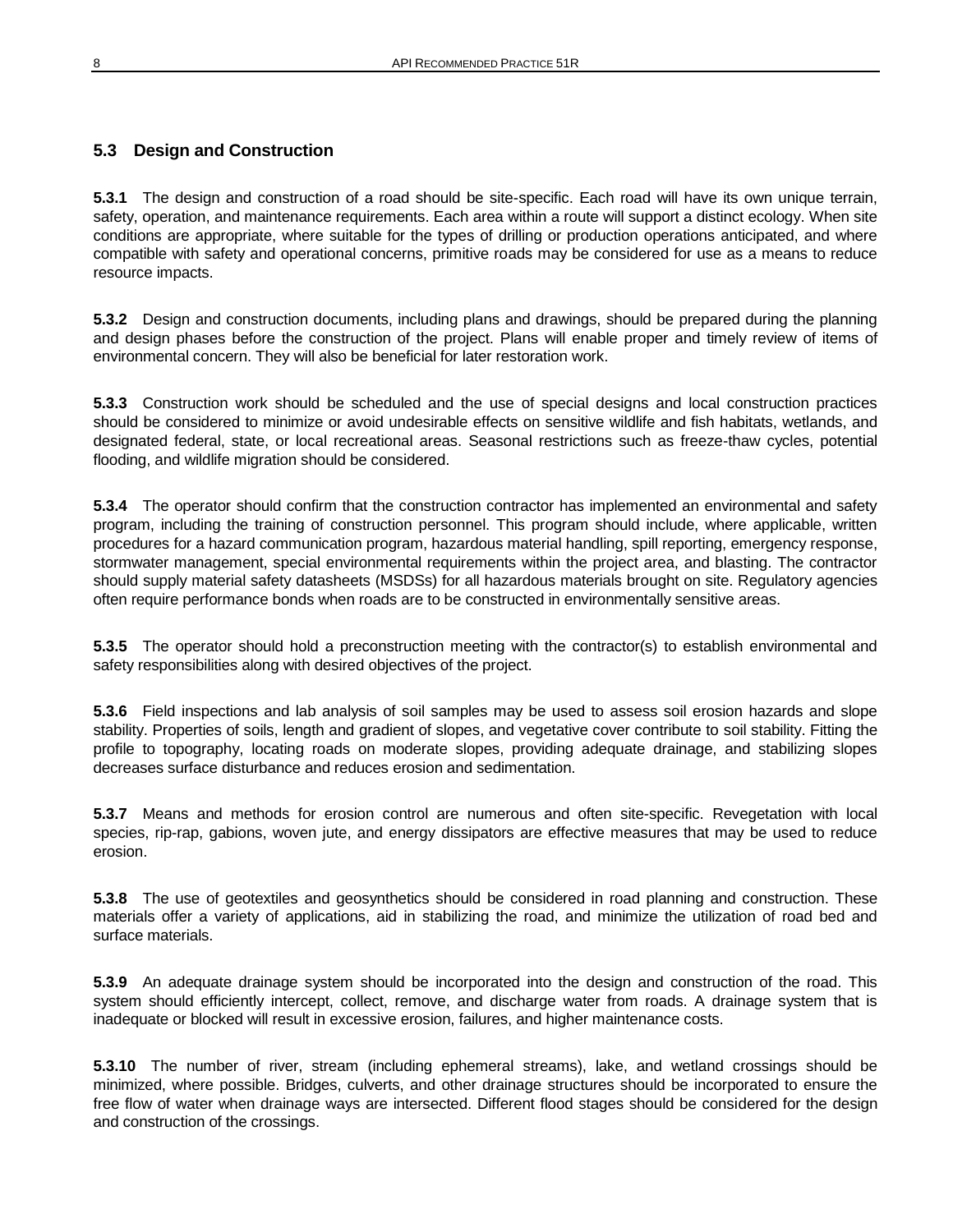**5.3.11** The use of snow fences should be considered in areas with snow drifting characteristics. Minimization of snow buildup will reduce the use of deicers on the roadway and will also reduce the problems associated with the disposal of the bladed snow/salt mix during maintenance operations.

**5.3.12** Clearing widths should be kept to a minimum. These limits should be delineated and marked in the field. Sensitive areas or features should be marked or fenced as required.

**5.3.13** Where practical, topsoil should be salvaged and stockpiled in a safe and accessible location and be protected from erosion. The stockpiled material should be utilized for revegetation and reclamation purposes.

**5.3.14** Revegetation should be done with local plants, seeds, and grasses species. Means and methods will be dependent upon seasonal considerations, the specific project area, and government agency requirements.

**5.3.15** Areas of excavation should be approved before the start of construction. Permits are required for opening pits on federal land and may be required on other public lands. Pit layout and restoration should be planned before opening of the pit.

**5.3.16** Environmental impacts during coarse/fine borrow material extraction should be minimized. The following should be considered:

a) use of recycled road surface material from abandoned roads and locations,

- b) use of existing mineral material sites,
- c) selecting new sites that minimize environmental impacts,
- d) developing upland sites to maximize potential for revegetation and minimize adverse visual impact and possible erosion,
- e) maintaining a buffer of undisturbed vegetation between borrow pits and highways or other sites.

**5.3.17** Warning signs should be provided to comply with local requirements. The signs may include road crossings, animal crossings, speed limit, road hazards, pipelines, etc.

**5.3.18** Existing pipelines and other subsurface facilities should be identified before construction. These facilities should be protected to prevent accidental damage during the construction and operation of the road.

**5.3.19** Measures should be taken to ensure proper and adequate procedures for waste disposal, general housekeeping. An effective emergency response plan should be in place before initiating construction. The plan may simply be a listing of telephone numbers to call should a utility or product line be damaged. Many times, the existing emergency response plan for the field area may be adequate. Construction personnel should be familiar with these plans.

**5.3.20** Construction activities should be carried out as described in the construction documents, including plans and specifications.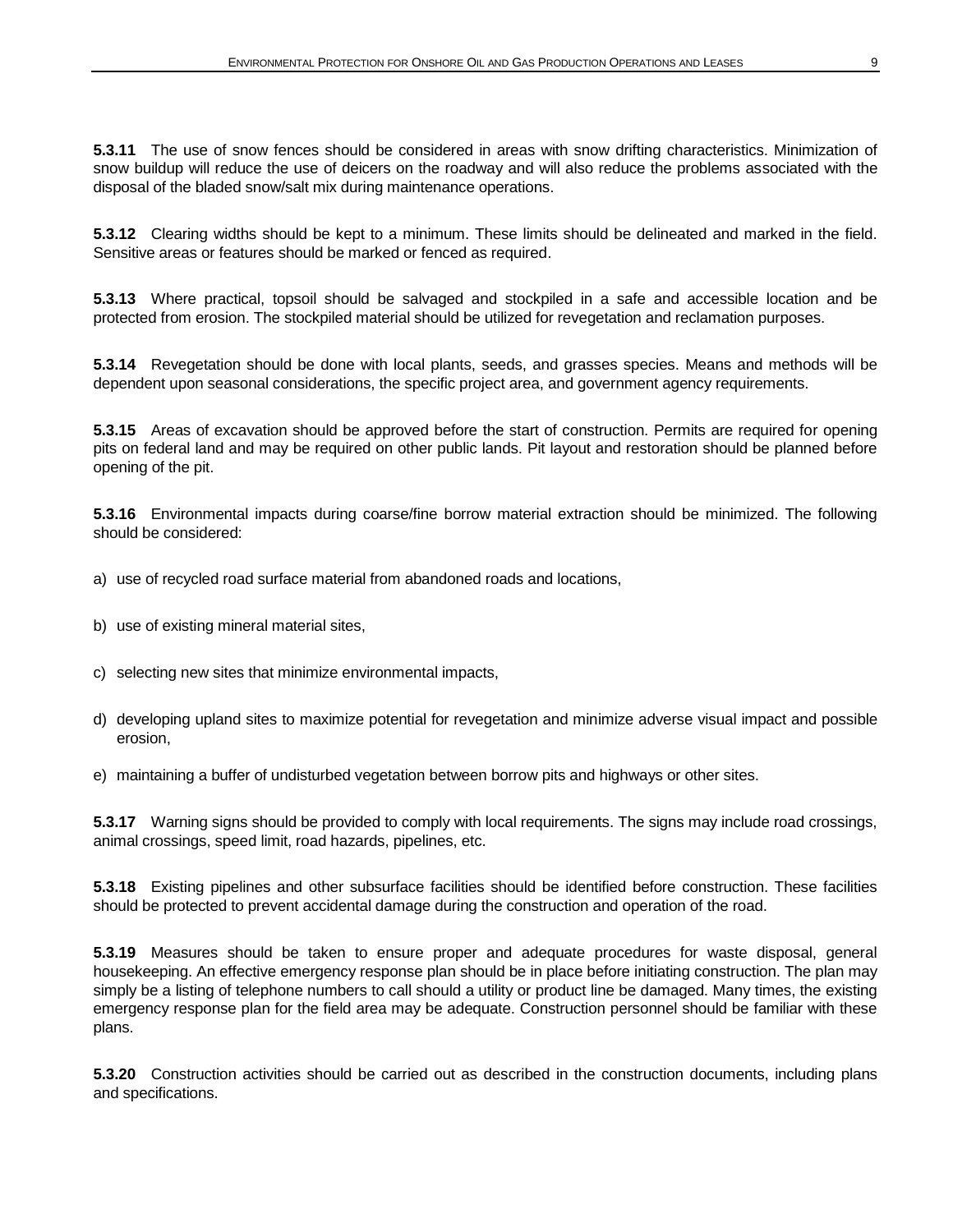**5.3.21** Construction supervision should be provided throughout operations. Many potential problems associated with incorrect interpretation of construction documents, spills, waste disposal, poaching, and hunting can be avoided through proper supervision.

## **5.4 Primitive or Nonconstructed Roads and Routes**

**5.4.1** Where site conditions are appropriate, and where approved by a surface owner or surface management agency, the establishment and use of "primitive," two-track roads or overland route corridors may be appropriate for an operator's needs and to facilitate later reclamation of the site. Primitive roads and route corridors may serve as appropriate access to exploration drilling locations where it is not certain if the well will be productive, or to producing wells where vehicle traffic is infrequent due to the use of off-site production facilities and automated well monitoring. Traffic and load expectations for primitive roads should be evaluated. If the expectations are exceeded during the project, the road should be evaluated for upgrades.

**5.4.2** The appropriateness of primitive roads and routes is both site-specific and use-specific and is typically based on many factors, such as anticipated dry or frozen soil conditions, seasonal weather conditions, flat terrain, low anticipated traffic, service company's/driller's/operator's access needs.

**5.4.3** Primitive roads or routes necessitate low vehicle speeds and are typically limited to four-wheel drive or highclearance vehicles. They can consist of existing or new roads with minor or moderate grading; two-track roads created by the operator's direct vehicle use with little or no grading; overland routes with a defined travel corridor leaving no defined roadway beyond crushed vegetation; or any combination along the route. Operators should not flat-blade roads. Drainage must be maintained, where appropriate, to avoid erosion or the creation of a muddy, braided course of vehicular travel.

**5.4.4** Primitive or two-track roads and routes must be used and established in a safe and environmentally responsible manner and are not intended for use as all-weather access roads. Resource damage must be repaired as soon as possible and the operator must consult with the surface management agency to determine if all or a portion of the road needs to be upgraded to an all-weather access road. When used and maintained appropriately, nonconstructed roads and routes have the advantage of reducing construction, maintenance and reclamation costs and reducing resource impacts.

**5.4.5** Approval of a surface resource agency is generally required for use of nonconstructed roads on other than privately owned lands.

## **5.5 Maintenance**

**5.5.1** Proper road maintenance is critical for the performance of the road and to prevent and control erosion and sedimentation. Maintenance personnel should be made aware of environmentally difficult and sensitive areas.

**5.5.2** Maintenance work should be scheduled and the use of special designs and maintenance programs should be considered to minimize undesirable effects on sensitive wildlife and fish habitats, wetlands, and designated federal, state, or local recreational areas.

**5.5.3** When performing scraping and leveling operations, care should be exercised to avoid disrupting ditches and shoulders, and creating undesirable berms with the bladed material.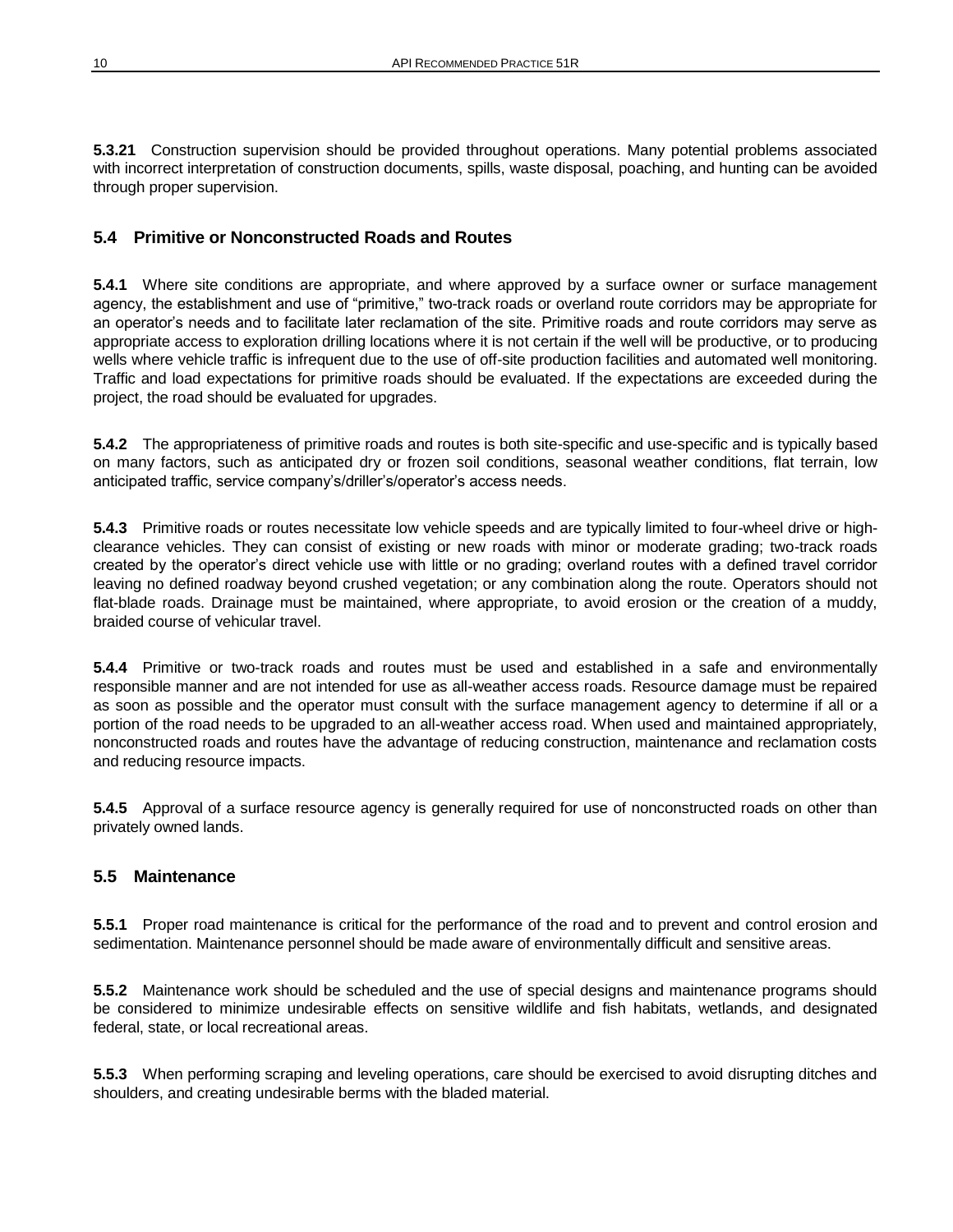**5.5.4** Ditches, culverts, and drains should be regularly cleaned of debris and sediment to allow the free passage of water. Periodic inspections of all culverts should be conducted. Culverts found to be blocked should be cleared.

**5.5.5** Borrow and surface materials should be readily accessible to be utilized during maintenance operations. Pits opened during construction should be used as a source for maintenance material, where feasible.

**5.5.6** The use of dust control materials or measures should be evaluated before their utilization. The materials should not be detrimental to health, vegetation, wildlife, or water quality.

**5.5.7** Cutting back weed and hedge growth is essential for road safety. This maintenance operation should be done with light equipment. Critical review should occur before herbicides or other chemicals used for weed control are applied.

**5.5.8** There should be continuous monitoring of drainage and erosion control structures. They should be maintained and revised, as required, to provide for the intended function.

**5.5.9** Erosion should be prevented and controlled. Areas should be revegetated, and slopes and soils should be stabilized.

**5.5.10** There should be an environmental emergency response plan ready to be placed in action during construction and maintenance operations. The plan should include emergency procedures to be followed in the event major drainage ways are blocked, fail, or do not perform as required during or immediately after major storm events.

## **5.6 Reclamation and Abandonment**

**5.6.1** Abandonment procedures should comply with regulatory requirements, contractual obligations, and lessor and landowner requirements. Consideration should be given to cost-effective measures that will minimize environmental impacts. Interim reclamation should be undertaken for portions of the road or areas disturbed during construction of the road that are not required for vehicle travel. In interim or final reclamation, wherever possible, cut slopes, fill slopes, and borrow ditches should be recontoured, covered with topsoil and revegetated to restore habitat, forage and scenic resources, and to reduce soil erosion.

**5.6.2** Abandonment procedures may include the following considerations:

- a) restoration;
- b) abandonment in place;
- c) restoration of original or improved drainage;
- d) agreement on maintenance requirements, if any, after discontinued use, to be reached between the operator and new user;
- e) agency approval requirements.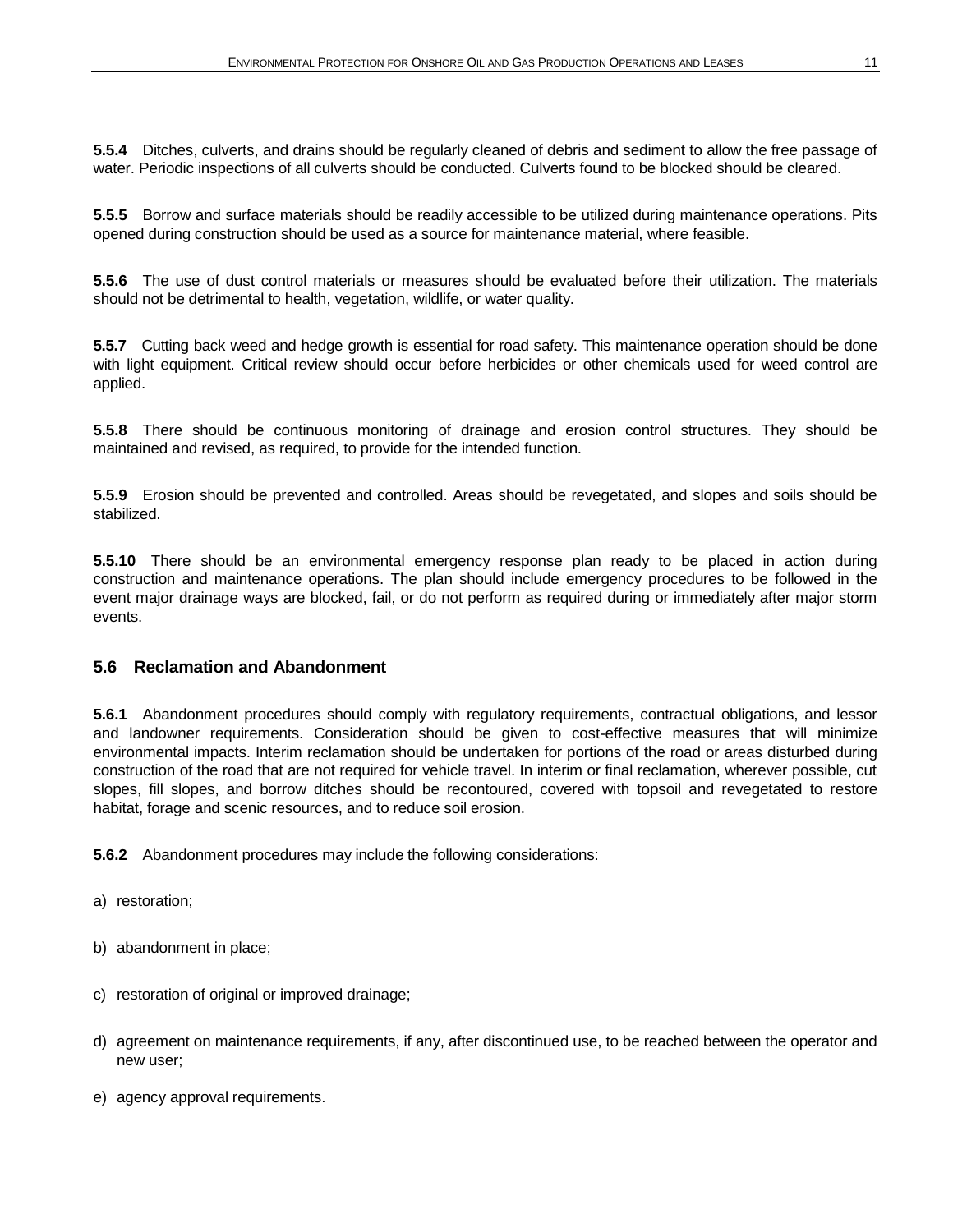**5.6.3** Restoration plans should be prepared in detail and should consider methods such as:

- a) priority of stabilization and revegetation of disturbed areas,
- b) use of native plant species,
- c) stockpiling soils where reclamation would be enhanced,
- d) use of agency approved designs and seed mixes.

## **6 Producing, Injection/Disposal Wells**

## **6.1 Completion, Stimulation, and Workover Operations**

## **6.1.1 Planning**

For a new well site, an effective planning process should be carried out and should incorporate the latest guidelines for waste management, pit location and construction, handling of water discharges, and waste disposal. The location and size of new pits and pads for completion and workover equipment should be selected so as to minimize disruption of the surface resources and retain the potential for reclamation of the site. Refer to *API Environmental Guidance Document: Onshore Solid Waste Management in Exploration and Production Operations* for environmental aspects of reserve pit construction, operation and closure.

For an existing well site, the planning process is just as important to provide for safe and environmentally acceptable completion and workover operations. Existing facilities, such as pits and production equipment, should be reviewed and assessed to determine whether the facility is suitable in its present condition for the intended well operations or if modifications are required. For both new and existing well sites, a waste management plan for handling and storing all waste materials generated during completion and workover activities should be developed. Refer to *API Environmental Guidance Document: Onshore Solid Waste Management in Exploration and Production Operations*, for information on how to develop such a plan. The waste management plan should address the specific wastes which are expected to be produced by the particular operations being performed, as well as provide guidelines concerning the actions to be taken in the event that unexpected waste materials, including hazardous materials, are encountered during the operations. In addition to safe handling and storage of waste materials on the well site, provisions should also be made for each type of waste to be disposed of. Refer to API 55 and API 49 for planning and conducting operations involving hydrogen sulfide. Refer to API E2 for information regarding management of naturally occurring radioactive materials (NORM).

Since much of the work on producing and injection wells is performed by contract or service company personnel, the operating company should confirm that the contractor's personnel have appropriate safety training, including hazard communication training, and are aware of requirements of the site-specific waste management plan. Consideration should also be given to requiring performance bonds, if appropriate. The operator should also confirm that the contractor's personnel are aware of all applicable safety and environmental requirements of the operator.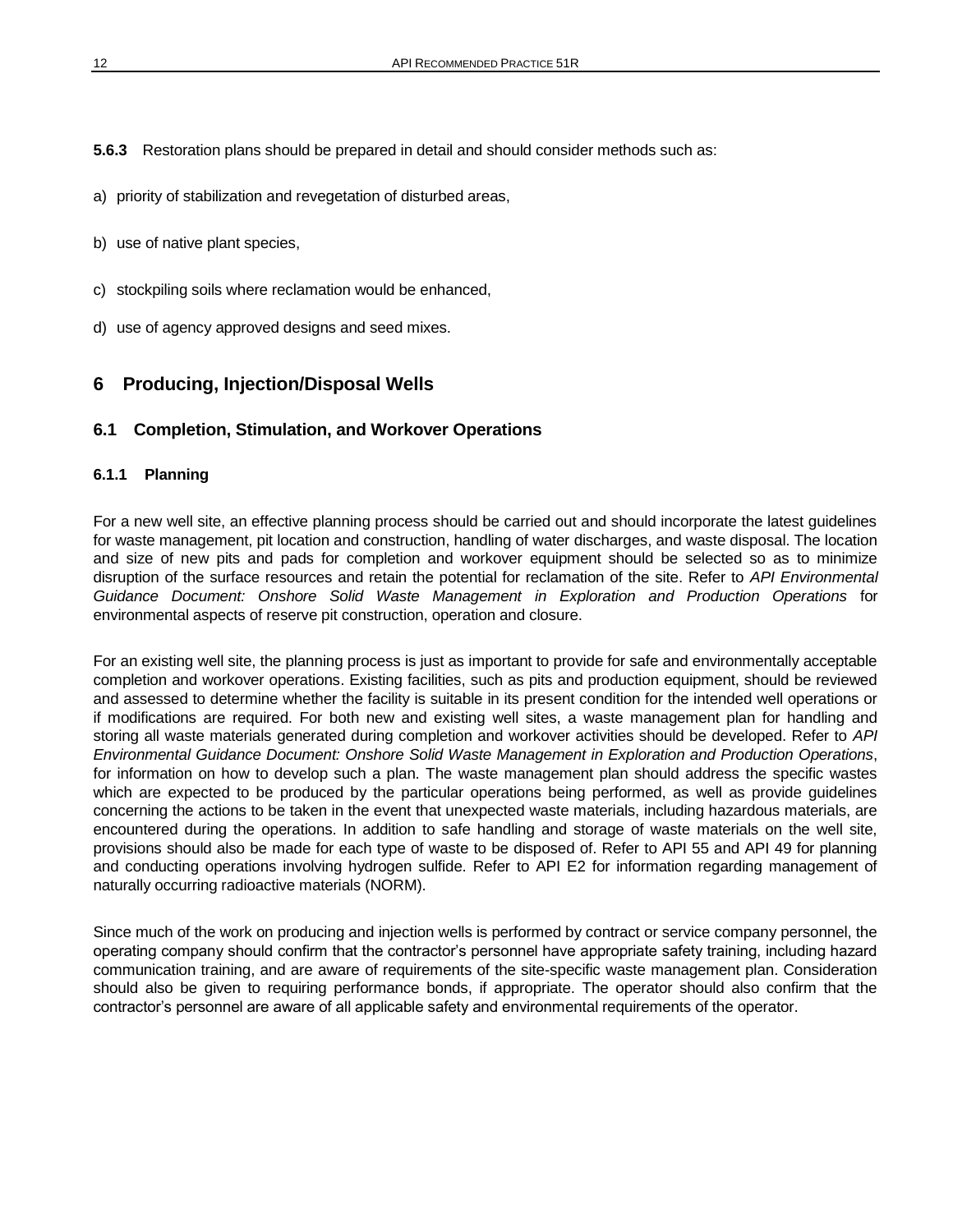## **6.1.2 Equipment Selection**

Temporary equipment required to carry out well completion and workover operations should be included in the overall operation plan. Equipment should be installed in a manner so as to utilize the smallest practical area for prudent operations. Equipment should be maintained to present an acceptable appearance.

## **6.1.3 Producing Wells**

Producing wells should be completed so production zones and drinking waters zones are isolated and cannot be contaminated by other formations. The well must be cased and cemented properly to provide this protection.

## **6.1.4 Injection/Disposal Wells**

Injection/disposal wells should be completed so the injected fluids enter the desired formations and do not enter other formations or drinking water zones. Typical injections are completed with three levels of protection for drinking water formations:

- 1) surface casing and cement,
- 2) long string casing and cement, and
- 3) tubing and packer.

Also, the area around the injection should be reviewed to see of any wells (active, inactive or abandoned) were drilled through the injection/disposal zone. If wells were drilled close to the injection/disposal well that penetrated the injection/disposal formation and those wells did not isolate those zones, the injected fluids could flow from the injection zone through the improperly plugged or completed well to other oil and gas zones or drinking water zones.

## **6.1.5 Remedial Cementing**

For both new and existing wells, the known and anticipated needs for remedial cementing to protect underground sources of drinking water (USDW) should be considered in the planning stage.

Excess cement, cement returns, and water used to wash cementing equipment should be contained and disposed of in an environmentally sound manner. Refer to *API Environmental Guidance Document: Onshore Solid Waste Management in Exploration and Production Operations* for additional information.

## **6.1.6 Selection, Use, and Storage of Fuels and Completion Fluids**

Completion fluid selection should take into account the safety and logistics of transporting, handling, storing, and disposing of clean and contaminated fluid.

For both new and existing well sites, all fuels, treatment chemicals, completion brines, and other similar liquids should be properly stored in labeled containers intended for that purpose. Containment should be constructed so spilled fuels or chemicals do not reach the ground.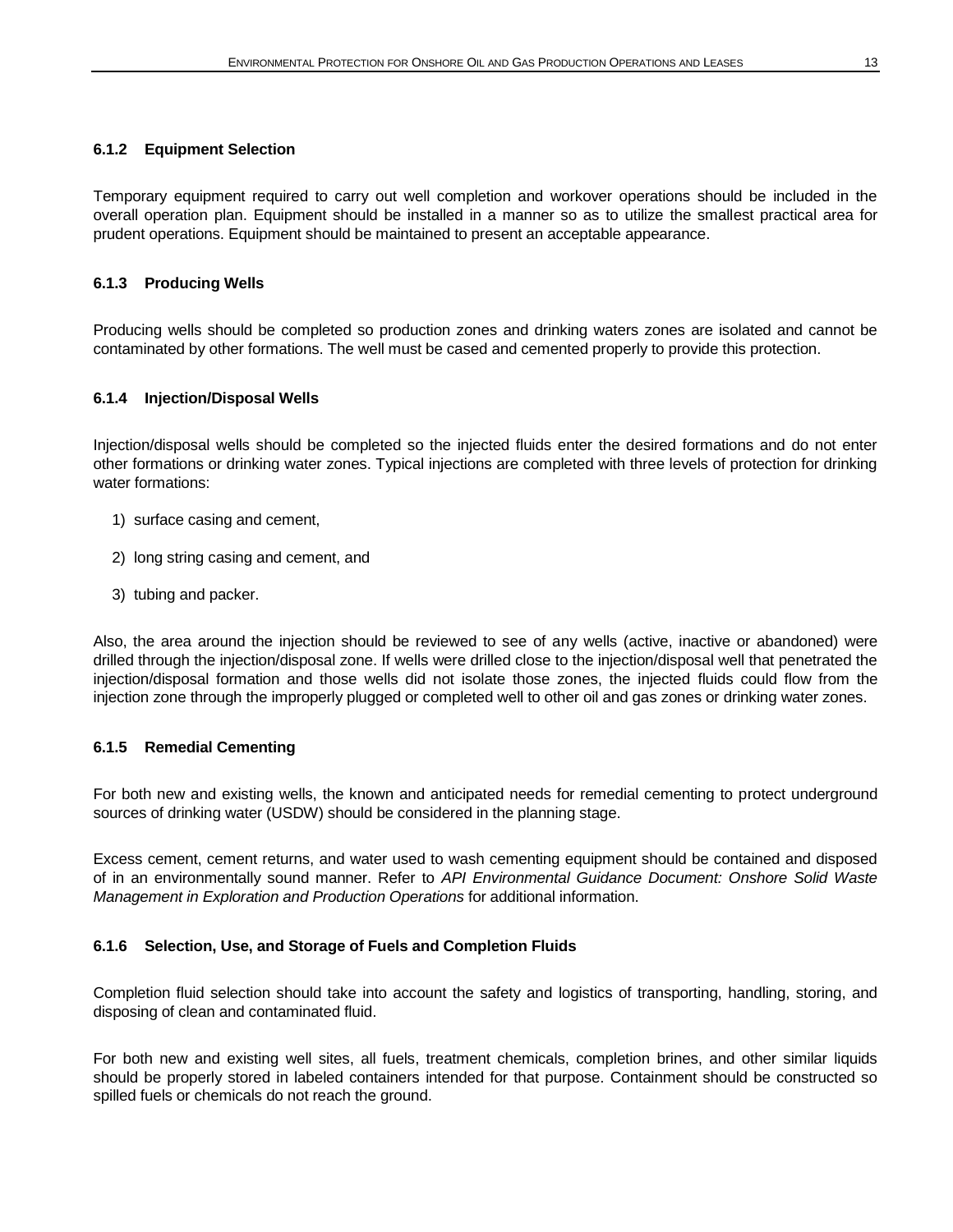Wherever practical, tanks or existing drilling pits should be used for completion and workover operations. Completion brines and other potential pollutants should be kept in lined pits, steel pits, or storage tanks. If a new earthen pit is necessary, it should be constructed in a manner that prevents contamination of soils, surface water, and groundwater, both during the construction process and during the life of the pit. Consideration should be given to the use of tanks or lined pits to protect soil and groundwater, especially for brines and oil-based fluids.

Normal operations should preclude oil in pits. However, in the event that well completion operations dictate use of pits containing oil for a brief period of time, they should be fenced, screened, netted and/or flagged, as appropriate, to protect livestock, wild game, and fowl. Refer to the Migratory Bird Treaty and Enforcement Improvement Act for additional guidance. Oil accumulated in pits should be promptly removed and recovered, recycled, or disposed.

All liquids and other materials placed in pits should be recovered, recycled, or disposed in an environmentally acceptable manner (determined by the constituents in the material and the environmental sensitivity of the location).

When operations are completed, pits not required for well operation should be closed in accordance with the environmental sensitivity of the location. The surface area should be restored to a condition compatible with the uses of the adjacent land area. Any pit retained should be of minimum size commensurate with well operations. Refer to *API Environmental Guidance Document: Onshore Solid Waste Management in Exploration and Production Operations* for additional information and permitting requirements.

## **6.1.7 Stormwater Runoff**

Natural drainage patterns of the area should be considered in the location of equipment, pads, and pits so that stormwater runoff does not create an environmental hazard by erosion of base material, which could lead to equipment instability, or by flooding of pits, which could cause a discharge of oil or other fluids into the local surface waters.

Discharges of stormwater from inside E&P facilities such as bermed areas around tank batteries (including oil and gas exploration, production, processing, or treatment operations or a transmission facility), which can reach waters of the United States, require a stormwater discharge permit and submittal of a stormwater pollution plan to the EPA. Contamination includes stormwater that comes into contact with any overburden, raw materials, or waste products on the site.

Construction designs should include installation of erosion and sedimentation control systems. Site construction should be inspected routinely and after each significant storm event. Any repairs to the control systems should be completed promptly. During the drilling and completion phases, all raw materials should be stored in a manner to prevent contaminating the natural runoff of precipitation. Temporary containment and liners should be used to minimize the impact of spills and to prevent impacted precipitation from affecting surface or groundwater.

## **6.1.8 Blowout Prevention Equipment (BOPE)**

All BOPE should be selected, installed, and properly maintained in order to prevent uncontrolled releases to the environment. Refer to API 53.

All BOPE should have a working pressure rating that exceeds the maximum expected surface pressure.

Training exercises or drills should be held as necessary to ensure crew familiarity and that the BOPE is in good working order.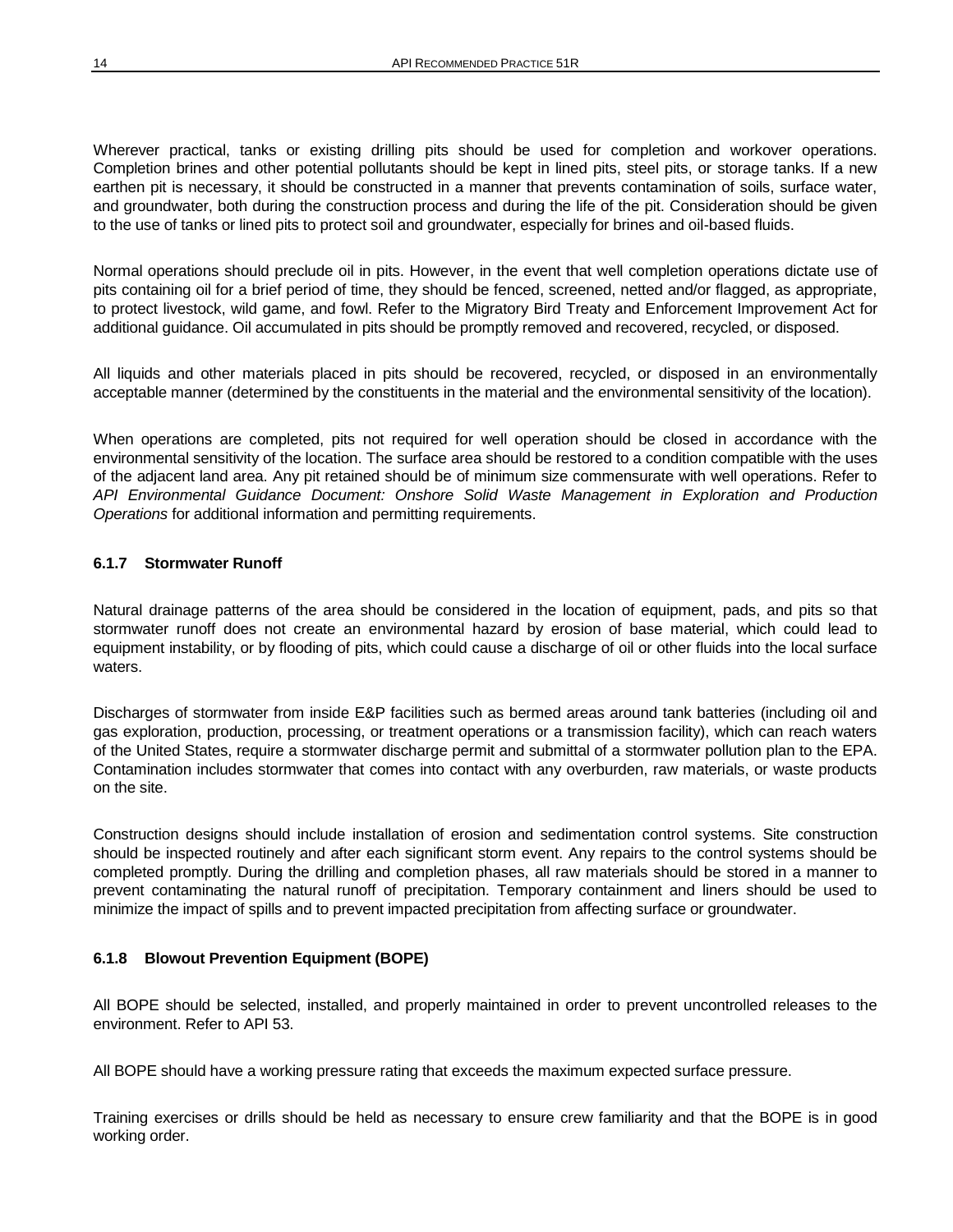## **6.1.9 Control of Noise and Other Nuisances**

Engines and production equipment should be provided with noise abatement measures, if appropriate, to reduce noise levels to the extent practical, considering the local environment. Other nuisances such as odors and dust should be controlled as considered appropriate for the location. Consideration should be given to minimizing traffic in general, particularly in or near urban areas.

## **6.1.10 Solids Removal or Capture**

All produced fluids, drill cuttings, cement, cement returns, NORM scale, and other solids should be captured and classified, then reused, recycled, or disposed. Hazardous waste should be segregated in order to prevent contamination of nonhazardous materials.

## **6.2 Well Operations**

## **6.2.1 Equipment Operation and Maintenance**

All well-producing equipment should be kept neat, clean, painted and in good working order. Equipment should be painted to blend into the surroundings, if required or appropriate, and kept clean to present an acceptable appearance. Selected moving equipment may be painted different colors to enhance visibility.

Safety guards necessary to protect humans, livestock, wildlife, and promote public safety should be maintained around equipment. Refer to API 11ER for information on guarding of pumping units. Equipment lockout/tagout procedures should also be developed and implemented.

Drip pans should be provided under equipment and storage containers potentially subject to minor leaks. These drip pans should be monitored on a routine basis to recover and recycle or dispose of accumulated oil and other liquids.

Bulk storage, recyclable, and reusable containers should be considered in order to reduce the number of containers that must be maintained and disposed. All reusable containers should be well marked to denote contents and the fact that they are to be reused.

The installation or use of double stuffing boxes, leak detectors, and shutdown devices should be considered in areas of particular environmental sensitivity.

Well cellars should be kept clean, dry, and guarded to prevent accidental falls. Well cellars should be filled if they may fill with sour gas and present a safety hazard to people.

## **6.2.2 Metallurgy and Corrosion**

All equipment should be manufactured from materials which are suitable for the environment in which they are to operate. NACE MR 0175 and NACE RP 0475 should be consulted for more information.

Equipment operating in known corrosive conditions should be inspected on a routine basis for signs of corrosion, with corrective action taken, as needed, to assure the equipment continues to operate in an environmentally acceptable manner.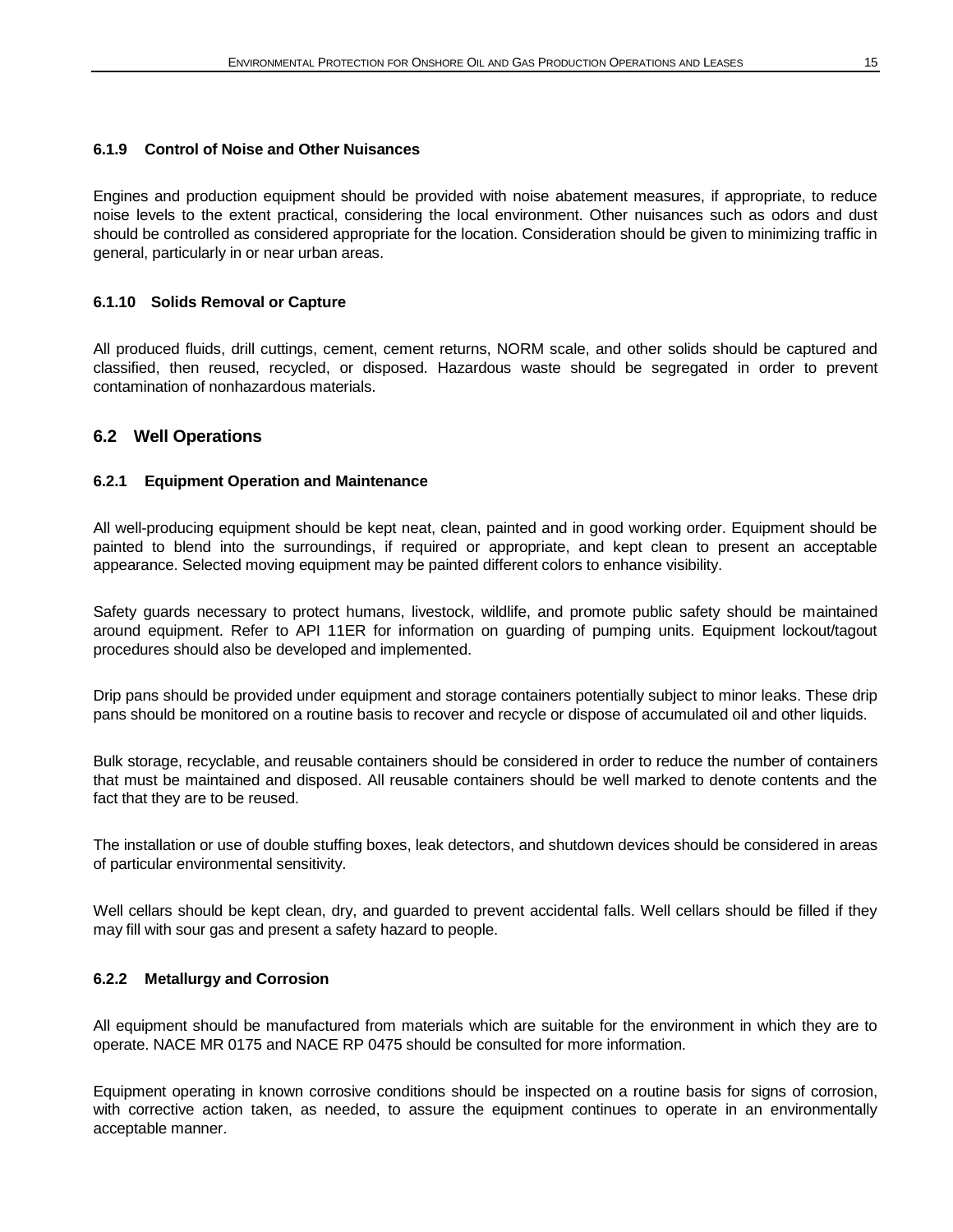If well production or injection conditions change in terms of hydrogen sulfide or carbon dioxide content, pressure, water cut, or any other parameter, the metallurgy of the well equipment should be reassessed to assure its suitability for the new conditions.

## **6.2.3 Leak Detection**

All equipment should be inspected on a routine basis for signs of leakage, with corrective action taken, as needed, to assure the equipment continues to operate in a safe and environmentally acceptable manner.

All injection and disposal wells equipped with tubing and packed should periodically monitor the tubing casing annulus pressure to test the integrity of the tubing and packer. If a well is not completed with a packer, then other methods should be used, such as tracer logs or temperature logs to ensure the fluids injected are properly controlled and are going into the proper injection/disposal formation. Frequency of testing is dependent on the operating conditions. For example, if an area has a high number of corrosion failures, testing for the mechanical integrity of the well should be frequent.

## **6.2.4 Inspection and Certification**

Equipment should be manufactured, refurbished, inspected, and installed according to manufacturer, API or other industry standards, and legal requirements.

## **6.3 Well Testing**

## **6.3.1 Venting and Flaring**

Venting and flaring should be restricted to a safe location. Where possible, the flare or vent should be located downwind considering the prevailing wind direction at the well location. When possible, all gas resources of value should be captured and used. If not possible, then this gas should be flared.

## **6.3.2 Flare Pits**

Flare pits, sometimes called blowdown or emergency pits, should not be used for storage or disposal. The primary purpose of a flare pit is to catch any incidental fluid that might be associated with the gas stream that does not burn. Fluids in a flare pit should be removed daily, or as quickly as practical.

Siting and construction of flare pits should minimize the risk of surface and groundwater contamination. The size of the flare pit should be proportionate to the volume of liquid effluent that might be expelled from the gas flare. Use of a knockout vessel should be considered.

## **6.3.3 Control of Noise and Other Nuisances**

Flares may need to be provided with noise abatement measures to maintain noise levels compatible with the local environment. The noise intensity, duration, location relative to public areas and natural resources, as well as the flare/vent exit design should be considered, where applicable.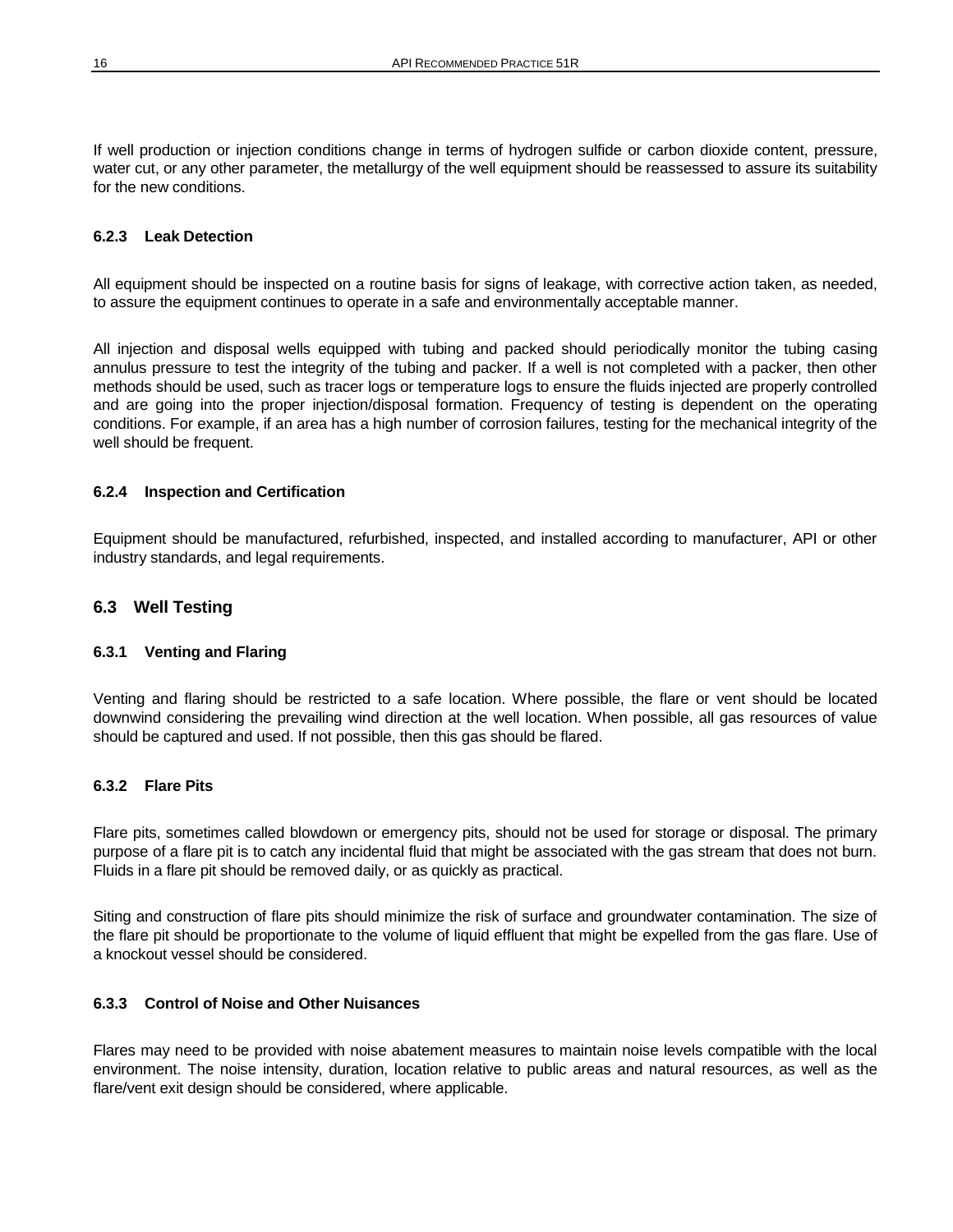Other nuisances, such as light emittance from a lighted flare, odors, and dust, should be controlled as considered appropriate for the location.

## **6.4 Plugging and Abandonment**

## **6.4.1 General**

Permanent abandonment is done when the wellbore has no further utility and is permanently sealed against fluid migration. Temporary abandonment operations may be performed when a wellbore has future utility, such as for EOR projects, and must be maintained in a condition where routine workover operations can restore a wellbore to service. The same environmental concerns exist in both cases. Refer to API E3.

## **6.4.2 Subsurface**

## **6.4.2.1 General**

Several environmental concerns related to well abandonment should be addressed. The primary environmental concerns are protection of freshwater aquifers and USDW, as well as isolation of downhole formations containing hydrocarbons or used for injection. Additional issues, which should be evaluated, are the protection of surface soils and surface waters, future land use, and permanent documentation of abandoned wellbore locations and conditions.

## **6.4.2.2 Plugging Purpose**

The purpose of plugging wells is to prevent interzonal migration of fluids; the contamination of freshwater aquifers, surface soils, and surface waters, and to conserve hydrocarbon resources either in the production interval or potential production intervals. Generally, contamination by an improperly plugged and abandoned well can occur in two ways:

a) the abandoned well can act as a conduit for fluid flow between penetrated strata, into USDW, or to the surface;

b) contaminated water can enter the abandoned wellbore at the surface and migrate into USDW.

Such contamination is prevented when a well is properly plugged. Not only do the plugging operations prevent an abandoned well from becoming a conduit for contamination to occur, but well construction and completion methods also contribute to the prevention of contamination.

Well plugging operations are focused primarily on protecting USDW, isolating downhole formations productive of hydrocarbons or used for injection, and protecting surface soils and surface waters. A surface plug prevents surface water runoff from seeping into the wellbore and migrating into USDW cement plugs isolating hydrocarbon and injection/disposal intervals and a plug at the base of the lowermost USDW accomplish this primary purpose. Surface water entry into an abandoned well is a concern because the water may contain contaminants from agricultural, industrial, or municipal activities. API E3 recommends that operators set a cement plug at the base of the lowermost freshwater aquifer or USDW during plugging and abandonment operations applicable to the well.

NOTE The cement plugs also work to protect surface soils and water from wellbore fluids by confining those fluids in the well.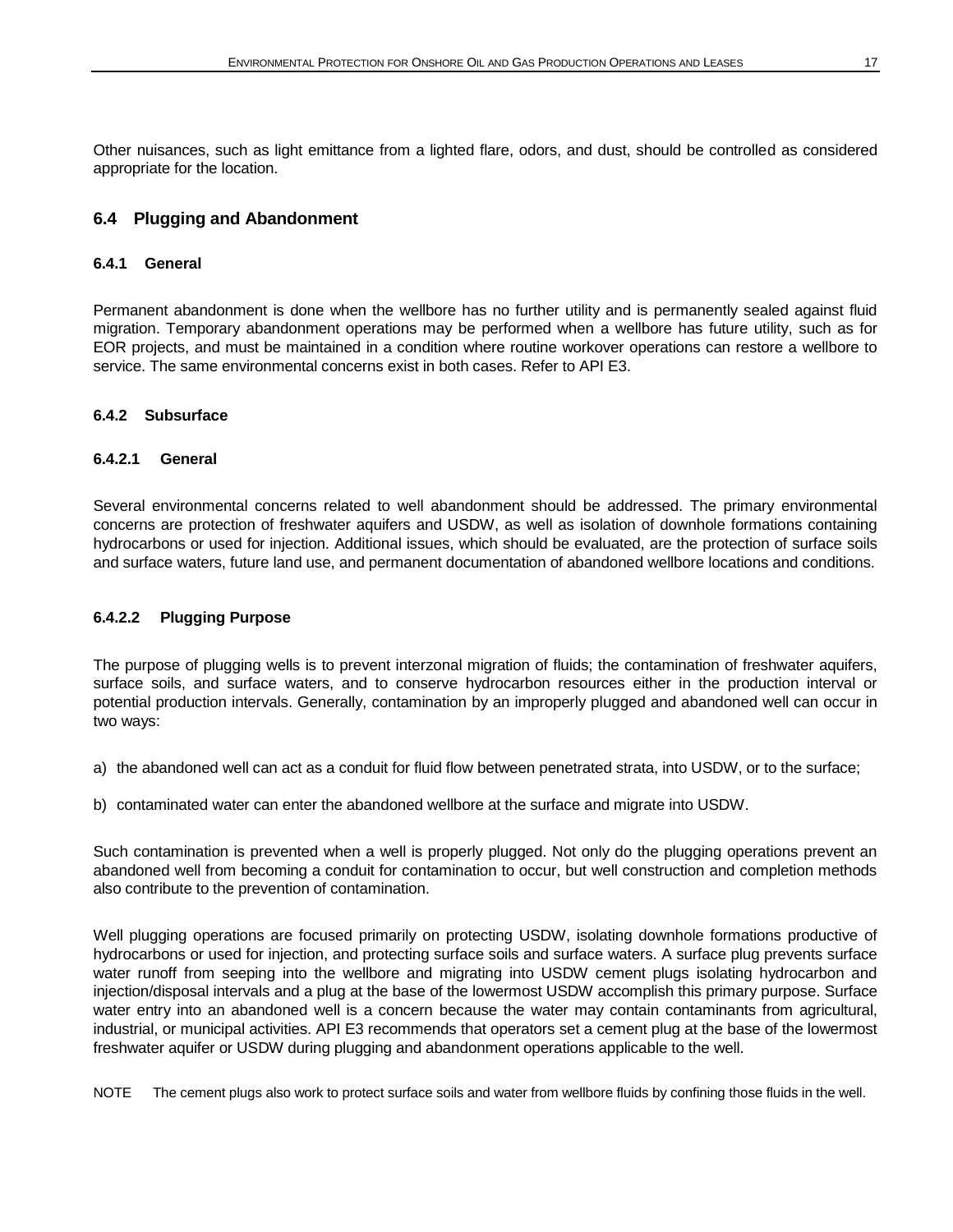In addition to the cement plugs described herein, many state and federal regulatory agencies require cement plugs across the base of the surface casing and in, or between, each producing and potential producing zone.

## **6.4.2.3 Fluid Confinement**

It is essential that all formations bearing usable quality water, oil, gas, or geothermal resources be protected and/or isolated. The prevention of gas or fluid migration to other zones or to the surface is of primary importance. Openhole plugs, casing plugs, or cement squeezed through casing perforations will isolate the target formations in most cases. However, special procedures, such as perforating casing and circulating cement, may be necessary to isolate that potential production or injection formations existing behind uncemented casing. It is important to prevent interzonal flow in an abandoned well so that such cross-flow does not interfere in the commercial exploitation of the zones through nearby wellbores.

## **6.4.3 Surface**

## **6.4.3.1 General**

The cleanup and remediation of the surface may include cutting off the surface casing below ground level, restoring the surface to conditions near those that existed prior to the well being drilled, and marking the surface of the wellbore by installing an upright marker. The operator should restore the well site consistent with the criteria presented in *API Environmental Guidance Document: Onshore Solid Waste Management in Exploration and Production Operations*. However, the landowner should be consulted before beginning well site remediation. Some states require that the landowner be notified that a well is to be plugged. The landowner may have a right to use the well for a freshwater source.

## **6.4.3.2 Cleanup and Remediation**

Assuming the landowner elects not to use the well as a freshwater source, the operator should set the required surface plugs; remove the wellhead; weld a steel plate on the surface casing stub, if required; fill in the well cellar, rat hole and mouse hole; and level the area. Casing strings left in the well should be cut off 3 ft to 6 ft below ground level, or deeper if required by the landowner.

Pits should be emptied and reclaimed to a condition similar to the rest of the reclaimed pad area. Pits should be allowed to dry or be solidified in situ before filling. The pit area may be mounded to allow for settling. Before removing or abandoning pipelines or flowlines, fluid displacement and line purging should be considered and fluid reclaimed, recycled, or properly disposed of according to fluid type.

Open burning can be used in some areas to dispose of nonhazardous, hydrocarbon-containing wastes that are unsuitable for recycling. Burning should be restricted to materials such as oily sorbents and paraffin and should be conducted only with approval of state or local air pollution regulatory agencies. Burning should be conducted during daytime hours and with due regard to wind direction and velocity. The results should not cause a nuisance that could result in black smoke or particulates.

Off-site commercial facilities should be used for other nonhazardous and hazardous waste disposal. The off-site facilities should be permitted and care should be taken with site selection. Refer to *API Environmental Guidance Document: Onshore Solid Waste Management in Exploration and Production Operations*, API 4663 and API's *Guidelines for Commercial Exploration and Production Waste Management Facilities*.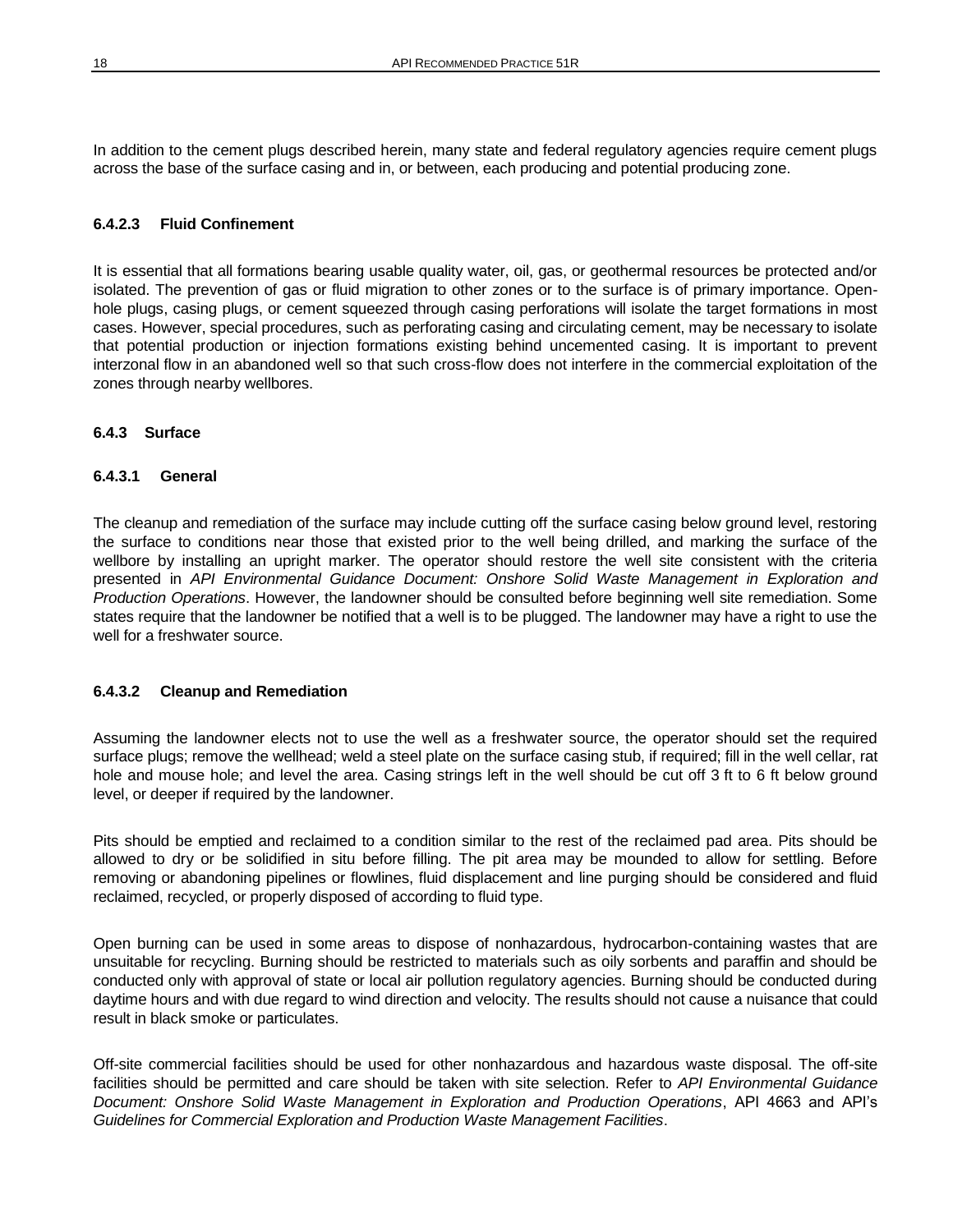## **6.4.3.3 Soil Erosion**

Disturbed areas, such as roads, pits, and well sites, may need to be further remediated depending on lease agreements.

## **6.4.3.4 Inspection**

Final abandonment is complete only after all surface equipment is removed, all pits are closed, and the surface is restored. A vertical steel monument may be considered that indicates the well location, operator, and well number. Thereafter, the abandoned well site can more easily be located and the former operator determined.

## **7 Lease Gathering and System Lines**

## **7.1 Introduction**

In planning lease gathering and system lines, including electrical distribution systems, it is important to consider the impact that construction operations and maintenance activities will have on people, animals, plants, and the land itself, both surface and shallow subsurface. The impact on current use, as well as possible future uses, should be evaluated along with potential future facilities expansion. Because pipelines can be buried, and the surface reclaimed, long-term surface disturbance associated with pipelines can be avoided. The placement of pipelines should avoid steep hillsides and watercourses where feasible. Also, where feasible, pipeline routes should take advantage of road corridors to minimize surface disturbance. Also, when clearing is necessary, the width disturbed should be kept to a minimum and topsoil material should be stockpiled to the side of the routes where cuts and fills or other disturbances occur during pipeline construction. Retaining topsoil for replacement during reclamation can significantly accelerate successful revegetation.

## **7.2 Route Selection**

- **7.2.1** The following environmental factors should be considered in planning lease gathering and system lines.
- a) Proximity to lakes, streams (including dry washes and ephemeral streams), wetlands, drainage and irrigation ditches, canals, flood plains, and shallow water wells. These features should be evaluated in terms of disturbances during construction and routine operations, and in the event of accidental releases.
- b) Depth to, and quality of, groundwater. The potential impact to groundwater, particularly from any releases from buried lines should be considered.
- c) Removal of trees, disturbances to dikes, levees, and terraces, and destruction of growing crops. These impacts should be evaluated with a focus on construction and routine maintenance activities.
- d) Impacts to migratory bird habitat or critical habitat of threatened or endangered plant and animal species, including noise and dust.
- e) Proximity to buildings or other facilities occupied or used by the public. Particular consideration should be given to homes, churches, schools, and hospitals.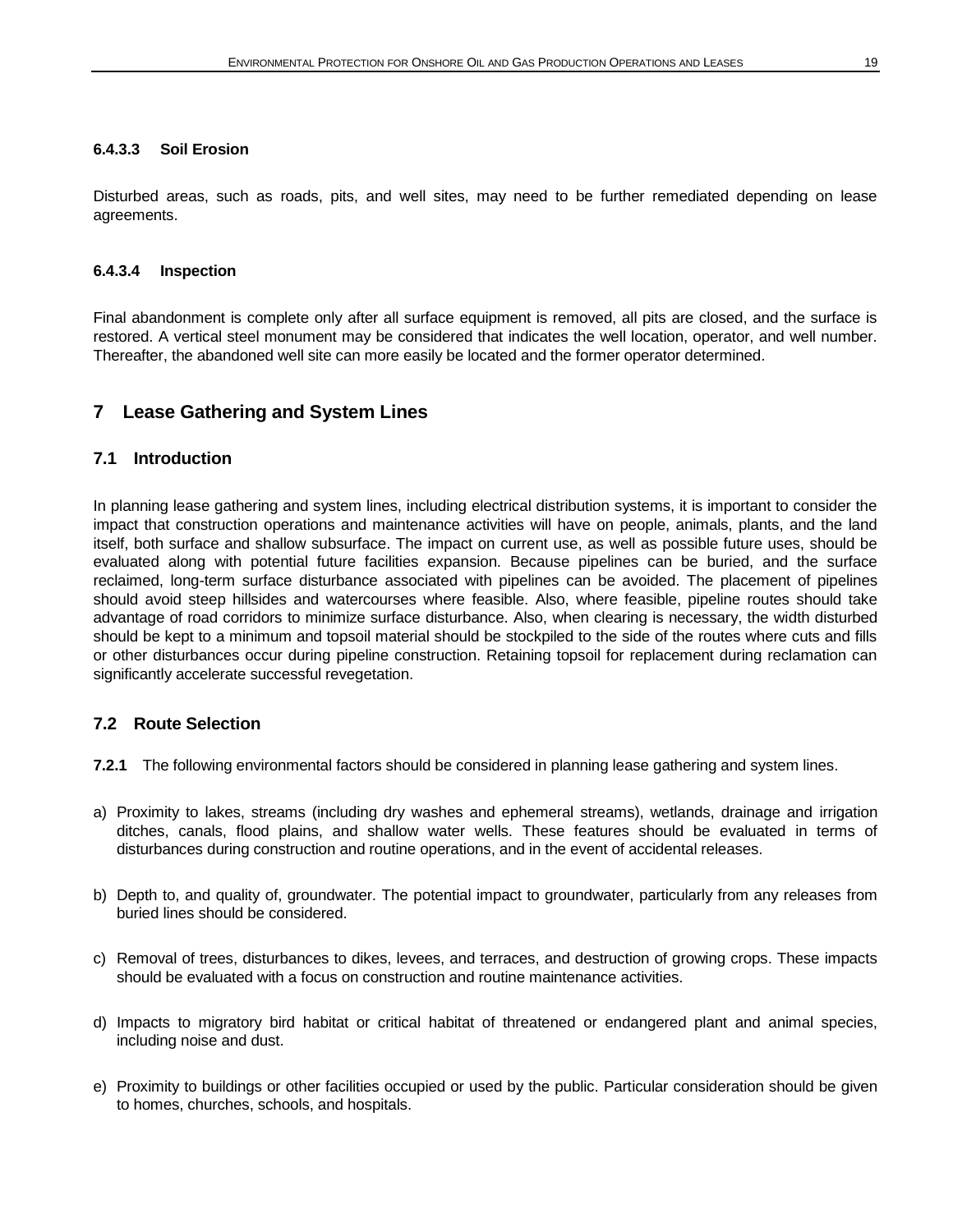- f) Impact on cultivated lands.
- g) Areas of special historical, archeological, recreational, biological, or scenic significance.
- h) Land ownership.
- i) Location of recently active shallow faults.

**7.2.2** The selection of routing for lease gathering and EOR injection and produced water disposal system lines, consistent with production, EOR and disposal requirements and overall economics, should consider the following:

- a) foreseeable uses of surfaces areas by either the landowner or tenant;
- b) possible exposure to future construction and excavation work;
- c) topography, when it is an important factor in:
	- 1) line design,
	- 2) right-of-way maintenance,
	- 3) possible land erosion,
	- 4) emergency response and containment of releases;
- d) location of existing rights-of-way;
- e) location of existing roads.

## **7.3 Design**

- **7.3.1** In design of lease gathering and system lines, appropriate industry codes should be followed.
- **7.3.2** Lease gathering and system line design should consider the following.
- a) Estimated life of the line.
- b) Line environment (nature of the soil, presence of water-saturated soil, alkaline flats, depth of frost, etc.).
- c) Nature and quantity of product throughput, initially and as production matures, including the potential for EOR processes.
- d) Impacts on existing facilities.
- e) Consequences of possible line failure. Release of oil, water, or gas should be qualitatively evaluated. Consideration should be given to installing block valves to isolate line segments located in or near environmentally sensitive areas (such as wetlands), on either side of stream crossings, and in close proximity to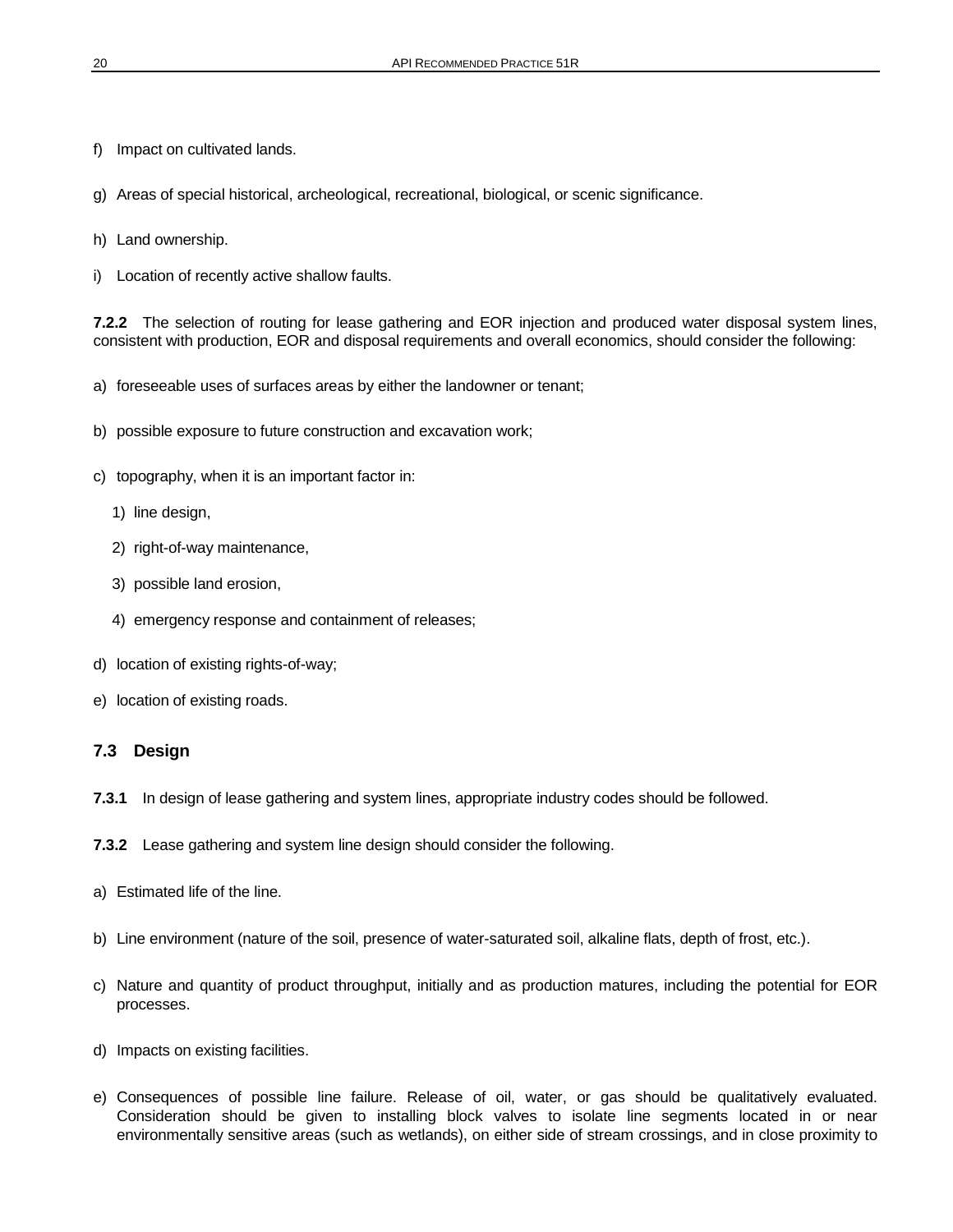areas occupied by the public. Consideration should also be given to sleeving lines or using heavier walled pipe in these areas.

The qualitative evaluation should consider the following:

- 1) public impact,
- 2) environmental impact (including potential natural resource damage assessment liability),
- 3) damage to crops and domesticated animals,
- 4) cleanup costs,
- 5) political or regulatory impacts.
- f) Corrosion inhibition measures (external and internal). All equipment should be manufactured from materials which are suitable for their operating environment. NACE MR 0175 should be consulted for further guidance, as applicable.
- g) Burial to optimum depth to reduce exposure to hazards such as plowing, freezing, and other construction.
- h) Provisions for various crossings (roads, streams, and other lines).
- i) Optimum location for blowdown tanks, valves, etc.
- j) Noise abatement (where appropriate).
- k) Miscellaneous variable factors including operating pressures, temperature changes, line expansion, and desired safety factors.
- l) If electrical distribution lines are to be installed in areas where raptors are likely to use them as perches, consideration should be given to installing wooden perch guards or cross members on the poles above the lines to prevent the birds from coming in contact with the charged lines.

## **7.4 Construction and Installation**

**7.4.1** Lease line routes and applicable rights-of-way should utilize the smallest practical surface area, consistent with prudent operations.

**7.4.2** Unnecessary damage to trees and other vegetation adjoining lease line routes should be avoided.

**7.4.3** If contractors are used to install lines, the operator should verify that the contractor has implemented a safety program that includes a written hazard communication program. The contractor should supply MSDSs for all hazardous materials brought on site.

**7.4.4** Appropriate inspections should be performed during construction to ensure design specifications are met.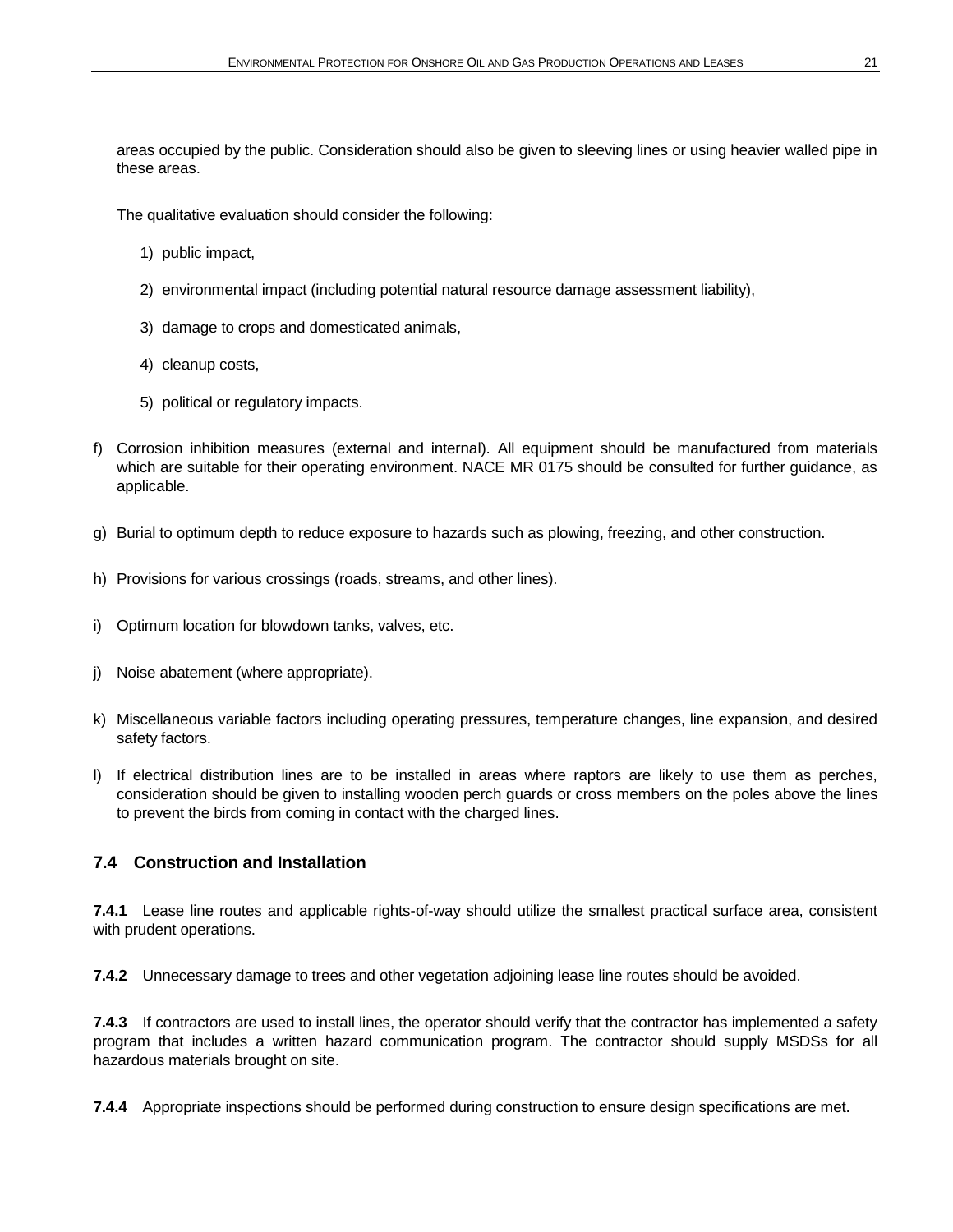**7.4.5** Upon completion, lines should be inspected and pressure tested for possible leaks in accordance with state and local codes. Pressure test fluids should be collected and disposed. Refer to the *API Environmental Guidance Document: Onshore Solid Waste Management in Exploration and Production Operations* for recommendations for disposal of these test fluids.

**7.4.6** After installation of a new line, all lease line routes and rights-of-way should be cleaned up and restored to conditions compatible with existing land use, unless other arrangements have been made with the landowner. Disposal of all waste should be in accordance with the *API Environmental Guidance Document: Onshore Solid Waste Management in Exploration and Production Operations*.

**7.4.7** Line routes and burial depth should be adequately documented to aid in preventing ruptures and/or accidental leaks during future excavation activities. Crossings should be marked.

## **7.5 Operation and Maintenance**

**7.5.1** All applicable personnel (both company and contractor) should receive training to provide for proper operation and maintenance of the lines. This training should include start-up and shutdown procedures, normal operating procedures, and emergency response procedures, in the event of a leak or spill of a hazardous substance.

**7.5.2** Line routes and facilities should be inspected at intervals dictated by evaluation of exposures and/or failures.

**7.5.3** Appropriate steps should be taken to prevent surface and environmental damage from the use of hot oil, chemicals, and other treatments that are used to maintain lease gathering and system lines.

**7.5.4** Proper maintenance practices should be exercised with respect to crossing markers, blowdown tanks, venting equipment, and corrosion protection equipment. Blowdown fluids should be collected and placed in the production system to recover hydrocarbons. Waste materials should be recycled, reclaimed, or disposed. Refer to *API Environmental Guidance Document: Onshore Solid Waste Management in Exploration and Production Operations*.

**7.5.5** Pressure tests, profile surveys, and other means should be considered to meet operating safety requirements.

**7.5.6** Operating procedures should provide for early identification of developing corrosion problems, failure-prone equipment, and malfunctions so that corrective action can be taken before environmental or safety consequences occur. Frequency of failure analysis should be considered to aid in scheduling line replacements.

**7.5.7** Appropriate industry codes should be followed with respect to maintenance of records, repairs, reporting of leaks, etc.

**7.5.8** Whenever modifications are made to existing lines or there are significant changes in physical parameters (temperature, pressure, composition, etc.), the changes should be considered for evaluation pursuant to management of change principles. Where appropriate, facility drawings should be updated to show modifications and the superseded drawings should be destroyed.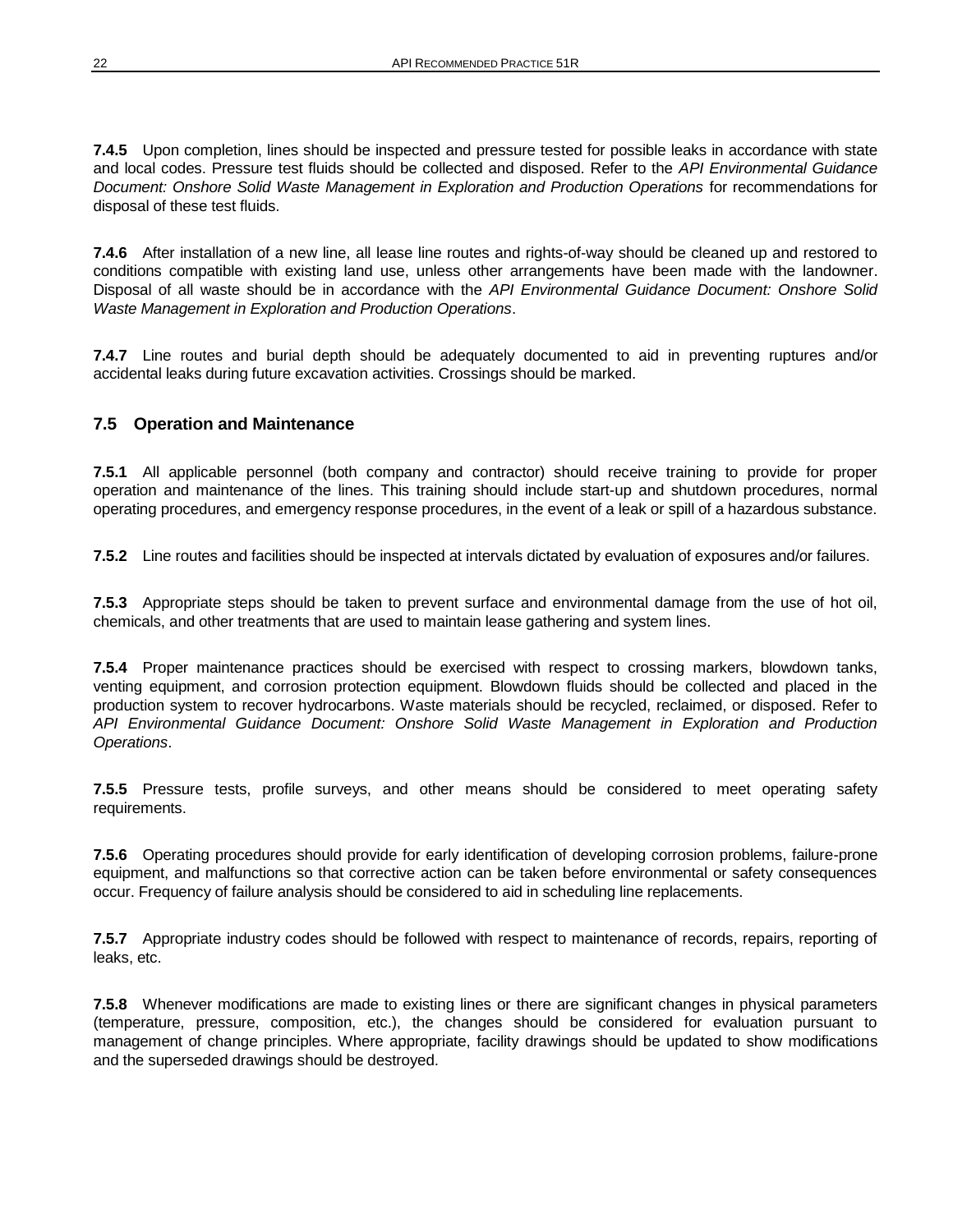## **7.6 Abandonment of Gathering and System Lines**

**7.6.1** All surface lines should be removed. Lines should be purged before removal.

**7.6.2** Surface and subsurface equipment connected to buried lines should be removed to a depth consistent with subsequent land use or, preferably, to the depth of the buried lines.

**7.6.3** Harmful or hazardous materials should be displaced from any lines abandoned in place.

**7.6.4** Where appropriate, each outlet of abandoned lines should be permanently sealed.

**7.6.5** All crossing markers and other line markers should be removed.

**7.6.6** The location of abandoned lines should be identified on facility maps.

**7.6.7** Upon completion of abandonment activities, all disturbed surface areas should be cleaned up and restored to conditions similar to the adjacent lands.

**7.6.8** Dispose of all waste per *API Environmental Guidance Document: Onshore Solid Waste Management in Exploration and Production Operations*.

## **8 Production and Water Handling Facilities**

## **8.1 Requirement Determination (Preplanning Considerations)**

The overall basis for siting, designing, constructing, and operating oil, gas, and water production, handling, and disposal/injection facilities should be to minimize adverse effects on the environment, consistent with providing an economical means of accumulating well, lease, or unit production from primary, secondary, or tertiary recovery methods and producing the ultimate recoverable reserves. Impacts on local population, land, surface and subsurface waters, air quality, and animal and plant species, including habitat, should be considered.

Water handling facilities are typically located adjacent to, or within, production facilities. Initial planning for these facilities within a field should consider future development potential in order to minimize surface disturbance. When practical and economic, central field locations should be considered to avoid the use of multiple facilities. Facility sizing should consider future throughput increases to minimize the need for additional tankage and treating vessels.

Production and water handling facilities should be planned to utilize the smallest practical surface area consistent with safe, prudent, and economic operations. In addition, produced water may be saline and corrosive. Therefore, special care should be taken to minimize the possibility of environmental damage due to equipment upsets, spills, and leaks.

Baseline conditions and past land-use in the area should be documented. At a minimum, drinking water supplies should be identified and sampled before any development. Water usage should be determined during the planning phase so that water rights can be secured and disposal options evaluated and selected.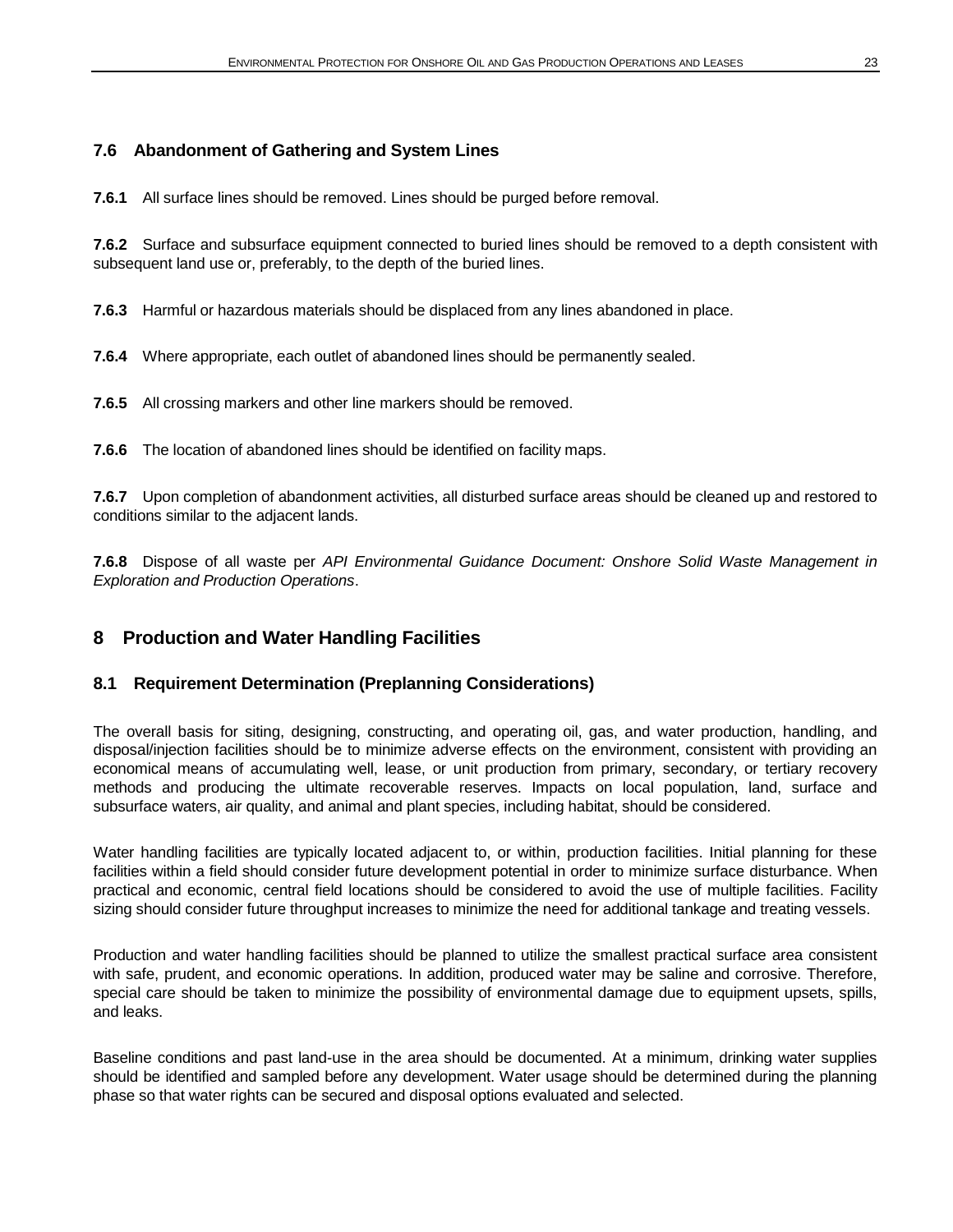## **8.2 Site Selection Considerations**

## **8.2.1 Land Use**

Topographic, population, environmental hazard, zoning, and other maps should be consulted, where applicable, to locate sensitive or high exposure areas [such as churches, schools, hospitals, residential areas, surface waters, freshwater wells, flood zones, active fault areas, threatened and endangered plants and animals (including habitat), migratory bird habitat, wetlands, archeological, recreational, biological, or scenic areas]. Where feasible, the site should be located away from these sensitive areas. The potential impact from upset conditions, such as oil or produced water spills and leaks, should be considered.

Final well patterns should be considered, if possible, to minimize right-of-way requirements for roads and lease lines. Existing roads and rights-of-way should be utilized to the maximum extent possible.

The land owner and/or surface tenant should be consulted to consider present and future uses of affected and adjacent land.

Production and water handling facilities should be planned to utilize the smallest practical surface area consistent with safe and prudent operations. Future expansion possibilities should be considered.

On federal or state administered lands, appropriate agencies should be consulted in advance with respect to land use and environmental issues.

## **8.2.2 Erosion and Drainage**

A site should be selected that minimizes the amount of surface terrain alteration to reduce environmental and aesthetic damages. Cuts and fills which pose possible landslide or slump problems should be avoided. Consideration should be given to stock piling topsoil, if feasible.

The natural drainage patterns of the land should be considered in selecting the site. Adequate culverts and drainage ditches should be provided, as required by the terrain. Soil stabilization, such as sod or grass seeding, should be provided to prevent erosion. Unnecessary removal of trees or alteration of other natural features should be avoided.

## **8.2.3 Water Resources**

The proper management of water resources during the development and operations phases of oil and gas production is directly related to minimizing surface disturbances. Water can be used to create optimal soil moisture conditions to allow for proper compaction of soils, thereby, minimizing surface degradation caused by vehicular traffic and the occurrence of erosion events. Water is also important to help suppress dust and is necessary for drilling, completion and hydraulic fracturing activities. Since a large volume of water is often generated during the oil and gas production process, especially for coalbed natural gas production, additional surface disturbances may result without proper produced water management plans. For example, additional surface water can affect water quality, cause changes to channel morphology in nearby streams, or cause damage to access roads. The release of produced water typically can be controlled to prevent surface disturbances by utilizing management practices appropriate to the location or circumstances. Depending on the region, local geology and water quality, produced water may be used to support livestock/wildlife watering or for use in irrigation systems. Where it is allowed by regulatory authorities, the water can also be discharged into appropriate water systems or reinjected into suitable reservoirs.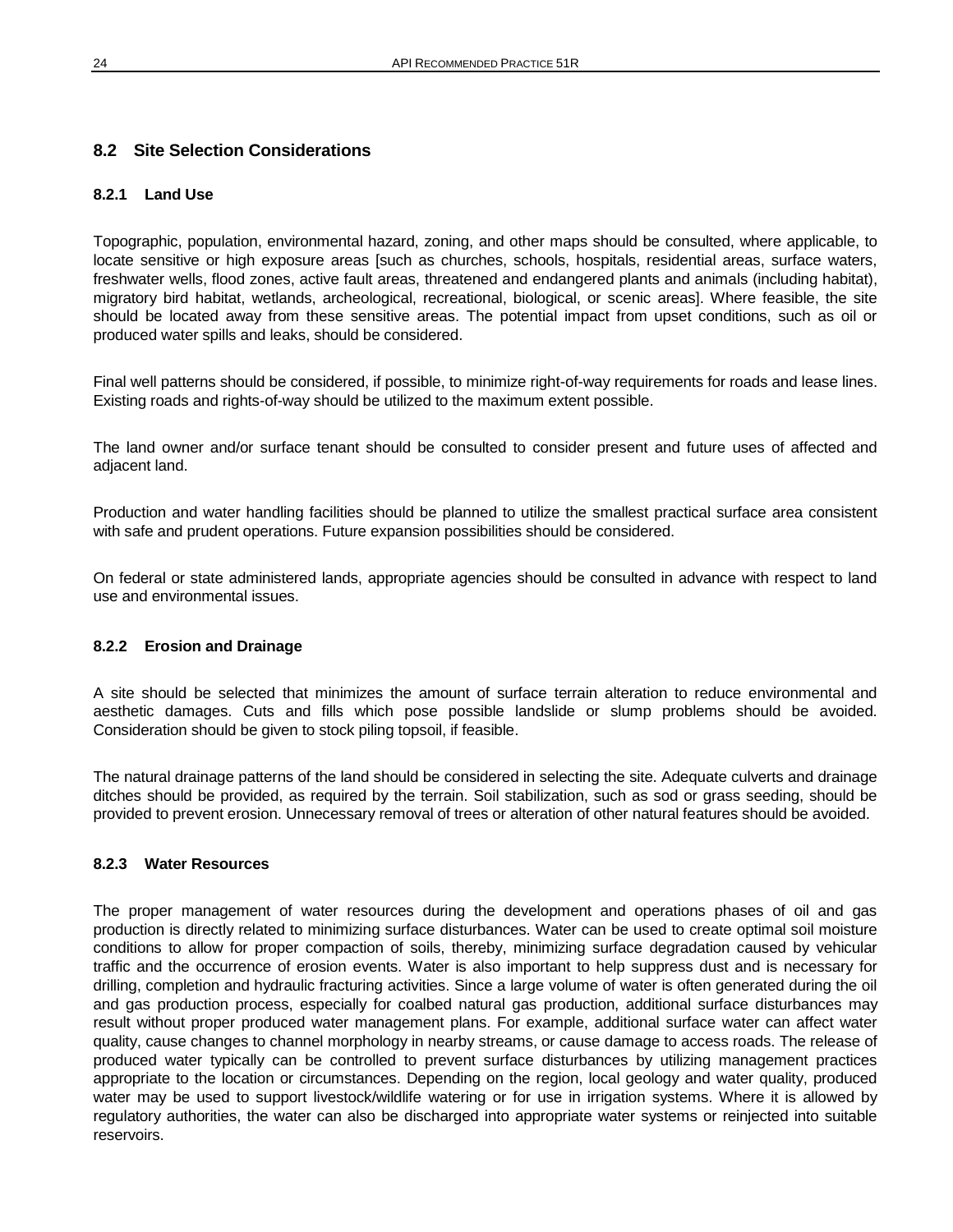## **8.2.4 Subsurface Soil Conditions**

Subsurface soil conditions should be considered for adequate foundation support of buildings, pumps, engines, tankage, and equipment used in the construction process.

Soil characteristics should be evaluated for construction of dikes, firewalls, and emergency containment areas. Lining of containment areas with compacted clay or synthetic liners should be considered where porous soil conditions exist or groundwater could be impacted.

Soil corrosiveness or resistivity should be evaluated to determine whether coating or wrapping of lease lines will be necessary to prevent or control corrosion. Cathodic protection should be considered for highly corrosive conditions or sensitive areas.

## **8.2.5 Fire Protection**

Production and water handling facilities should not be located where the equipment will create a potential fire hazard. As applicable, proper fire safety equipment should be stored nearby.

## **8.2.6 Public Exposure**

In noise control planning, production and water handling facilities should be located as far as practical from buildings or facilities occupied or used by the public.

Facilities should be located to minimize risk of public exposure from potential hazardous material releases, considering prevailing winds and topographic elevations to the maximum extent practicable.

## **8.3 Facility Design**

## **8.3.1 Equipment Sizing, Specifications, and Design**

Consideration should be given to the following items in designing and constructing production facilities.

- a) Production-related equipment should be sized and designed to provide appropriate safety and utility. Future development and exploration plans should be considered when sizing equipment. Where appropriate, the facilities should be sized to handle current and future production to minimize retrofitting and improper use of equipment. Equipment should be designed with appropriate spill control devices, such as high-/low-level indicators or high-/low-pressure indicators, to improve safety and protection of the environment.
- b) The anticipated time the equipment is expected to remain active should be considered. Proper design and installation can minimize future equipment failures and downtime.
- c) Equipment and foundations should be designed and installed giving consideration to adverse natural conditions common to the area, such as floods, excessive snow and rain, earthquakes, tornadoes, hurricanes, and dust storms.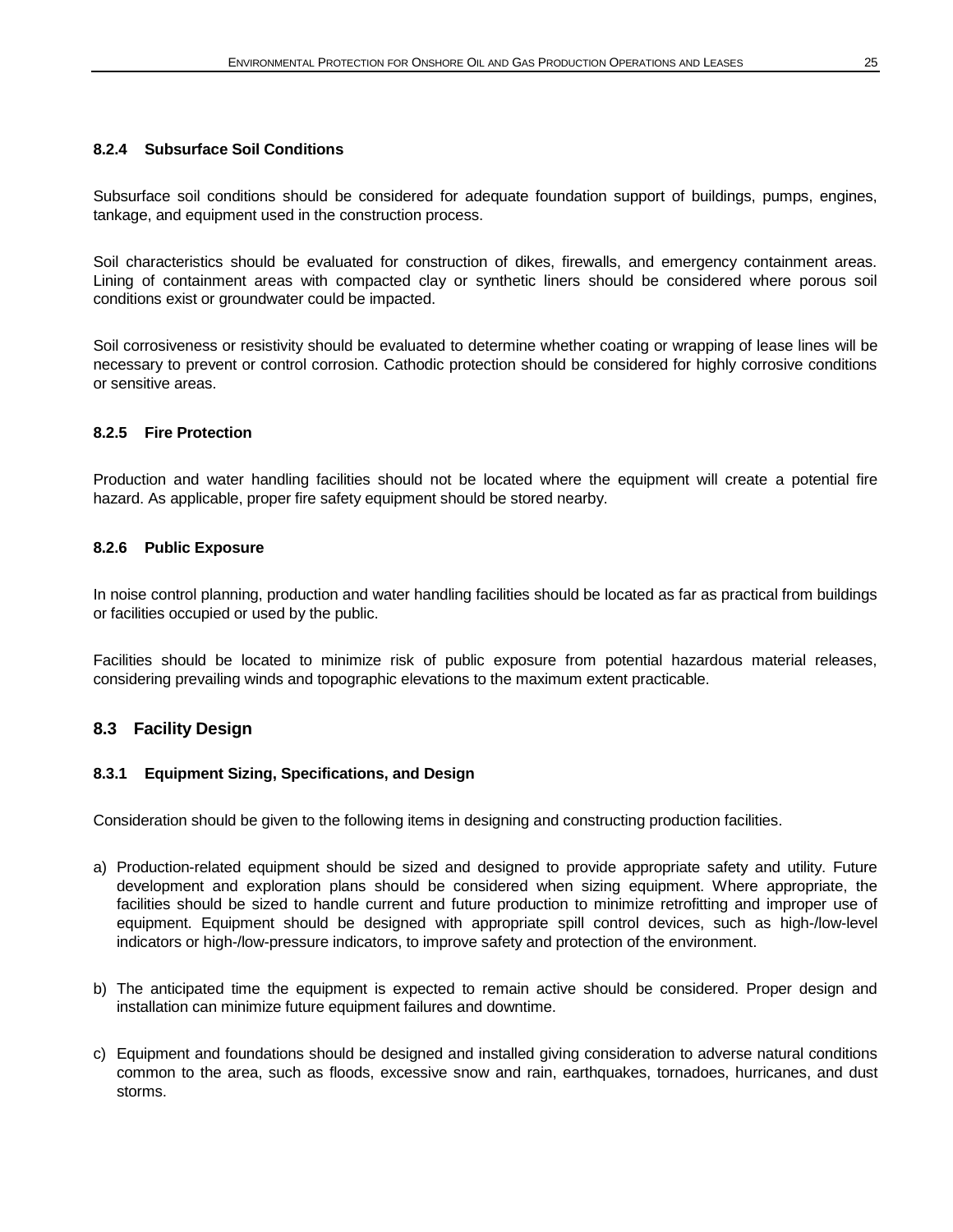- d) Equipment installations should comply with industry standards. Air pollution control facilities should be installed whenever practical, economical, and technically feasible. Flaring vs venting should be evaluated based on gas volume and composition, safety, economics, and local environmental impact.
- e) Pressure requirements for vessels, lines, and other equipment should be considered. Any variance from the manufacturer's recommended rates or pressures should be evaluated thoroughly. Refer to API 12J for information on sizing and designing lease pressure vessels.
- f) The following items should be considered in installing fired lease vessels.
	- 1) Consideration should be given to surrounding facilities when selecting the placement of fired lease vessels.
	- 2) Manufacturer's recommendations should be followed. Any variances from these recommendations should be evaluated thoroughly.
	- 3) Fired lease vessels should not be located immediately adjacent to oil, gas, or any other flammable or explosive storage facilities. Facilities should have a grade established so that releases of flammable fluid drain away from fired equipment.
		- NOTE Some states have minimum distance requirements between fired vessels and storage facilities.
	- 4) Vessels should be well maintained and free of unnecessary debris or flammable products.
	- 5) Fencing or some form of guarding should be considered to protect the public, livestock, and wildlife.
	- 6) Refer to API 12K and API 12L for some information on selecting and designing fired lease vessels.
	- 7) Consideration should be given to air permitting requirements for fired lease vessels.
- g) The following items should be considered in installing bulk storage and loading facilities.
	- 1) Adequate fire/retaining walls or other containment measures should be provided around tanks, where necessary to comply with regulatory requirements, in order to contain accidental discharges and prevent environmental damage. No open pipes should extend from within the firewalls which might allow contaminated fluids to be drained or siphoned from inside the containment area.
	- 2) Installation of impervious foundations or liners under storage tanks should be considered to allow detection and containment of fluid releases.
	- 3) Installation of high-level alarms and/or monitors should be considered on tankage.
	- 4) Installation of drip pans or other containment should be considered at truck or barge loading/unloading hose connections to contain any spillage.
	- 5) Emission permits should be obtained based on the highest anticipated production rates and equipment specifications before installation of the facilities or commingling well production to central facilities.
	- 6) The following API recommended practices and specifications should be considered in designing storage and loading facilities:
		- i) API 11N,
		- ii) API 12B,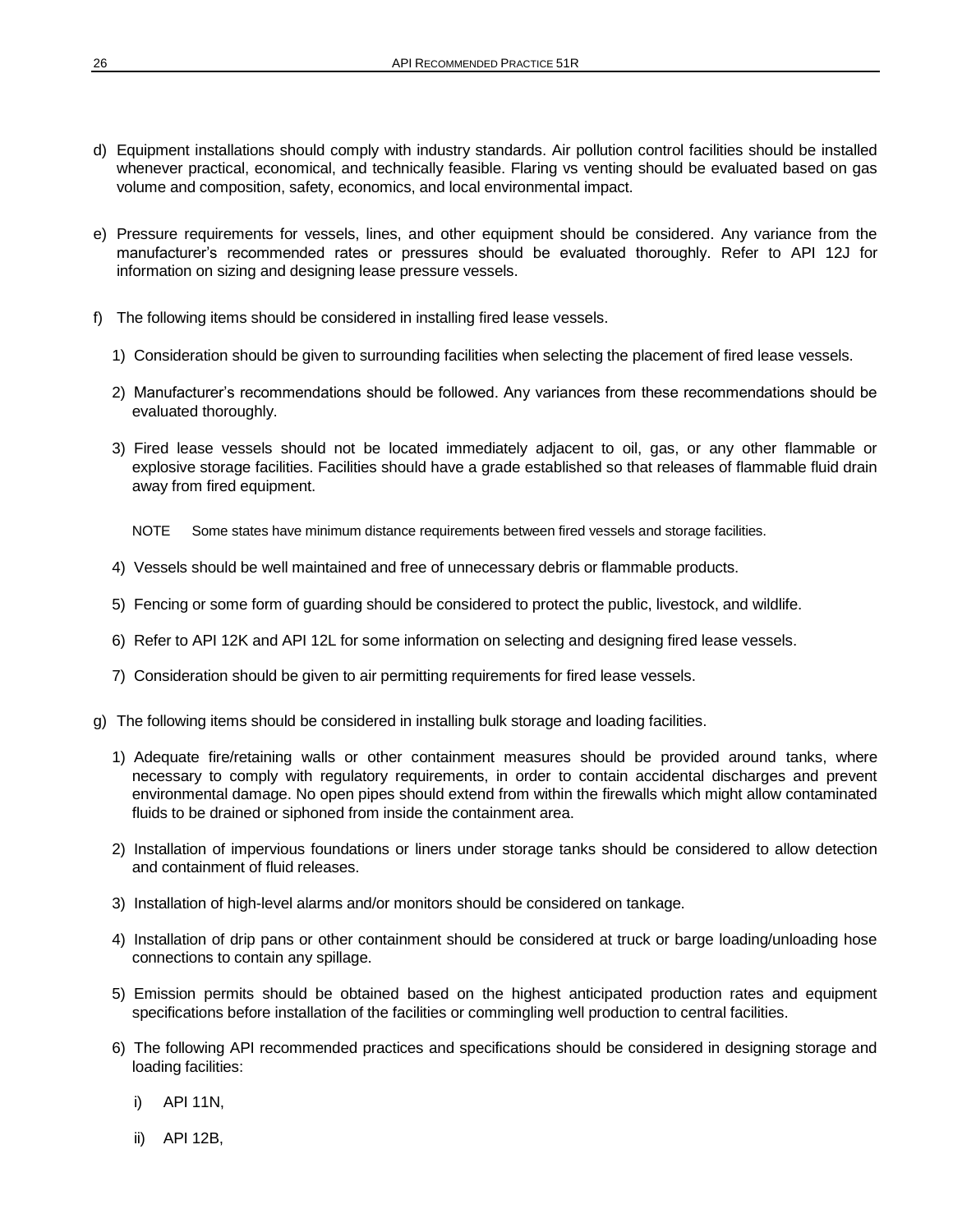- iii) API 12D,
- iv) API 12F,
- API 12N,
- vi) API 12P.
- h) The following items should be considered in installing internal combustion (IC) engines and compressor facilities.
	- 1) Consideration should be given to minimizing noise disturbance. IC engines and compressor facilities should be located as far as practical from areas accessible to the general population. If feasible, alternate types of prime movers, such as electric motors, should be considered.
	- 2) The emissions generated by the engine(s) exhaust should be of concern. Appropriate lead-time for permitting should be allowed, as it may require from six (6) months to one (1) year to permit compressor facilities. All required construction and emissions permits must be obtained before construction, modification, or relocation of an engine is initiated. The type of fuel should be selected to minimize pollutants. Electric power should be considered, where feasible.
	- 3) Consideration should be given to installing drip pans or placing engines and compressors on impervious pads to minimize the impact of potential oil and chemical drips and spills. If drip pans or impervious pads are used, special attention should be given to ensuring that they are kept clean and that any oil or chemical collected is removed, recovered, and recycled or disposed in a timely and proper manner.
	- 4) Piping for the relief valves of compressors should be of adequate size and piped to an appropriate vent or flare.
	- 5) Placing fences, guard walls, or buildings around all engines and compressors should be considered for the protection of the public and any livestock or wildlife.
	- 6) The following API standards and publications should be considered when installing and maintaining IC engines and compressor facilities:
		- i) API 7B-11C,
		- ii) API 7C-11F,
		- iii) API 11K.
- i) The following items should be considered in planning, installing, and using pits, firewalls, and dikes.
	- 1) Whenever practical, tanks should be used instead of pits.
	- 2) Existing pits should be minimized and alternate means considered, where feasible. Pits should only be used for the purpose they were intended. Personnel should be advised on the specific use of the pit and what substances are allowed in the pit.
	- 3) During the design and construction of pits and firewalls, necessary precautions should be taken to protect ground and surface water, crops, trees, livestock, and wildlife.
	- 4) Pits should be designed and constructed to have sufficient freeboard, or provide adequate reserve capacity, to prevent overflow under maximum anticipated operating requirements and precipitation.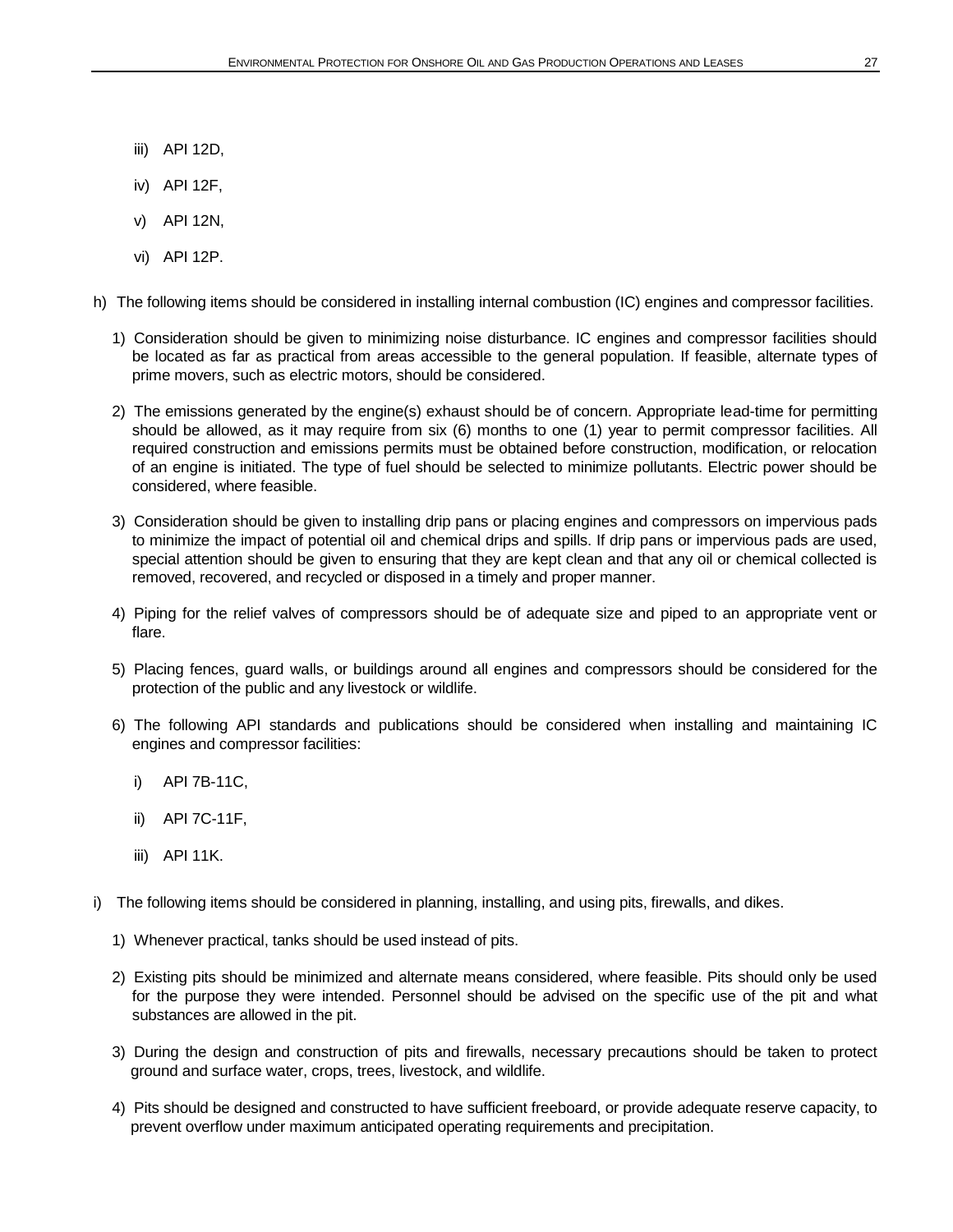- 5) Pits should be fenced or otherwise equipped, as necessary, for public safety and to protect livestock and wildlife.
- 6) Netting of pits should be considered to protect migratory birds from exposure to the pit contents if there is a potential for the pit to have an oily surface or to contain potentially harmful substances.
- 7) Burn pits should be located where prevailing winds will reduce fire hazards and smoke nuisance.
- 8) Storage vessels for liquid hydrocarbons, saltwater, chemicals, or other fluids that are not acceptable to be discharged into the local environment should have dikes constructed around their perimeters.
- 9) Dikes and firewalls should be constructed of material to prevent the release of fluids to the local environment during an accidental or emergency discharge from their original containment.
- 10) Consideration should be given to designing dikes and firewalls with a sufficient perimeter and wall height to contain the maximum volume of the largest vessel or tank contained within, and with sufficient freeboard for maximum rainfall and snow melt. Any drain lines through dikes should be equipped with valves/blinds that are normally closed and locked.
- j) The following items should be considered in using utilities at production sites:
	- 1) existing utilities should be considered in the design of production and water handling facilities;
	- 2) if electricity is available, the use of electric motors/prime movers should be considered to minimize air emissions and noise;
	- 3) storage facilities should not be located under or near major electrical transmission lines;
	- 4) all electricity, potable water, sewage, and municipal gas lines should installed in accordance with any applicable codes or regulations.
- k) The following items should be considered in designing and installing flares/vents at production sites.
	- 1) Flares/vents utilized in production facilities should be located downwind (with respect to prevailing wind direction) from the installation and at a proper safe distance from the related equipment.
	- 2) The surrounding environment should be considered when designing flares. The flare should be located far enough from trees and other vegetation to ensure they will not be ignited during times of maximum flare and strong winds. Installation of liquid scrubbers should be considered.
	- 3) Flares and vents, assuming vent ignition, should be of sufficient height to protect workers and the public during maximum flaring/venting and strong winds.
	- 4) Fencing around flares should be considered to protect the public, livestock, and wildlife.
	- 5) Installation of automatic igniters, rather than standing pilots, should be considered, where feasible, to conserve natural gas and reduce emissions.
	- 6) Flares should be of a smokeless design, if possible.
	- 7) Consideration should be given to design features which will prevent raptors or other birds from perching on flares.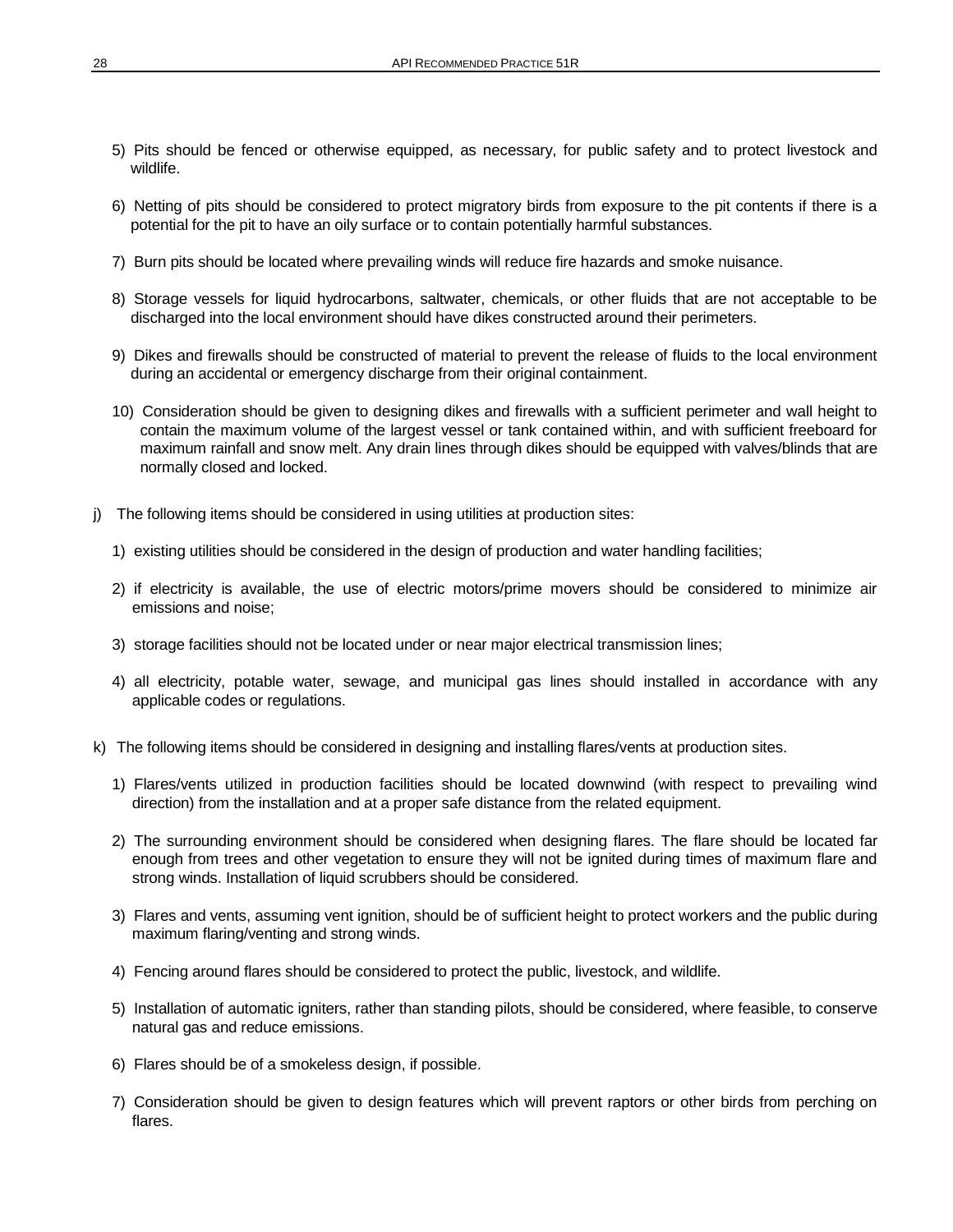- l) Safety systems for protecting the environment should be considered as follows.
	- 1) Installation of safety equipment and systems should be considered, i.e. emergency shutdown (ESD) systems which have the ability to shut wells in, shut down compressors or other engines, or divert production during malfunctions or accidental releases. Where appropriate, alarm systems should be installed to notify the public or company officials of equipment failure or accidental releases. Equipment for fire protection should be installed and maintained, such as, fire extinguishers, spray nozzles, fire pumps, water storage, and automatic extinguishers.
	- 2) API 2350 should be considered in the design of safety systems.
- m) Corrosion abatement procedures should be considered as follows.
	- 1) The corrosiveness of the anticipated gas or fluid should be considered during the design and selection of the equipment.
	- 2) Where corrosion problems are anticipated, a corrosion abatement program should be established to minimize the potential for leaks.
	- 3) Soil corrosiveness or resistivity should be evaluated for necessity of coating or wrapping of lines to be buried. In some cases, cathodic protection may be necessary.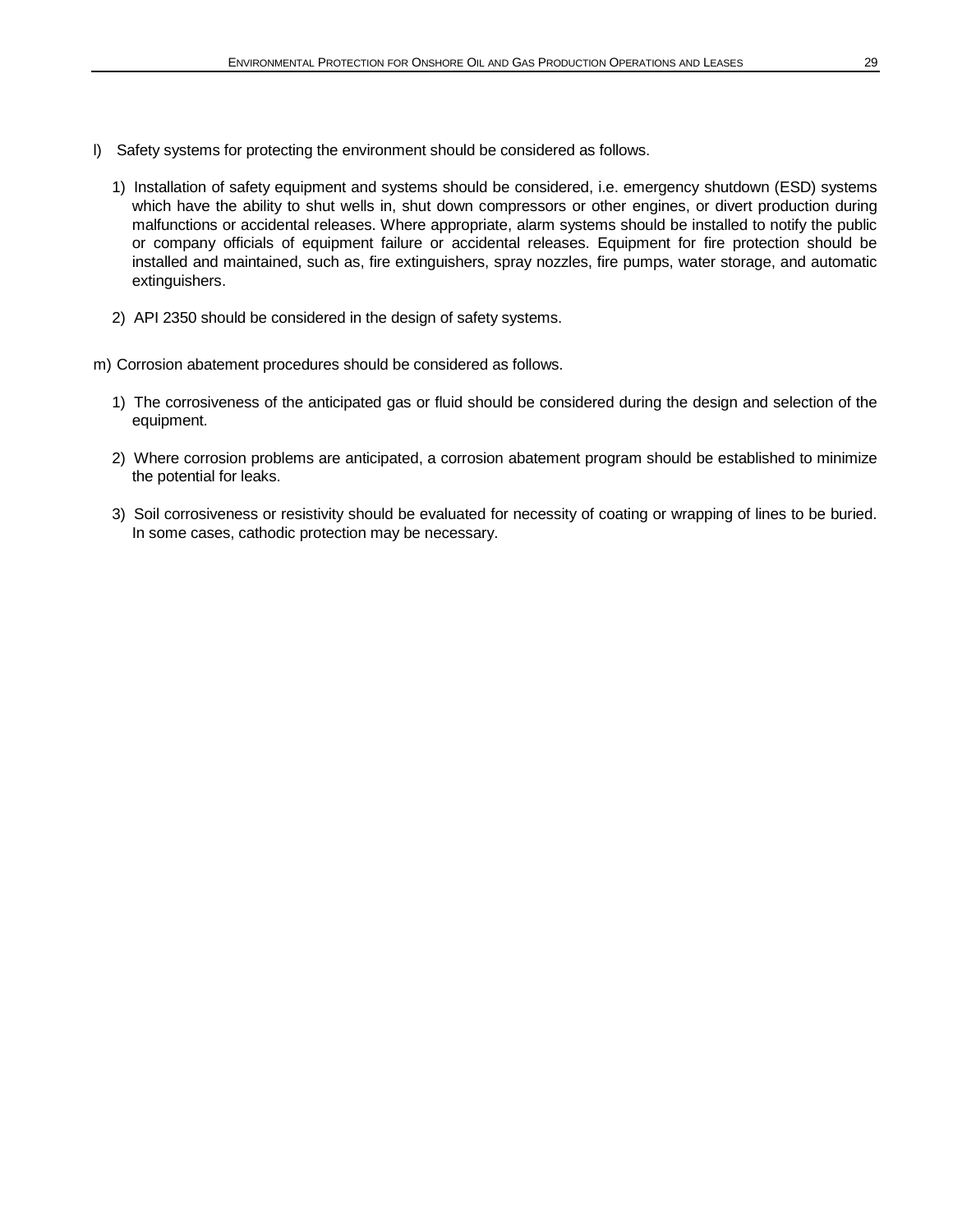- n) Special consideration should be given to reducing air emissions associated with production and water handling facilities. The following items should be considered during design and construction of these facilities:
	- 1) vapor recovery units and flares;
	- 2) catalytic converters on fired equipment exhaust;
	- 3) minimization of benzene, hydrogen sulfide, and other hazardous emissions from tanks, glycol reboilers, and other equipment;
	- 4) minimization of operational gas vents, leaks, and discharges from pneumatic controls and other equipment;
	- 5) electric powered prime movers;
	- 6) valves installed on dead end piping should be capped, plugged, or sealed by a blind flange.

## **8.3.2 Equipment Location**

- a) Production and water handling facilities should be located where they do not present a fire hazard to nearby facilities. Fired vessels, IC engines, flares, or other equipment that produce sparks or flames should be appropriately separated from oil and gas storage facilities. Topographic and other maps should be consulted to determine if operational problems would affect the local environment. This could include, but is not limited to, the possibilities of oil or water discharges draining into surface waters. Minimization of damage to vegetation crops, forests, animal habitation, etc. should also be considered. Unnecessary removal of trees, excessive grading, or alteration of other natural features should be avoided.
- b) In populated areas, the location of equipment should take advantage of prevailing winds in order to ensure public safety in the event of equipment malfunction, release, or fire. In all cases, production and water handling facilities should be located as far as practical from buildings occupied or used by the public.
- c) Noise levels of production and water handling facilities should be considered when operating near populated areas.
- d) Equipment should be located with consideration given to subsurface soil conditions such that there is an adequate foundation to support the facilities to be constructed and the equipment to be used in the construction processes.
- e) The location of all wells should be considered to minimize rights-of-way requirements for lease roads and gathering lines.

## **8.3.3 Waste Management**

- a) Equipment and facilities should be located and designed to minimize the wastes generated by operations and maintenance activities.
- b) Recyclable products should be used, where possible. Bulk storage, recyclable, and reusable containers should be considered to minimize waste.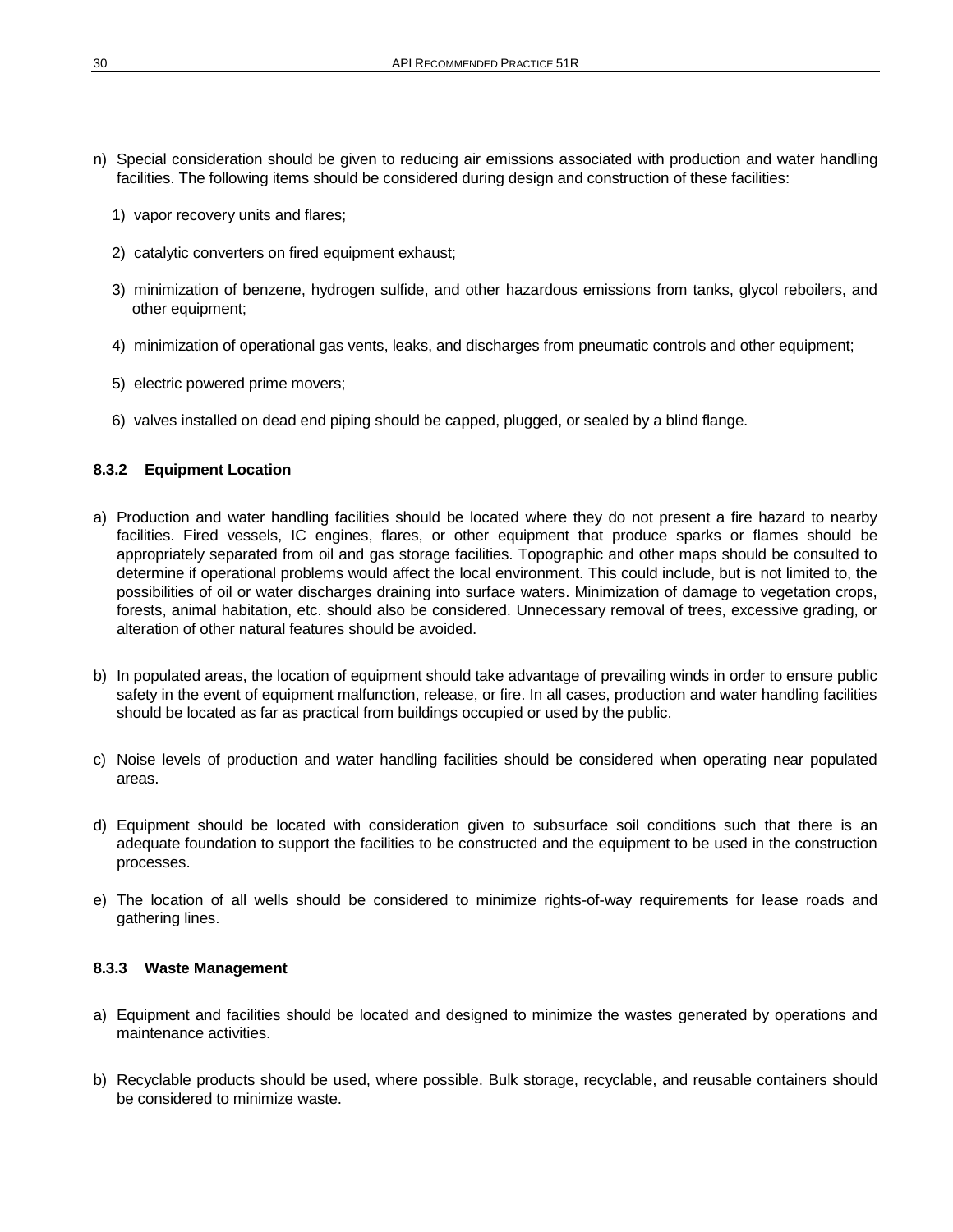- c) Appropriate methods of collecting and recycling or disposing of waste generated during construction, operation, and maintenance of the facility should be considered.
- d) Operators should develop waste management plans. Refer to *API Environmental Guidance Document: Onshore Solid Waste Management in Exploration and Production Operations* for additional information.

## **8.4 Construction Considerations**

## **8.4.1 Site Preparation**

The following site preparation steps must be taken before initiating construction:

- a) soil characteristics should be checked to determine the appropriate foundation design for the site;
- b) the size and type of equipment to be used during construction should be considered to allow sufficient room to work in a safe manner;
- c) adequate culverts and drainage ditches should be provided as required by the local environment;
- d) the open end of lines under construction should be temporarily capped at the end of each workday if a line could be accessible to wildlife.

## **8.4.2 Inspection and Testing**

The following inspection and testing steps must be taken before initiating construction.

- a) During construction, qualified personnel to ensure that design specifications are met should perform appropriate inspections to ensure that design specifications are met.
- b) Upon completion, equipment and facilities should be inspected for possible leaks. If necessary, equipment should be pressure tested in accordance with applicable codes. If fluids are used to pressure test, collect and dispose of the fluids, refer to *API Environmental Guidance Document: Onshore Solid Waste Management in Exploration and Production Operations* for applicable information.
- c) X-raying of welds should be considered in critical areas where extreme pressure or corrosiveness is anticipated or where potential risk to the local environment is of great concern.

## **8.4.3 Qualification of Personnel**

The qualifications of personnel working on the construction site should be evaluated to aid in ensuring the work will be properly performed.

## **8.4.4 Selection of Contractors**

Consideration should be given to requiring contractors to have performance bonds should be considered when facilities are to be constructed in environmentally sensitive areas.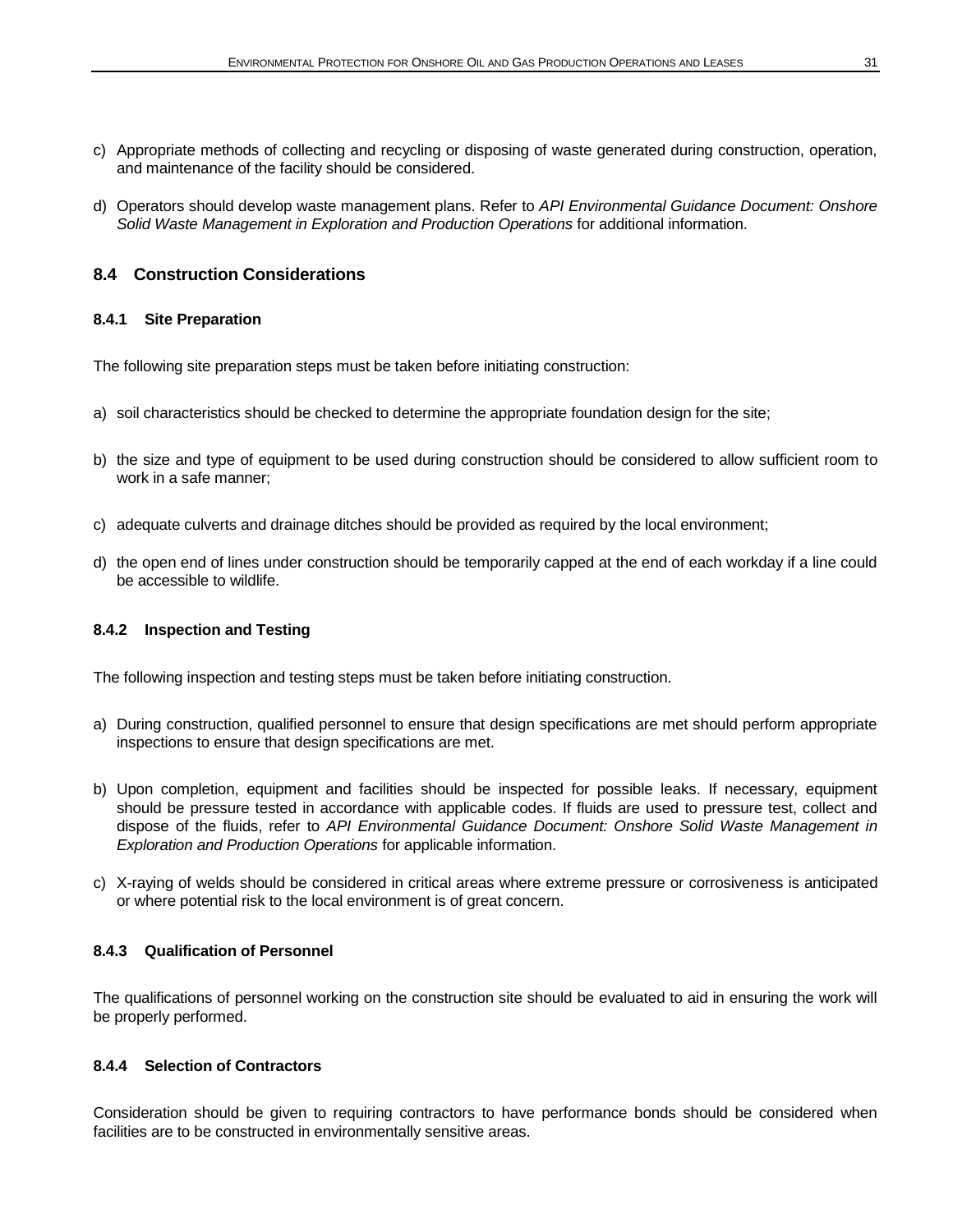## **8.4.5 Equipment Installation**

All equipment should be installed in accordance with the original design of the equipment. Any variations from the original specifications should be evaluated thoroughly to ensure safety of the operations. Refer to API 12R1 and API 7C-11F for information regarding equipment installation.

## **8.4.6 As-built Drawings**

Upon completion of facilities, the original drawings or schematics should be updated, as required. Changes or modifications from the original design or drawings should be noted for future reference.

## **8.4.7 Site Cleanup**

Unused and excess construction materials should be properly stored or removed from the site upon completion. During construction, the site should be kept as clean and free of debris as possible. Where feasible, unused material should be removed from the construction site as it is determined to be surplus. Where applicable, construction waste should be recycled. Refer to *API Environmental Guidance Document: Onshore Solid Waste Management in Exploration and Production Operations* for additional information regarding management of waste.

## **8.4.8 Interim Reclamation**

Interim reclamation consists of minimizing the footprint of disturbance by reclaiming to the extent possible all portions of the site not required for production operations. The portions of the cleared site not needed for operational and safety purposes are recontoured to a final or intermediate contour that blends with the surrounding topography as much as possible. Sufficient level area remains for the set-up of workover or production stimulation and to park necessary equipment. Where practical, the operator should spread topsoil over the entire location and revegetate as closely as possible to the production facilities, unless an all-weather, surfaced access route or turnaround is needed to inspect or operate the well or to complete workover or stimulation operations. It may be necessary to drive, park and operate on restored, interim vegetation within the previously disturbed area. This is acceptable provided damage is repaired and reclaimed following use. To reduce final reclamation costs and effort, to maintain healthy, biologically active topsoil, and to minimize habitat, visual resource, and forage loss during the life of a well, salvaged topsoil should be spread over the areas of interim reclamation rather than stockpiled.

Where the topography is flat and it is, therefore, unnecessary to recontour the well location at the time of final reclamation, the operator should set aside sufficient topsoil for reclamation of the small unreclaimed area around the wellhead. Any topsoil pile set aside should be revegetated to prevent it from eroding and to help maintain its biological viability. On sloped ground, during final reclamation the topsoil and interim vegetation must be restriped from portions of the site that are not at the original contour, the well pad recontoured, and the topsoil respread over the entire disturbed site to ensure successful revegetation.

## **8.5 Operation and Maintenance**

## **8.5.1 Operational Procedures**

a) Development of a standard operating procedure (SOP) manual applicable to each major facility should be considered. The SOP should contain information as to the equipment located at the facility, safe-operating practices for the equipment, start-up and shutdown procedures, and emergency procedures.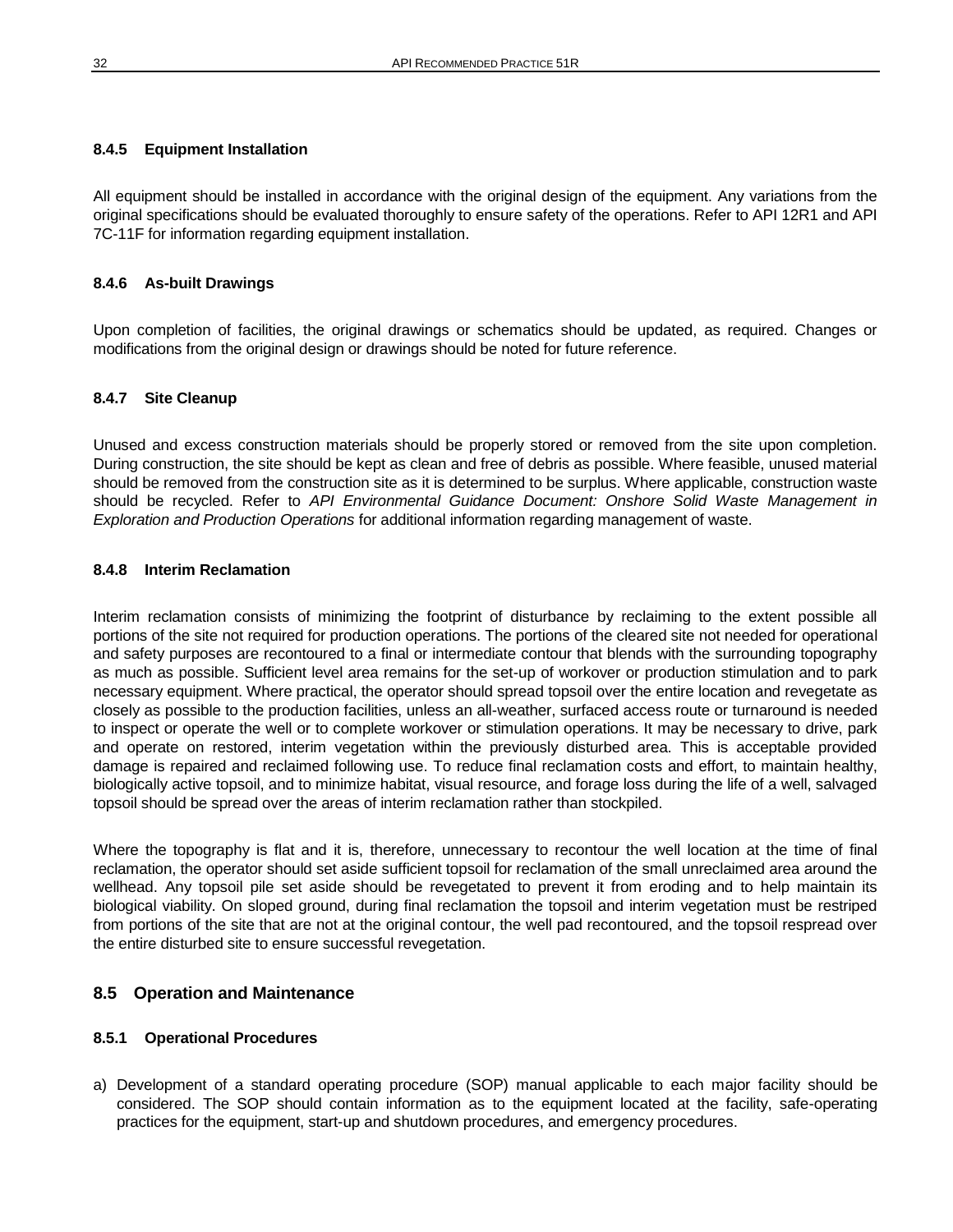b) Consideration should be given to the analysis of failures or malfunctions so that corrective action can be taken to minimize future environmental incidents.

## **8.5.2 Personnel Training**

Personnel should be trained in the safe and efficient use of facility equipment.

## **8.5.3 Equipment Inspection**

Routine inspections should be considered on all equipment operating in corrosive environments. All safety equipment should be tested on a routine basis to ensure proper operation.

## **8.5.4 Corrosion Monitoring and Treatment**

Monitoring should be considered if produced fluids are suspected of being corrosive. If produced fluids are determined to be corrosive, a corrosion abatement program should be considered. This is especially important in populated or environmentally sensitive areas. Operating procedures should provide for early identification of potential corrosion problems in failure-prone equipment. Refer to NACE MR 0175.

## **8.5.5 Housekeeping**

- a) The facilities should be kept clean, maintained, and operated in a safe and environmentally sound manner.
- b) Facilities should be fenced in a manner to prevent access to the facility by the general public, livestock, or wildlife, where appropriate.
- c) Signs should be posted in conspicuous locations to notify employees and the public of any dangerous situations such as, flammable conditions, high voltage, and hydrogen sulfide. State or local regulations may specify certain posting requirements.
- d) Emergency phone numbers should be posted at the entrance to the facility, if located near a populated area.
- e) Weeds should be controlled to a degree compatible with the local environment by cutting, mowing, or spraying to improve appearance and reduce the fire hazard. When herbicides are used to control weeds, the chemicals should be properly applied by trained personnel.
- f) All equipment should be painted and/or kept clean to present an acceptable appearance and to provide protection from external corrosion.
- g) Waste receptacles should be provided at appropriate locations for collecting discarded paper, rags, etc. and emptied on a regular basis.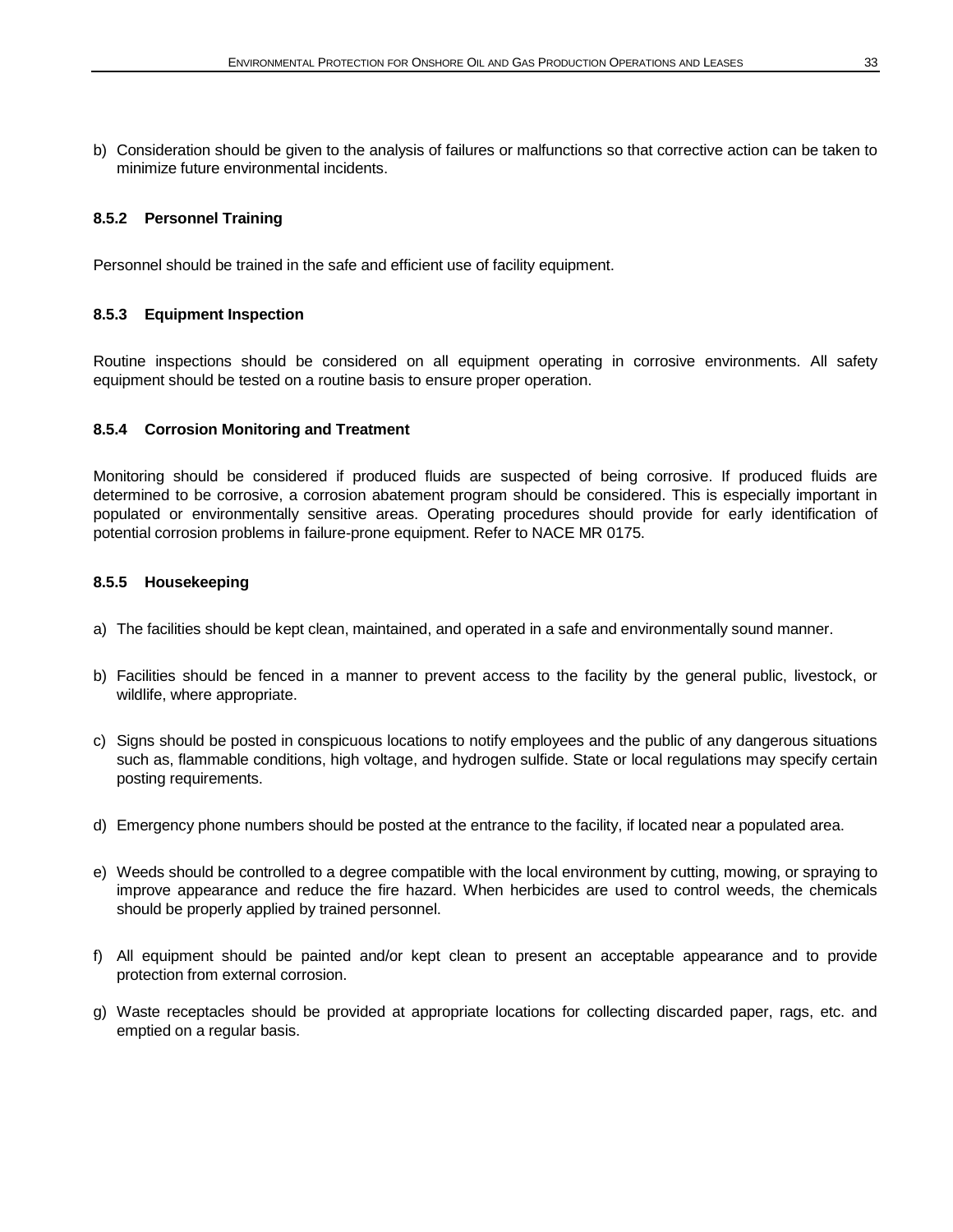## **8.6 Waste and Residual Management**

## **8.6.1 General**

Waste and residual management practices for production operations should be conducted consistent with lease and landowner obligations. This should include solid wastes and residuals, such as tank bottoms, drilling fluids and cuttings, liquid wastes and residuals, such as produced water and used oil, and gaseous wastes, such as hydrocarbons and carbon dioxide. A sound waste management plan is important to protect human health and the environment and minimize long-term liabilities to the operator.

A waste or residual management plan should utilize one or all of the options listed below, in order of preference, to protect human health and the environment.

- a) Source Reduction—Minimize or eliminate the volume and/or toxicity of the waste generated.
- b) Recycling—Reclaim or reuse the maximum amount of waste possible.
- c) Treatment—Utilize techniques to minimize the amount and the toxicity of waste after it is generated, thereby minimizing the amount that has to be disposed.
- d) Disposal—Employ environmentally sound and approved methods to properly dispose of generated wastes.

## **8.6.2 Source Reduction**

Source reduction involves decreasing the volume or toxicity of wastes or other residuals that are generated. Product substitution is an example of source reduction. Production and workover chemicals should be evaluated to determine if less toxic substitutes are available that meet the performance and economic criteria of the operator.

Reviewing common-sense housekeeping practices can be effective in reducing waste or other residual generation. Installing drip pans, as an example, on valves and fittings allows the collection of leaked oil before it contacts the soil and becomes a waste.

## **8.6.3 Recycling and Reclaiming**

After all reduction options are considered, recycling or reclaiming the residual material should be evaluated. Examples of recycling and reclaiming are recovering waste oil, hydraulic oil, and oily sump water by reintroduction into the oil stream or transportation to a refinery. Drums, batteries, and scrap metal can be sold or returned to the vendor, where possible. Tank bottoms and sludges can be sold to reclaimers, where feasible.

## **8.6.4 Treatment**

Following reduction and recycling efforts, treatment of waste should be considered to minimize the waste volume and the toxicity of the waste.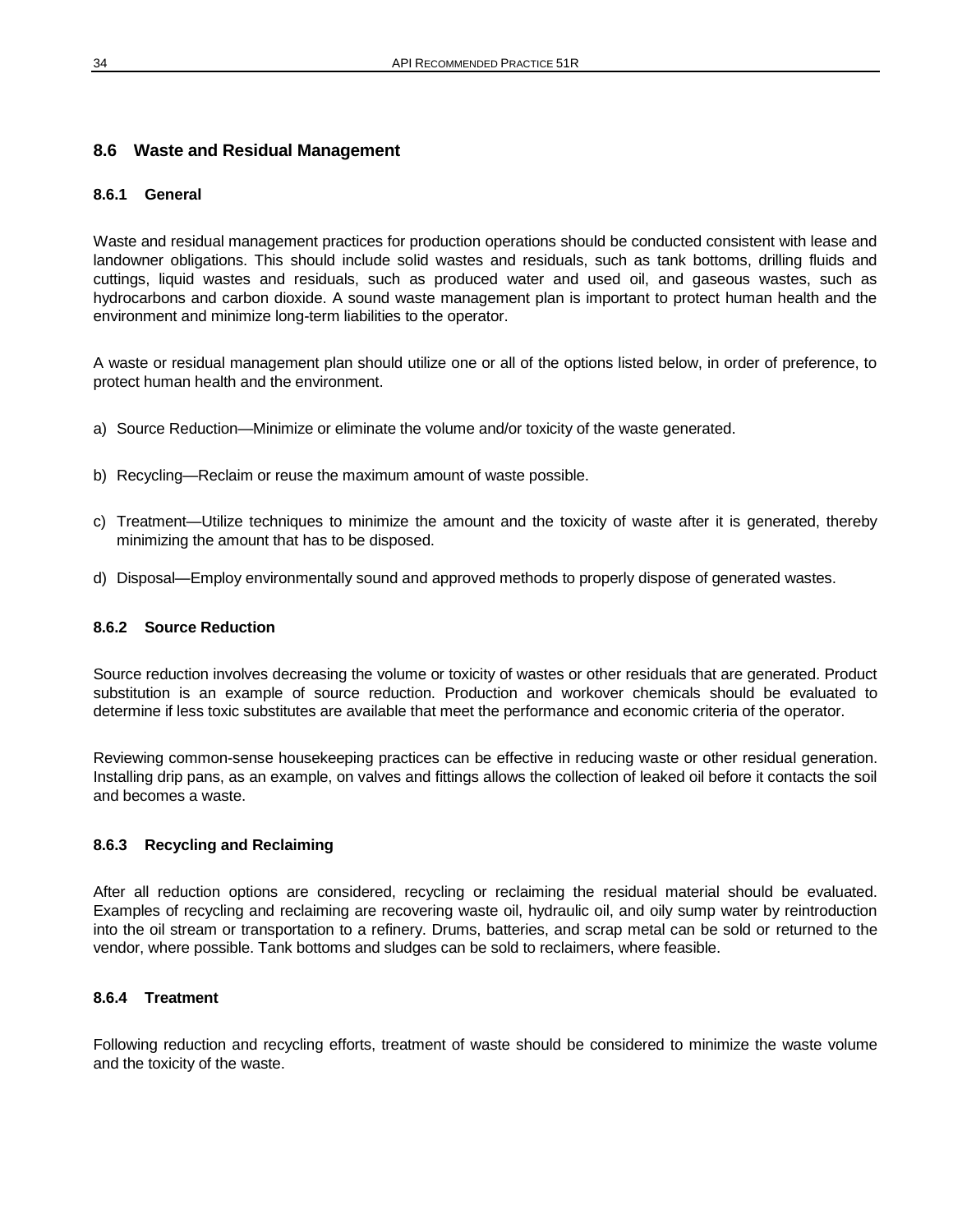Filtration, centrifugation, evaporation, and flocculation are examples of reduction techniques that can reduce the volume of the actual waste that must be disposed. The toxicity of certain wastes can be reduced by chemical treatment, thermal treatment, and biodegradation before disposal.

## **8.6.5 Disposal**

The final option for management of a waste, after source reduction, recycling, and treatment options have been considered and incorporated, is disposal. The operator should take into consideration the long-term fate of the waste and its constituents before disposal. Considerations that should be evaluated when choosing either an on-site or an off-site commercial disposal method are as follows:

- a) general site review of the topographical and geologic features,
- b) groundwater review to determine the presence of groundwater and aquifers,
- c) area weather patterns to estimate rainfall and flooding potential,
- d) general soil conditions,
- e) natural drainage areas,
- f) identification of environmentally sensitive conditions,
- g) air quality.

These criteria will help determine a waste disposal option that protects human health and the environment and limits future liability for the operator. Examples of waste disposal options that can be considered are:

- a) landspreading,
- b) roadspreading,
- c) on-site burial,
- d) on-site pits,
- e) annular injection,
- f) underground injection wells,
- g) regulated and permitted discharge of fluid,
- h) incineration,
- i) off-site commercial facility.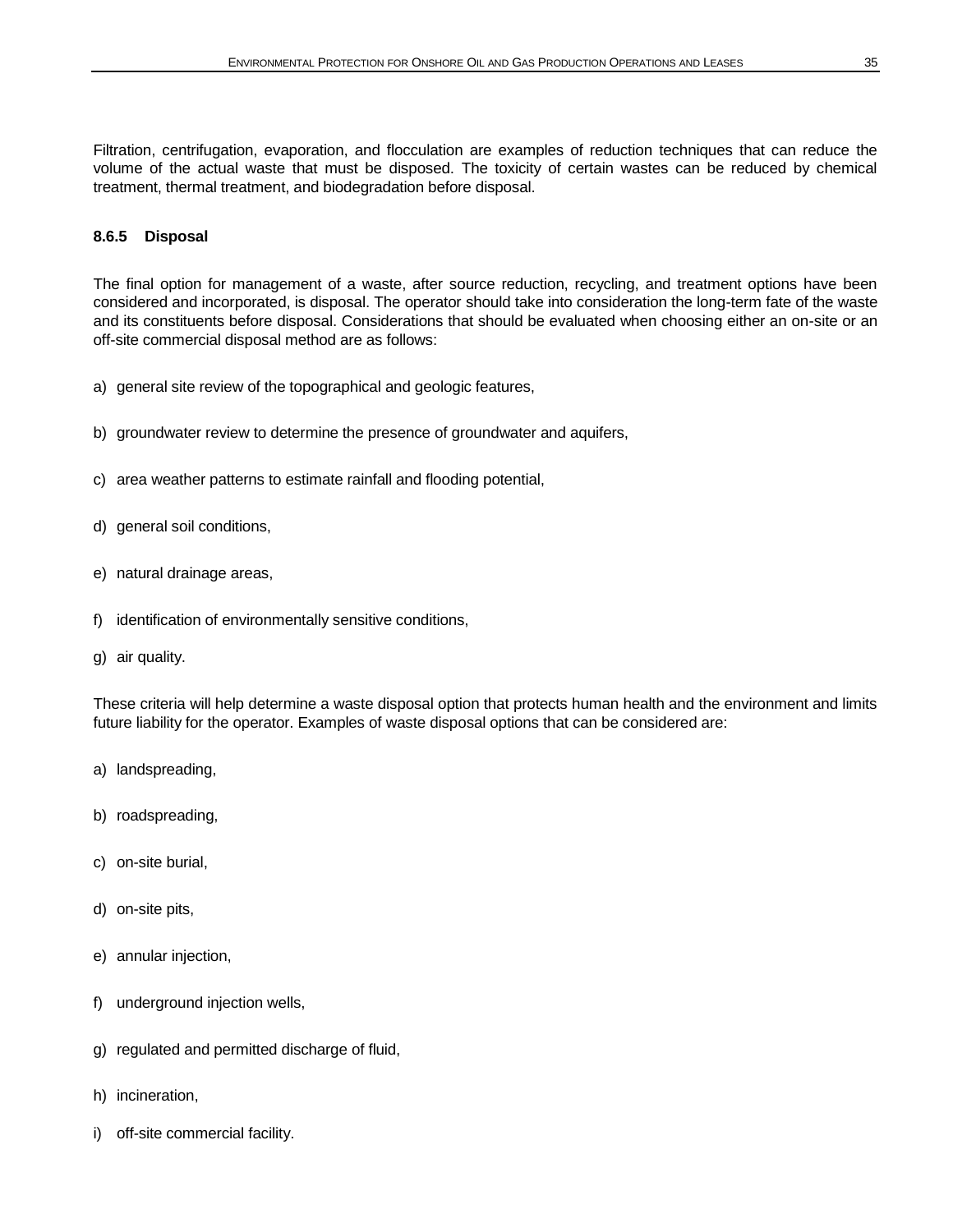The operator should maintain adequate documentation of waste management activities. Development of a long-term records retention policy should be considered.

Refer to *API Environmental Guidance Document: Onshore Solid Waste Management in Exploration and Production Operations* and API's *Guidelines for Commercial Exploration and Production Waste Management Facilities*.

## **8.7 Spill Prevention, Response, and Cleanup**

## **8.7.1 General**

Accidental spills (including oil and saltwater) can, besides potentially damaging the environment, create difficult operational, legal, and public relations problems. It is very important to conduct operations in a manner that minimizes the potential for unauthorized spills. Spill prevention, response, and cleanup procedures should be defined and in place before storing any oil or chemicals on site or conducting activities that have a potential for a spill. Outlined hereunder are some recommended operating practices which can be implemented by operators to minimize waste volumes and impacts on the environment.

## **8.7.2 Prevention**

The best way to avoid adverse effects of spills is to prevent their occurrence. The key factors in spill incident prevention are adequately trained supervisors and field operating personnel. The following basic steps can be taken to prevent accidental spills.

- a) The facility design should be reviewed to determine where the potential for spills exists. Information on prior spill incidents should be included in the review to assess areas where changes in equipment or practices may be needed. Using the results of the review, the following should be considered, as appropriate.
	- 1) Modification of existing facilities or installation of new equipment or instrumentation, as needed, to reduce the possibility of spills, commensurate with the risk involved. Consideration should be given to the use of alarms, automatic shutdown equipment, or fail-safe equipment to prevent, control, or minimize potential spills resulting from equipment failure or human error.
	- 2) Maintenance and/or corrosion abatement programs to provide for continued adequacy of all equipment.
	- 3) Routinely scheduled tests and inspections of lines, vessels, dump valves, hoses, and other pollution prevention equipment where failure(s) and/or malfunction(s) could result in a potential spill incident. These tests and inspections should be commensurate with the complexity, conditions, and circumstances of the facility.
	- 4) Operating procedures that minimize potential spills. These operating procedures should be clearly written and available to all operating personnel.
	- 5) Examination of field drainage patterns and construction of oil traps in drainage ditches at strategic points to contain spilled oil before it reaches streams or water basins.
- b) Training programs should be developed on spill prevention fundamentals and presented to operating personnel as often as necessary to keep them well versed on spill prevention practices.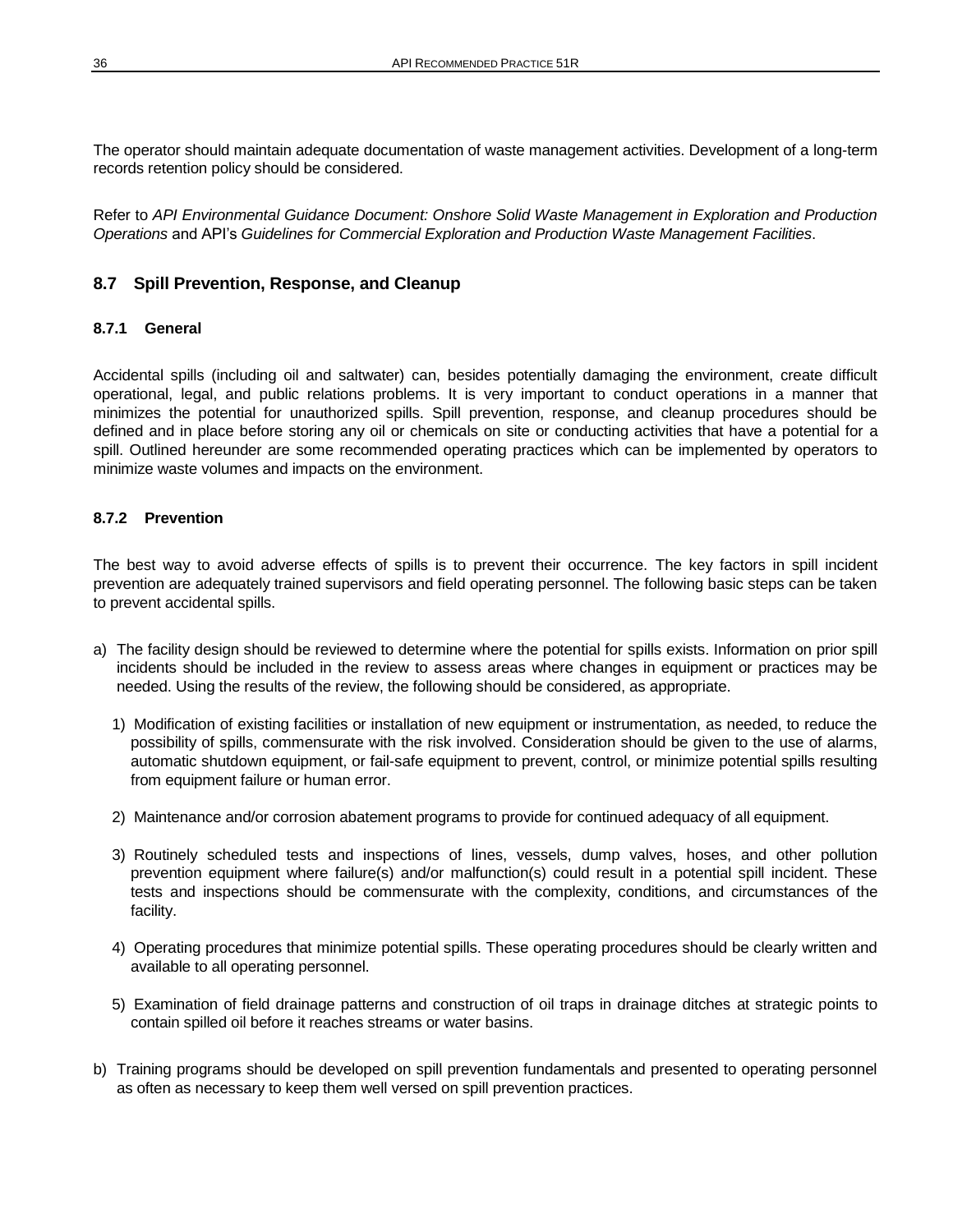c) Contingency and shutdown plans should be developed for coping with hurricanes and other disasters (both natural and manmade) so as to minimize the potential for oil spills or incidents causing pollution or other environmental damage.

## **8.7.3 Mitigation**

Some other associated steps that should be taken to reduce the potential for oil spills are:

- a) "dead" piping and temporary connections should be removed when they are no longer required;
- b) piping subject to vibration should be braced to reduce movement and resulting fatigue failures;
- c) tanks should be checked for uneven settlement of the foundation, corrosion, and leaks;
- d) installation of pressure relief valves should be considered for liquid lines, which, if left full, could potentially rupture from liquid expansion due to heat;
- e) sleeve-type line couplings should not be used when there is a chance of line movement.

## **8.7.4 Spill Contingency Plan**

In the event a spill occurs, it is extremely important for all responsible operating personnel to know how to respond quickly and effectively to control, contain, and clean up the spill. To ensure this capacity exists, a contingency plan should be prepared for inland areas as well as for areas near water. The plans should provide utilization of capabilities of oil spill cooperatives, whenever advantageous.

Spill plans should address the needs to advise the public about significant releases. The plan should include procedures to advise government officials and provide appropriate information and access to the press.

## **8.7.5 Control and Containment**

In the event a spill occurs, the source of the spill should be stopped, or reduced as much as possible, in a safe manner. The spread of the spilled substance should be controlled or contained in the smallest possible area to minimize the adverse effects. Some methods which can be used to control and contain discharged substances, particularly oil, include:

- a) retaining walls or dikes around tanks and other spill prone equipment,
- b) secondary catchment basins designed to prevent the spread of oil if it escapes the primary wall or dike,
- c) permanent booms in water basins adjoining the facility,
- d) temporary booms deployed in the water after the spill occurs,
- e) use of special chemicals to jell or biodegrade the oil to prevent the spread of oil spilled into or on water.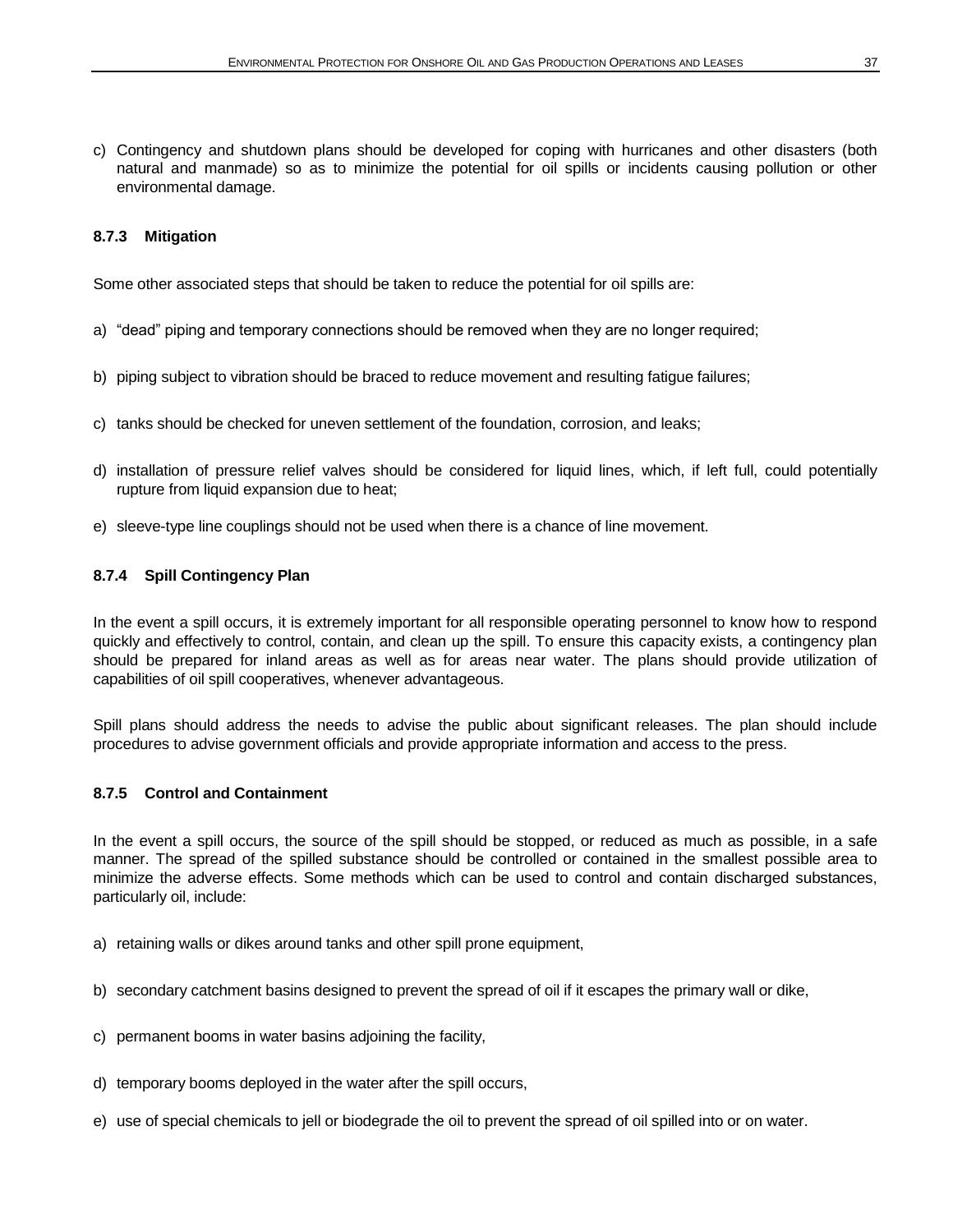Operators should evaluate the potential for spills and damages and use this information to determine the type and size of primary and secondary containment necessary.

The type and footage of containment boom installed or stored for deployment will vary with the type, size, and location of the facility and spill potential. This information should be developed for each main area or facility and be stated in the facility contingency plan. In addition, the contingency plan should list where emergency equipment is located.

The contingency plan should state the type(s) of chemicals that can be used effectively and list sources and procedures for applying these chemicals. Spill response drills/simulations should be considered, with regulatory agency and contractor personnel participating.

## **8.7.6 Cleanup**

Cleanup procedures should be developed and included in the facility contingency plan. Up-to-date lists of effective cleanup materials and equipment and a list of potential contractors who can supply needed assistance should also be included and maintained in the contingency plan.

Depending on the spill potential at each area, a stock of appropriate cleanup materials sufficient to handle small spills should be maintained on hand at all times. The amount of cleanup material will depend on the time required to obtain more material if the size of the spill should increase.

The following suggested cleanup practices should be considered.

- a) Using cleanup materials and equipment on hand, immediate action should be taken to clean up any spilled oil or other substance. Depending on the substance spilled, personnel performing and supervising cleanup operations may require specific training.
- b) Advance planning and arrangements should include availability and ready access to vacuum trucks and to similar pickup equipment to recover the spilled material.
- c) Necessary approvals should be obtained before disposal of spill cleanup materials.
- d) Advance arrangements should be made for rights of ingress and egress to public and private property that may be affected by a spill or the ensuing cleanup operation.
- e) Landowners should also be notified of spills and kept informed of spill cleanup progress.
- f) Plans, procedures, and programs should be improved and updated by analyzing previous spill incidents. Prevention, control and containment, and cleanup procedures should be revised accordingly to make them more effective for future responses.

## **8.8 Environmental Assessment Before Purchase or Sale of Existing Fields and Leases**

Before the purchase or sale of an existing field or lease, consideration should be given to documenting the environmental condition of that property. By documenting the presence or absence of surface, subsurface, or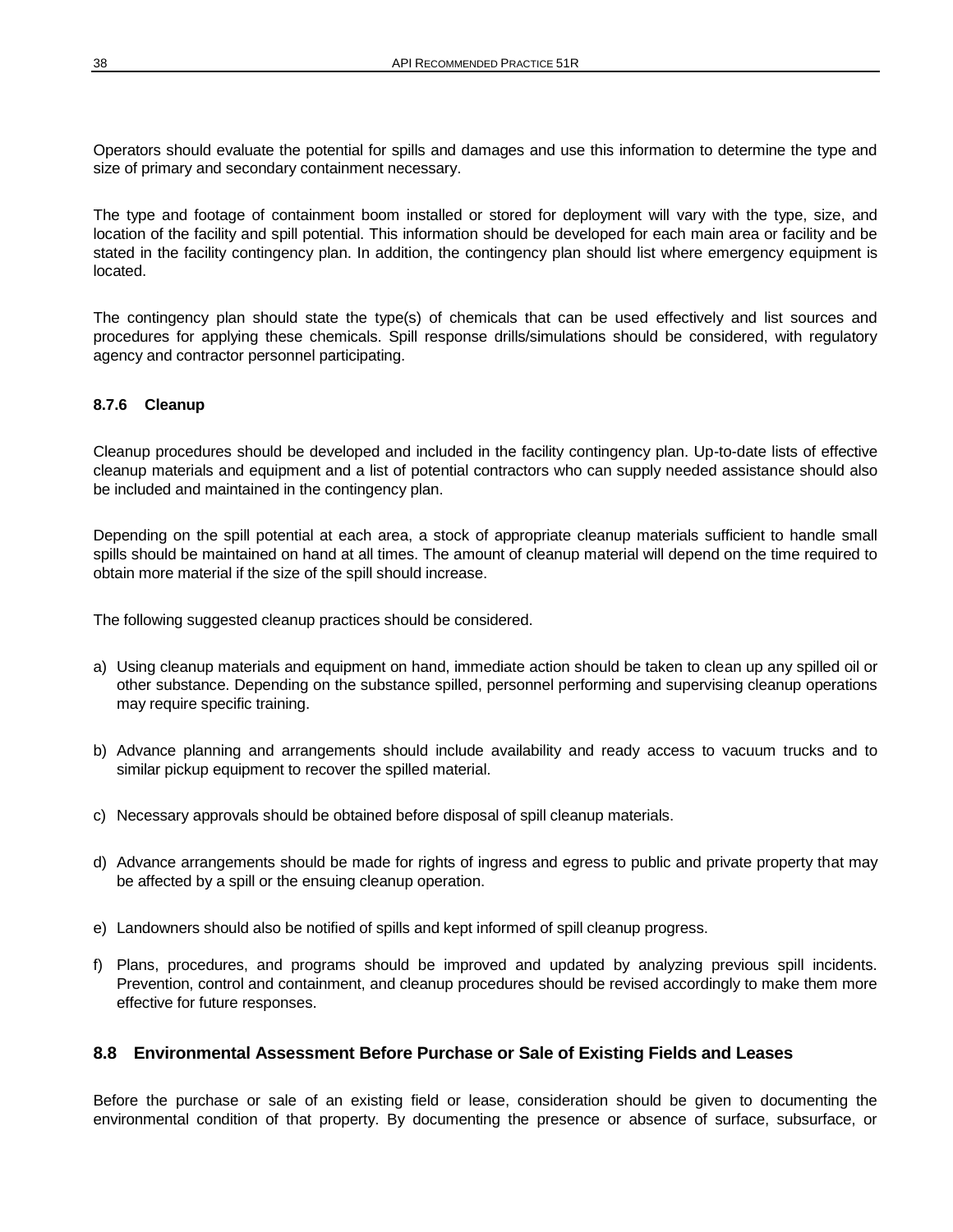groundwater contamination, an operating company may be able to reduce its exposure to significant future liabilities. Aerial photographs may be beneficial during this process.

Documentation of audits, assessments, and operating practices is important to identify potential problem areas. Care should be taken to document actions taken to correct deficiencies identified by audits.

## **8.9 Closure and Abandonment of Facilities**

## **8.9.1 Purging and Flushing of Equipment Before Removal**

All equipment such as tankage, separation vessels, meter runs, flow lines, and pumps should be purged and flushed, as appropriate. Whenever possible, materials recovered should be recycled, reclaimed, or disposed. Refer to *API Environmental Guidance Document: Onshore Solid Waste Management in Exploration and Production Operations* for additional information.

## **8.9.2 Equipment Removal**

The following equipment removal issues should be considered.

- a) Tanks, separation vessels, meter runs, surface lines, pumps, and any other exposed surface equipment should be removed. Removal of the associated equipment foundations should be considered.
- b) Exposed piping segments from surface or subsurface equipment connecting to buried lines should be removed to a depth consistent with subsequent land use or, preferably, to the depth of buried lines. Where feasible or where desired to limit potential future liabilities, consideration should be given to removing buried lines.
- c) Where appropriate, each outlet of any abandoned lines should be permanently sealed.
- d) Operators should consider removing all crossing markers and other line markers.
- e) Where appropriate, the location of abandoned lines should be identified on facility maps.

## **8.9.3 Pit Closure**

All pits and surface impoundments should be properly closed after they are dry and free of waste; then they should be backfilled and graded to conform to the surrounding terrain. Closure must also be in accordance with any local and/or state regulations. The location of closed pits should be documented. Materials removed from pits should be reclaimed, recycled or disposed. Refer to *API Environmental Guidance Document: Onshore Solid Waste Management in Exploration and Production Operations* for additional information. Documentation should be kept on disposed materials.

## **8.9.4 Land Reclamation and Restoration**

Upon completion of abandonment activities, all disturbed surface areas should be cleaned up and restored to conditions similar to the adjacent land or to landowner requirements.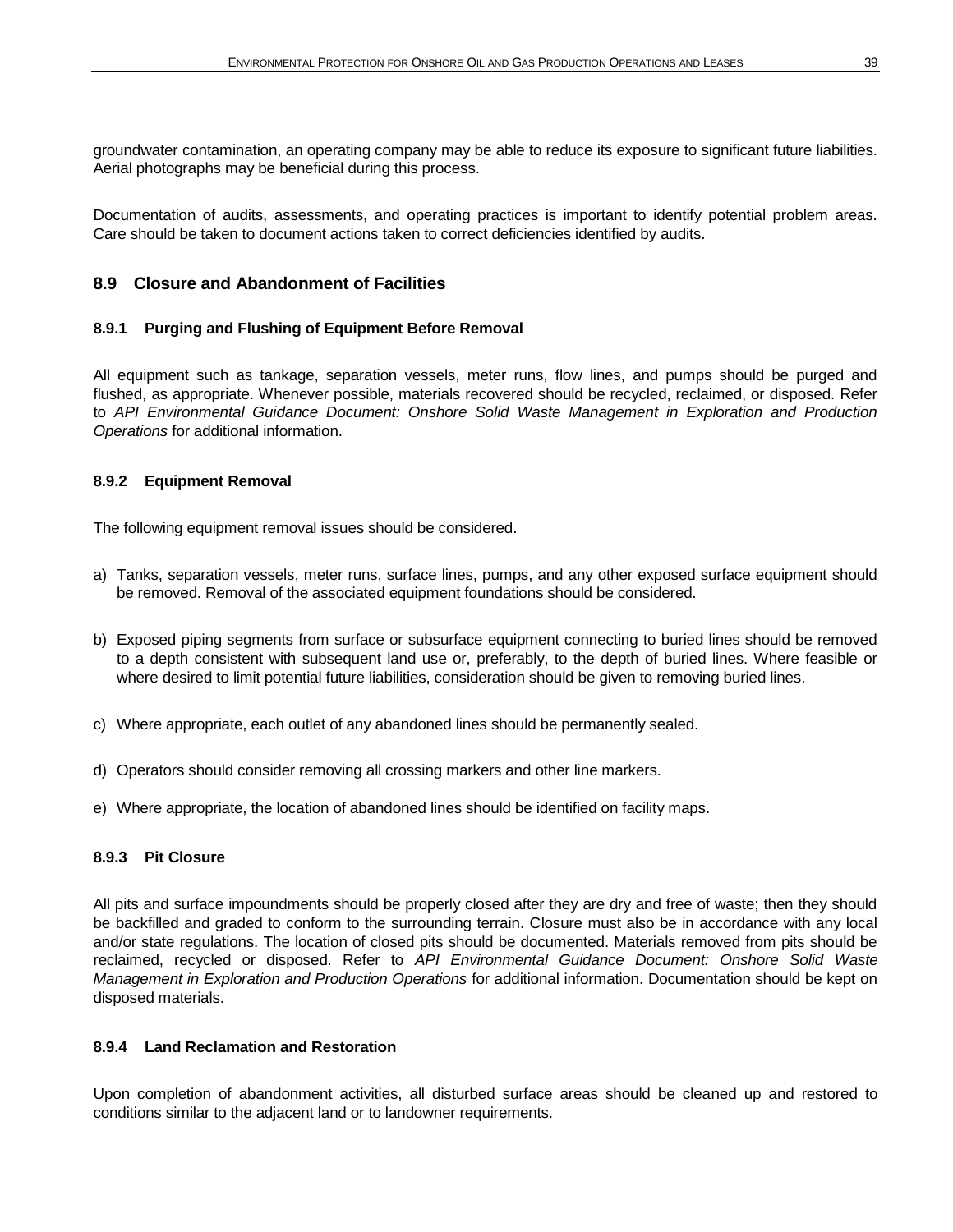Timely completion of final reclamation is as important as the initial planning. Incomplete or improperly executed final reclamation can result in the complete loss of a low-impact project opportunity. Reclamation becomes significantly more difficult, more expensive, and less effective if sufficient topsoil is not salvaged, interim reclamation is not completed, and if proper care is not taken to construct pads and roads in locations that minimize reclamation costs.

Revegetation alone does not constitute successful reclamation. Restoration of the original landform is a key element in ensuring that the effects of oil and gas development are not permanent.

To achieve final reclamation of a recently drilled dry hole, the well site should be recontoured to original contour or to a contour that blends with the surrounding landform, stockpiled topsoil redistributed, and the site revegetated. To achieve final reclamation of a formerly producing well, all topsoil and vegetation must be restriped from all portions of the old well site that were not previously reshaped to blend with the contour of the surrounding landform. All disturbed areas are then recontoured back to the original contour or a contour that blends with the surrounding landform, topsoil is redistributed, and the site revegetated, using native plant species or agency approved seed mixes using native plant species or agency approved seed mixes "that are acceptable to the landowner or trustee.

In recontouring areas that have been surfaced with gravel or similar materials, the material should be removed from the well location or buried deep in the recontoured cut to prevent possible surface exposure.

Infrastructure associated with formerly producing leases, including water impoundments, power lines, metering buildings, compression facilities and tank batteries must be removed and the footprints or lands disturbed by these facilities and associated foundations reclaimed unless the surface owner requests that items such as impoundments or water wells be kept.

Salvaged topsoil should be respread evenly over the surfaces to be revegetated. The topsoiled site should be prepared to provide a seedbed for reestablishment of desirable vegetation. Site preparation may include gouging, scarifying, dozer track-walking, mulching, fertilizing, seeding and planting. In reclamation of sites that are not cultivated for agriculture or grazing, seeding and planting should use plant species indigenous to the area.

Water breaks and terracing should only be installed when absolutely necessary to prevent erosion of fill material and should be removed when the site is successfully revegetated and stabilized.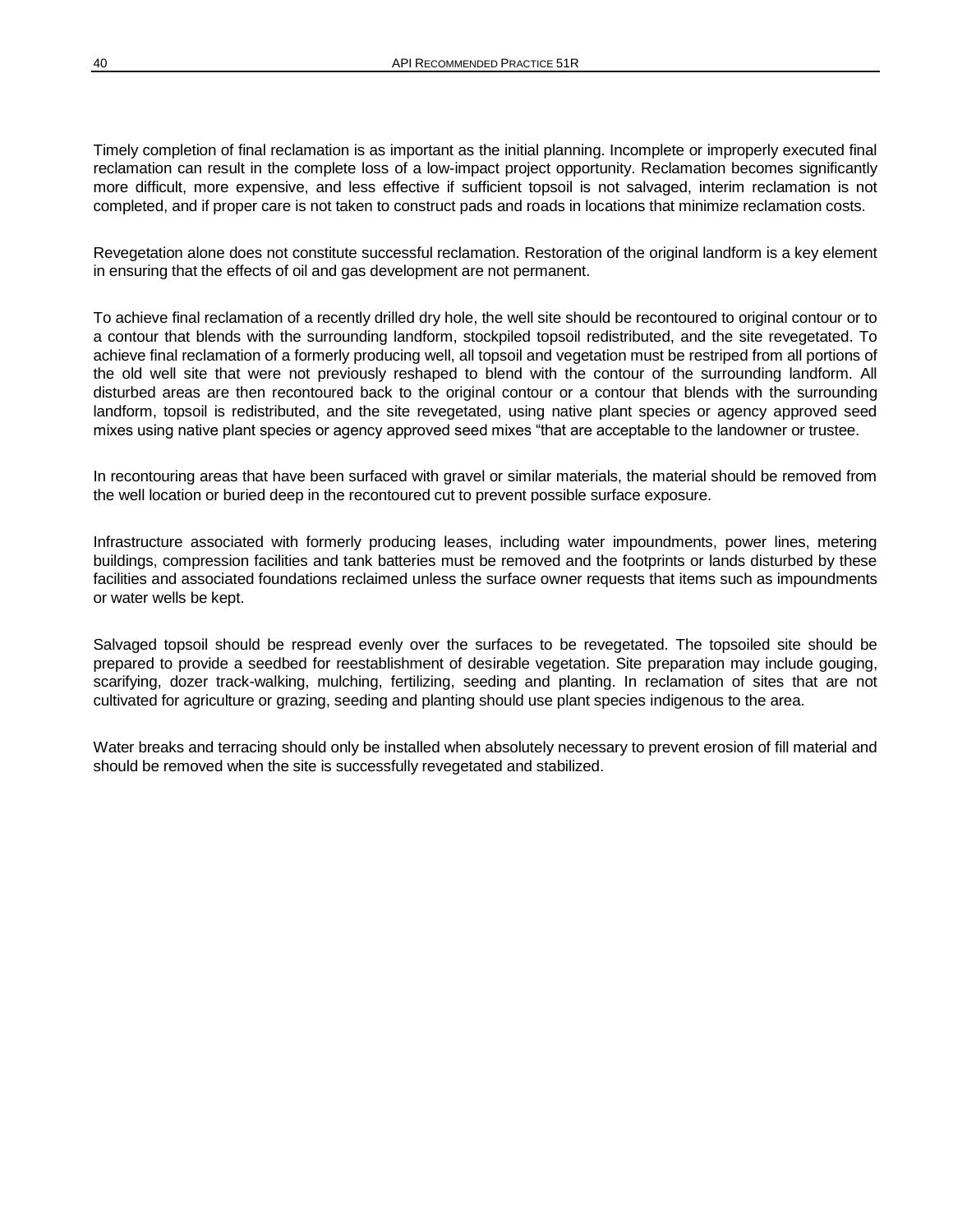# **Annex A**

# **Good Neighbor Guidelines**

(This annex provides guidance for a company to consider as it manages its relationships with surface users, communities and others in areas where it operates.)

The oil and natural gas industry is dedicated to responsible development of oil and natural gas resources. Responsible development includes good relationships with our neighbors and a commitment to environmental protection and compliance with all applicable federal, state, and local regulations.

To be a "good neighbor" in the areas where industry operates, we have three objectives:

- protection of public safety;
- protection of the environment; and
- respect for the property rights of others.

These objectives are achieved through use of sound management processes as part of the responsibility to act as a "good neighbor." As our industry pursues responsible development of energy resources to meet the nation's energy needs, we should strive for better communication and understanding with the land owners, lessees, permittees and/or residents ("land owner or surface users") impacted by our operations.

## **Good Neighbor Practices**

Listen to the land owner or surface user concerns and respond appropriately:

- respect rights-of-way,
- take precautions to protect livestock,
- take precautions not to harm wildlife with our operations,
- drive safely,
- report damages to public or private property to the appropriate parties,
- maintain production equipment and systems, and
- train personnel on the rules and regulations applicable to our operations.

Communicate with land owners and surface users:

— be willing to discuss with the land owner or surface user of industry property use rights (including mineral rights) and surface use rights,